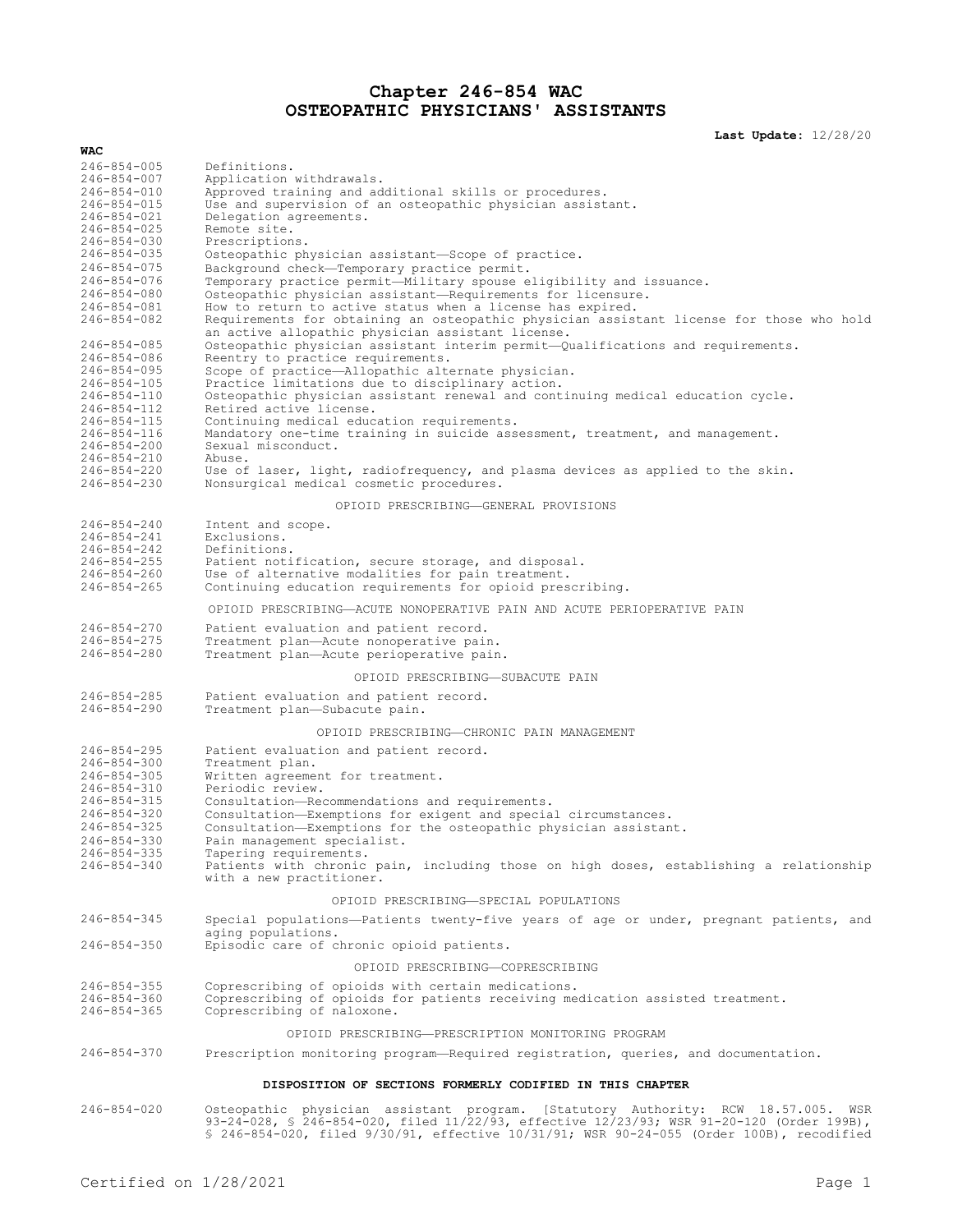|                   | as \$ 246-854-020, filed 12/3/90, effective 1/31/91. Statutory Authority: RCW<br>18.57.005(2). WSR 89-22-065 (Order PM 863), § 308-138A-020, filed 10/31/89, effective                                                                                                                                                                                                                                                                                                                                                                                                                                                                                                                                         |
|-------------------|----------------------------------------------------------------------------------------------------------------------------------------------------------------------------------------------------------------------------------------------------------------------------------------------------------------------------------------------------------------------------------------------------------------------------------------------------------------------------------------------------------------------------------------------------------------------------------------------------------------------------------------------------------------------------------------------------------------|
|                   | 12/1/89. Statutory Authority: RCW 18.57.005(2), 18.57A.020 and 18.130.050(1). WSR<br>88-14-113 (Order 745), § 308-138A-020, filed 7/6/88. Statutory Authority: RCW 18.57A.020,<br>18.57.005 and 18.130.050. WSR 88-09-030 (Order PM 723), § 308-138A-020, filed 4/15/88.<br>Statutory Authority: RCW 18.57A.020. WSR 87-20-099 (Order PM 671), § 308-138A-020, filed<br>10/7/87. Statutory Authority: RCW 18.57.005. WSR 87-13-004 (Order PM 655), §<br>308-138A-020, filed 6/4/87. Statutory Authority: RCW 18.57A.020. WSR 83-16-024 (Order PL                                                                                                                                                               |
|                   | 440), § 308-138A-020, filed 7/27/83. Statutory Authority: RCW 18.57.005 and 18.57A.020.<br>WSR 82-17-005 (Order PL 402), § 308-138A-020, filed 8/5/82. Formerly WAC 308-138-020.]<br>Repealed by WSR 07-11-057, filed 5/11/07, effective 6/11/07. Statutory Authority: RCW<br>18.57.005, 18.57A.020.                                                                                                                                                                                                                                                                                                                                                                                                           |
| $246 - 854 - 040$ | Osteopathic physician assistant use of drugs or autotransfusion to enhance athletic abil-<br>ity. [Statutory Authority: RCW 18.57.005. WSR 93-24-028, § 246-854-040, filed 11/22/93,<br>effective $12/23/93$ ; WSR 90-24-055 (Order 100B), recodified as $$246-854-040$ , filed<br>12/3/90, effective 1/31/91. Statutory Authority: RCW 18.57.005(2), 18.57A.020 and<br>18.130.050(1). WSR 88-21-081 (Order PM 780), § 308-138A-030, filed 10/19/88.] Repealed by<br>WSR $15-03-013$ , filed $1/8/15$ , effective $2/8/15$ . Statutory Authority: RCW 18.57.005,<br>18.57A.020, 18.57A.040, 18.130.050, and 2013 c 203.                                                                                        |
| $246 - 854 - 050$ | AIDS education and training. [Statutory Authority: RCW 43.70.280. WSR 98-05-060, §<br>246-854-050, filed 2/13/98, effective 3/16/98. Statutory Authority: RCW 18.57.005. WSR<br>93-24-028, § 246-854-050, filed 11/22/93, effective 12/23/93; WSR 91-20-120 (Order 199B),<br>$$246-854-050$ , filed $9/30/91$ , effective $10/31/91$ ; WSR $90-24-055$ (Order 100B), recodified<br>as § 246-854-050, filed $12/3/90$ , effective $1/31/91$ . Statutory Authority: 1988 c 206 §<br>604. WSR 88-23-124 (Order PM 801), § 308-138A-040, filed 11/23/88.] Repealed by WSR<br>15-03-013, filed 1/8/15, effective 2/8/15. Statutory Authority: RCW 18.57.005,<br>18.57A.020, 18.57A.040, 18.130.050, and 2013 c 203. |
| $246 - 854 - 060$ | Application for licensure. [Statutory Authority: RCW 18.57.005. WSR 93-24-028, §<br>246-854-060, filed 11/22/93, effective 12/23/93; WSR 91-20-120 (Order 199B),<br>- 8<br>246-854-060, filed 9/30/91, effective 10/31/91; WSR 90-24-055 (Order 100B), recodified as<br>$$246-854-060$ , filed $12/3/90$ , effective $1/31/91$ . Statutory Authority: 1988 c 206 \$ 604.<br>WSR 88-23-124 (Order PM 801), § 308-138A-050, filed 11/23/88.] Repealed by WSR 15-03-013,<br>filed $1/8/15$ , effective $2/8/15$ . Statutory Authority: RCW 18.57.005, 18.57A.020,<br>18.57A.040, 18.130.050, and 2013 c 203.                                                                                                      |
| $246 - 854 - 070$ | Registration renewal requirement. [Statutory Authority: RCW 18.57.005. WSR 90-24-055 (Or-<br>der 100B), recodified as $\frac{1}{2}$ 246-854-070, filed 12/3/90, effective 1/31/91. Statutory Au-<br>thority: 1988 c 206 \$ 604. WSR 88-23-124 (Order PM 801), \$ 308-138A-060, filed 11/23/88.]<br>Repealed by WSR 91-20-120 (Order 199B), filed 9/30/91, effective 10/31/91. Statutory Au-<br>thority: RCW 18.57.005.                                                                                                                                                                                                                                                                                         |
| $246 - 854 - 090$ | Osteopathic physician assistant practice plan. [Statutory Authority: RCW 18.57.005. WSR<br>93-24-028, § 246-854-090, filed 11/22/93, effective 12/23/93; WSR 90-24-055 (Order 100B),<br>recodified as $\frac{1}{2}$ 246-854-090, filed 12/3/90, effective 1/31/91. Statutory Authority: RCW<br>18.57.005(2). WSR 89-22-065 (Order PM 863), § 308-138A-080, filed 10/31/89, effective<br>$12/1/89$ .] Repealed by WSR 07-11-057, filed 5/11/07, effective 6/11/07. Statutory Authori-<br>ty: RCW 18.57.005, 18.57A.020.                                                                                                                                                                                         |
| $246 - 854 - 100$ | Osteopathic physicians' assistants reregistration. [Statutory Authority: RCW 18.57.005.<br>WSR 90-24-055 (Order 100B), recodified as \$ 246-854-100, filed 12/3/90, effective<br>1/31/91. Statutory Authority: RCW 18.57.005(2). WSR 89-22-065 (Order PM 863), §<br>308-138A-090, filed 10/31/89, effective 12/1/89.] Repealed by WSR 93-24-028, filed<br>$11/22/93$ , effective $12/23/93$ . Statutory Authority: RCW 18.57.005.                                                                                                                                                                                                                                                                              |
| $246 - 854 - 120$ | Use of controlled substances for pain control. [Statutory Authority: RCW 18.57.005,<br>18.130.050, and chapters 18.57, 18.18.57A [18.57A] RCW. WSR 07-11-058, § 246-854-120,<br>filed $5/11/07$ , effective $6/11/07$ . Repealed by WSR 11-10-068, filed $5/2/11$ , effective<br>7/1/11. Statutory Authority: RCW 18.57.285, 18.57A.090, 18.57.005, 18.57A.020.                                                                                                                                                                                                                                                                                                                                                |
| $246 - 854 - 130$ | What specific quidance should an osteopathic physician assistant follow? [Statutory Au-<br>thority: RCW 18.57.005, 18.130.050, and chapters 18.57, 18.18.57A [18.57A] RCW. WSR<br>07-11-058, \$ 246-854-130, filed 5/11/07, effective 6/11/07.] Repealed by WSR 11-10-068,<br>filed $5/2/11$ , effective $7/1/11$ . Statutory Authority: RCW 18.57.285, 18.57A.090,<br>18.57.005, 18.57A.020.                                                                                                                                                                                                                                                                                                                  |
| $246 - 854 - 140$ | What knowledge should an osteopathic physician assistant who elects to treat chronic pain<br>patient possess? [Statutory Authority: RCW 18.57.005, 18.130.050, and chapters 18.57,<br>18.18.57A [18.57A] RCW. WSR 07-11-058, § 246-854-140, filed 5/11/07, effective 6/11/07.]<br>Repealed by WSR 11-10-068, filed 5/2/11, effective 7/1/11. Statutory Authority: RCW<br>18.57.285, 18.57A.090, 18.57.005, 18.57A.020.                                                                                                                                                                                                                                                                                         |
| $246 - 854 - 150$ | How will the board evaluate prescribing for pain? [Statutory Authority: RCW 18.57.005,<br>18.130.050, and chapters 18.57, 18.18.57A [18.57A] RCW. WSR 07-11-058, § 246-854-150,<br>filed $5/11/07$ , effective $6/11/07$ . Repealed by WSR 11-10-068, filed $5/2/11$ , effective<br>7/1/11. Statutory Authority: RCW 18.57.285, 18.57A.090, 18.57.005, 18.57A.020.                                                                                                                                                                                                                                                                                                                                             |
| $246 - 854 - 243$ | Patient evaluation. [Statutory Authority: RCW 18.57.285, 18.57A.090, 18.57.005,<br>18.57A.020. WSR 11-10-062, § 246-854-243, filed $5/2/11$ , effective $7/1/11$ . Repealed by<br>WSR $18-20-087$ , filed $10/1/18$ , effective $11/1/18$ . Statutory Authority: RCW 18.57.800,<br>18.57A.800 and 2017 c 297.                                                                                                                                                                                                                                                                                                                                                                                                  |
| $246 - 854 - 244$ | Treatment plan. [Statutory Authority: RCW 18.57.285, 18.57A.090, 18.57.005, 18.57A.020.<br>WSR 11-10-062, § 246-854-244, filed $5/2/11$ , effective $7/1/11$ .] Repealed by WSR 18-20-087,<br>filed $10/1/18$ , effective $11/1/18$ . Statutory Authority: RCW 18.57.800, 18.57A.800 and 2017<br>$c$ 297.                                                                                                                                                                                                                                                                                                                                                                                                      |
| $246 - 854 - 245$ | Informed consent. [Statutory Authority: RCW 18.57.285, 18.57A.090, 18.57.005, 18.57A.020.<br>WSR 11-10-062, § 246-854-245, filed $5/2/11$ , effective $7/1/11$ .] Repealed by WSR 18-20-087,<br>filed $10/1/18$ , effective $11/1/18$ . Statutory Authority: RCW 18.57.800, 18.57A.800 and 2017<br>$c$ 297.                                                                                                                                                                                                                                                                                                                                                                                                    |
| 246-854-246       | Written agreement for treatment. [Statutory Authority: RCW 18.57.285, 18.57A.090,<br>18.57.005, 18.57A.020. WSR 11-10-062, § 246-854-246, filed 5/2/11, effective 7/1/11.] Re-                                                                                                                                                                                                                                                                                                                                                                                                                                                                                                                                 |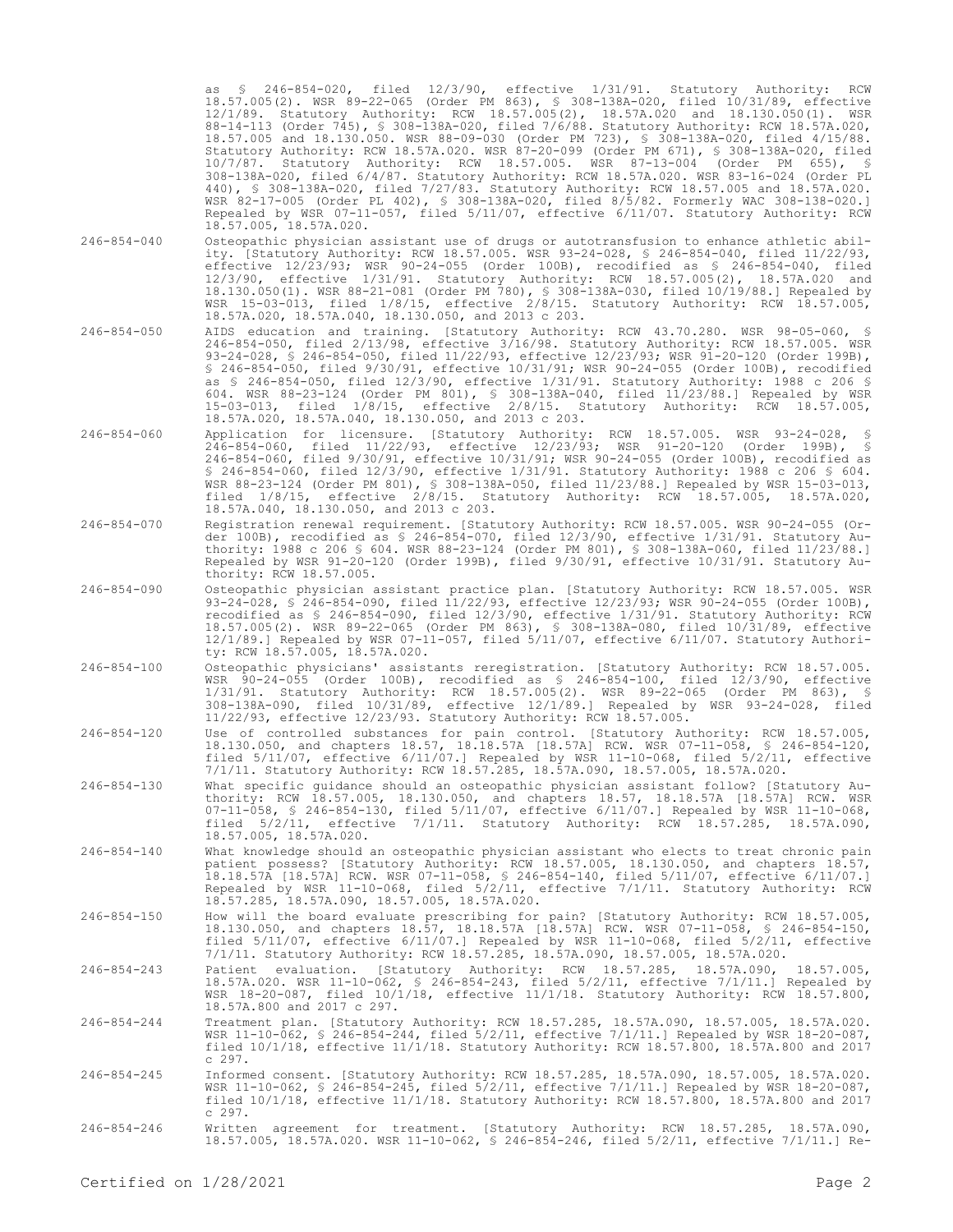pealed by WSR 18-20-087, filed 10/1/18, effective 11/1/18. Statutory Authority: RCW 18.57.800, 18.57A.800 and 2017 c 297.

- 246-854-247 Periodic review. [Statutory Authority: RCW 18.57.285, 18.57A.090, 18.57.005, 18.57A.020. WSR 11-10-062, § 246-854-247, filed 5/2/11, effective 7/1/11.] Repealed by WSR 18-20-087, filed 10/1/18, effective 11/1/18. Statutory Authority: RCW 18.57.800, 18.57A.800 and 2017 c 297.
- 246-854-248 Long-acting opioids, including methadone. [Statutory Authority: RCW 18.57.285, 18.57A.090, 18.57.005, 18.57A.020. WSR 11-10-062, § 246-854-248, filed 5/2/11, effective 7/1/11.] Repealed by WSR 18-20-087, filed 10/1/18, effective 11/1/18. Statutory Authority: RCW 18.57.800, 18.57A.800 and 2017 c 297.
- 246-854-249 Episodic care. [Statutory Authority: RCW 18.57.285, 18.57A.090, 18.57.005, 18.57A.020. WSR 11-10-062, § 246-854-249, filed 5/2/11, effective 7/1/11.] Repealed by WSR 18-20-087, filed 10/1/18, effective 11/1/18. Statutory Authority: RCW 18.57.800, 18.57A.800 and 2017 c 297.
- 246-854-250 Consultation—Recommendations and requirements. [Statutory Authority: RCW 18.57.285, 18.57A.090, 18.57.005, 18.57A.020. WSR 11-10-062, § 246-854-250, filed 5/2/11, effective 7/1/11.] Repealed by WSR 18-20-087, filed 10/1/18, effective 11/1/18. Statutory Authority: RCW 18.57.800, 18.57A.800 and 2017 c 297.
- 246-854-251 Consultation—Exemptions for exigent and special circumstances. [Statutory Authority: RCW 18.57.285, 18.57A.090, 18.57.005, 18.57A.020. WSR 11-10-062, § 246-854-251, filed 5/2/11, effective 7/1/11.] Repealed by WSR 18-20-087, filed 10/1/18, effective 11/1/18. Statutory Authority: RCW 18.57.800, 18.57A.800 and 2017 c 297.
- 246-854-252 Consultation—Exemptions for the osteopathic physician assistant. [Statutory Authority: RCW 18.57.285, 18.57A.090, 18.57.005, 18.57A.020. WSR 11-10-062, § 246-854-252, filed 5/2/11, effective 7/1/11.] Repealed by WSR 18-20-087, filed 10/1/18, effective 11/1/18. Statutory Authority: RCW 18.57.800, 18.57A.800 and 2017 c 297.
- 246-854-253 Pain management specialist. [Statutory Authority: RCW 18.57.285, 18.57A.090, 18.57.005, 18.57A.020. WSR 11-10-062, § 246-854-253, filed 5/2/11, effective 7/1/11.] Repealed by WSR 18-20-087, filed 10/1/18, effective 11/1/18. Statutory Authority: RCW 18.57.800, 18.57A.800 and 2017 c 297.

**WAC 246-854-005 Definitions.** The definitions in this section apply throughout this chapter unless the context clearly requires otherwise:

(1) "Board" means the Washington state board of osteopathic medicine and surgery.

(2) "Delegation agreement" means a mutually agreed upon plan, as detailed in WAC 246-854-021, between a sponsoring osteopathic physician and an osteopathic physician assistant, which describes the manner and extent to which the osteopathic physician assistant will practice and be supervised.

(3) "NCCPA" means National Commission on Certification of Physician Assistants.

(4) "Osteopathic physician assistant" means a person who is licensed under chapter 18.57A RCW by the board to practice medicine to a limited extent only under the supervision of a physician as detailed in a delegation agreement approved by the board.

(5) "Remote site" means a setting physically separate from the sponsoring or supervising physician's primary place for meeting patients or a setting where the physician is present less than twentyfive percent of the practice time of the osteopathic physician assistant.

(6) "Supervising physician" means a sponsoring or alternate physician providing clinical oversight for a physician assistant.

(a) "Sponsoring physician" means any osteopathic physician licensed under chapter 18.57 RCW and identified in a delegation agreement as providing primary clinical and administrative oversight for a physician assistant.

(b) "Alternate physician(s)" means any physician licensed under chapter 18.57 or 18.71 RCW who provides clinical oversight of a physician assistant in place of or in addition to the sponsoring physician.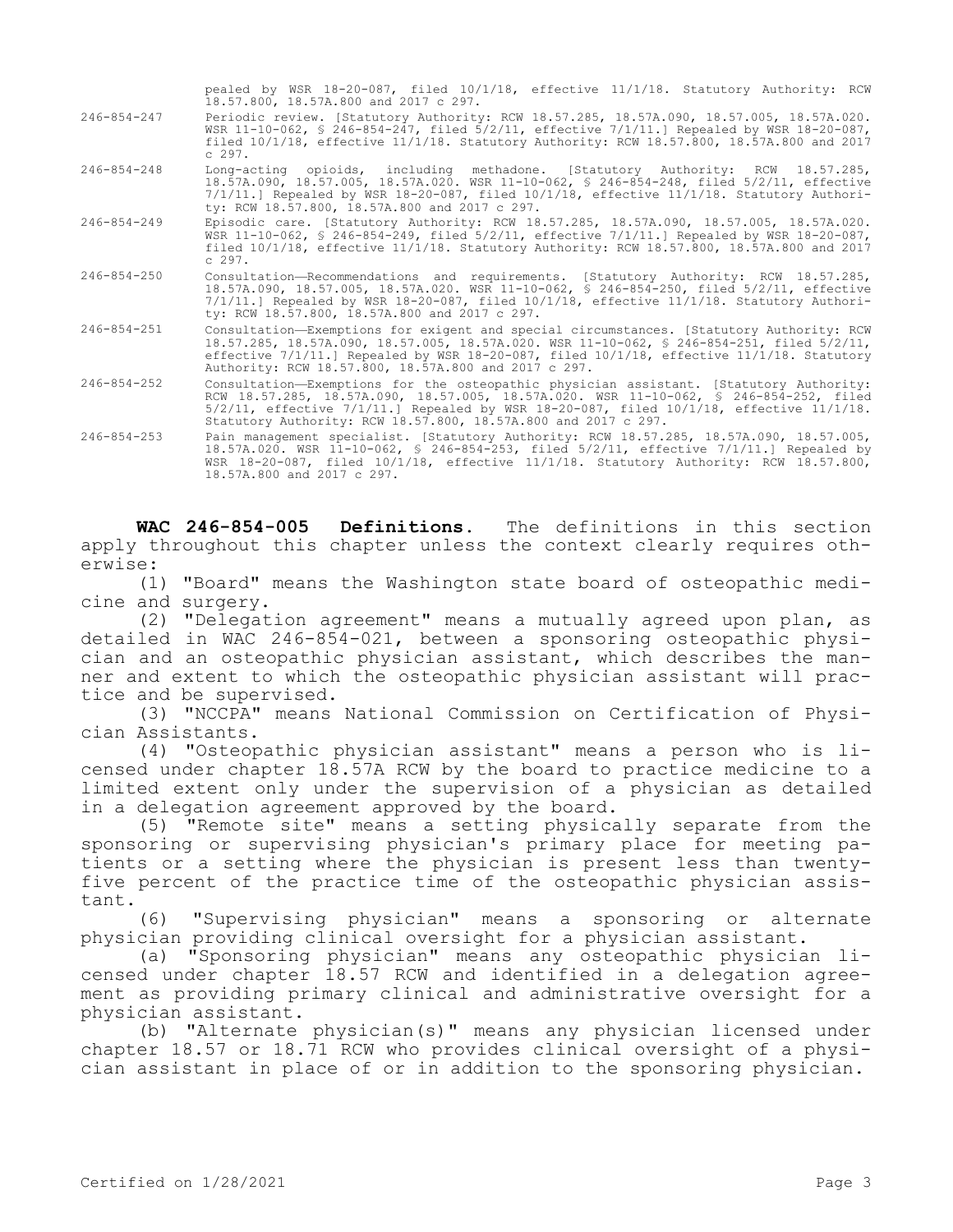[Statutory Authority: RCW 18.57.005, 18.57A.020, 18.57A.040, 18.130.050, and 2013 c 203. WSR 15-03-013, § 246-854-005, filed 1/8/15, effective 2/8/15.]

**WAC 246-854-007 Application withdrawals.** An applicant for a license or interim permit may not withdraw his or her application if grounds for denial exist.

[Statutory Authority: RCW 18.57.005, 18.57A.020, 18.57A.040, 18.130.050, and 2013 c 203. WSR 15-03-013, § 246-854-007, filed 1/8/15, effective 2/8/15.]

**WAC 246-854-010 Approved training and additional skills or procedures.** (1) "Board approved program" means a physician assistant program accredited by:

(a) The committee on allied health education and accreditation (CAHEA);

(b) The commission on accreditation of allied health education programs (CAAHEP);

(c) The accreditation review committee on education for the physician assistant (ARC-PA); or

(d) Other substantially equivalent organization(s) approved by the board.

(2) An individual enrolled in a board approved program for physician assistants may function only in direct association with his or her precepting physician or a delegated alternate physician in the immediate clinical setting. A trainee may not function in a remote site or in the absence of the preceptor.

(3) If an osteopathic physician assistant is being trained to perform additional skills or procedures beyond those established by the board, the training must be carried out under the direct, personal supervision of the supervising osteopathic physician or other qualified physician familiar with the delegation agreement of the osteopathic physician assistant. The training arrangement must be mutually agreed upon by the supervising osteopathic physician and the osteopathic physician assistant.

(4) To become approved to perform newly acquired skills or procedures an osteopathic physician assistant shall submit a request in writing to the board. The request must include a certificate by the program director or other acceptable evidence showing that he or she was trained in the additional skill or procedure for which authorization is requested. The board will review the evidence to determine whether the applicant has adequate knowledge to perform the additional skill or procedure.

[Statutory Authority: RCW 18.57.005, 18.57A.020, 18.57A.040, 18.130.050, and 2013 c 203. WSR 15-03-013, § 246-854-010, filed 1/8/15, effective 2/8/15. Statutory Authority: RCW 18.57.005, 18.57A.020. WSR 07-11-057, § 246-854-010, filed 5/11/07, effective 6/11/07.]

**WAC 246-854-015 Use and supervision of an osteopathic physician assistant.** (1) Unless otherwise stated, for the purposes of this sec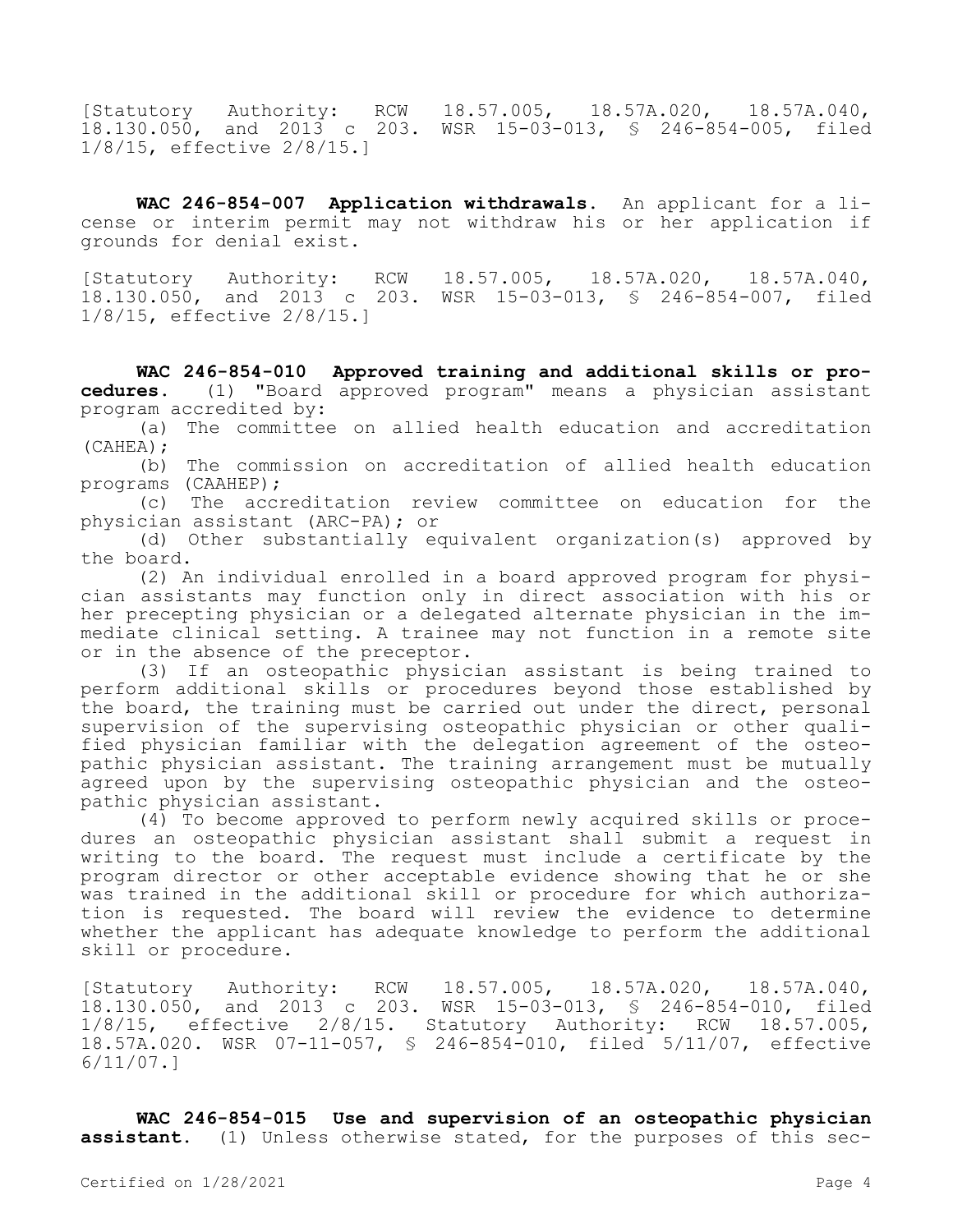tion reference to "osteopathic physician assistant" means an osteopathic physician assistant or interim permit holder.

(2) A licensed osteopathic physician assistant may not practice until the board approves a delegation agreement jointly submitted by the osteopathic physician assistant and sponsoring physician or physician group under whose supervision the osteopathic physician assistant will practice.

(3) An osteopathic physician may enter into delegation agreements with up to five physician assistants, but may petition the board for a waiver of this limit. However, no osteopathic physician may have under his or her supervision:

(a) More than three physician assistants who are working in remote sites as provided in WAC 246-854-025; or

(b) More physician assistants than the osteopathic physician can adequately supervise. The board may consider petitions to supervise more than five osteopathic physician assistants based on the individual qualifications and experience of the osteopathic physician and osteopathic physician assistant, community need, and review mechanisms identified in the proposed delegation agreement.

(4) The osteopathic physician assistant shall practice only in the locations designated in the delegation agreement.

(5) The osteopathic physician assistant and supervising osteopathic physician shall ensure that the supervising osteopathic physician provides adequate supervision and review of the osteopathic physician assistant's practice.

(6) An osteopathic physician assistant must clearly identify himself or herself as an osteopathic physician assistant and must appropriately display on his or her person identification as an osteopathic physician assistant.

(7) An osteopathic physician assistant must not present himself or herself in any manner which would tend to mislead the public as to his or her title.

(8) In the event that an osteopathic physician assistant desires to become sponsored by another osteopathic physician, he or she must submit a new delegation agreement. Board approval of the new relationship is required before the osteopathic physician assistant may begin practice under the new sponsoring physician.

[Statutory Authority: RCW 18.57.005, 18.57A.020, 18.57A.040, 18.130.050, and 2013 c 203. WSR 15-03-013, § 246-854-015, filed 1/8/15, effective 2/8/15. Statutory Authority: RCW 18.57.005, 18.57A.020. WSR 07-11-057, § 246-854-015, filed 5/11/07, effective 6/11/07.]

**WAC 246-854-021 Delegation agreements.** (1) The osteopathic physician assistant and sponsoring physician must submit a joint delegation agreement on forms provided by the board. An osteopathic physician assistant may not begin practicing without written board approval of a delegation agreement.

(2) The delegation agreement must specify:

(a) The names and Washington state license number of the sponsoring physician and alternate physician, if any. In the case of a group practice, the alternate physicians do not need to be individually identified;

(b) A detailed description of the scope of practice of the osteopathic physician assistant;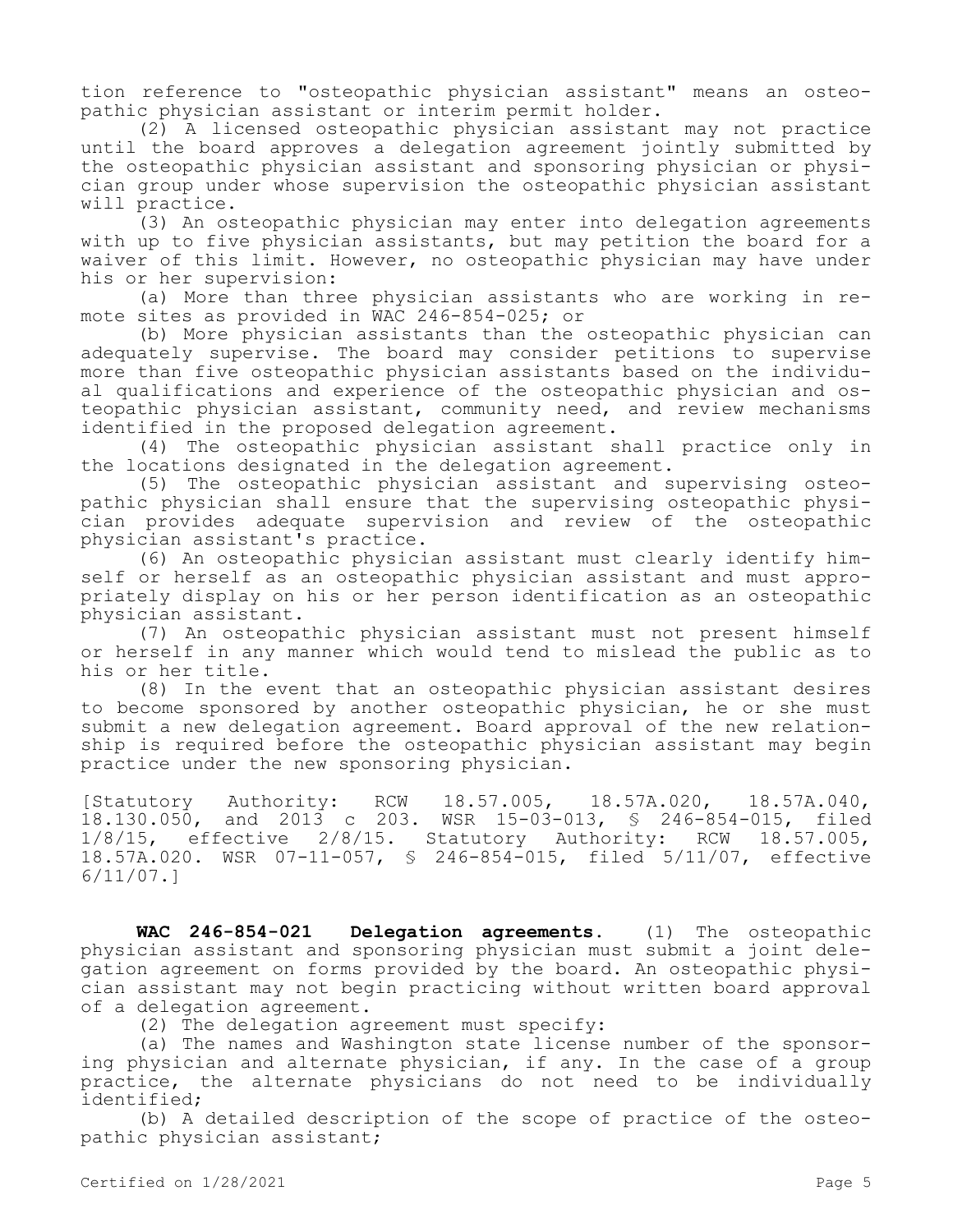(c) A description of the supervision process for the practice, including chart review; and

(d) The location of the primary practice and all remote practice sites and the amount of time spent by the osteopathic physician assistant at each site.

(3) The sponsoring physician and the osteopathic physician assistant shall determine which services may be performed and the degree of supervision under which the osteopathic physician assistant performs the services.

(4) The osteopathic physician assistant's scope of practice may not exceed the scope of practice of the supervising physician.

(5) An osteopathic physician assistant practicing in a multi-specialty group or organization may need more than one delegation agreement depending on the osteopathic physician assistant's training and the scope of practice of the physician(s) the osteopathic physician assistant will be working with.

(6) It is the joint responsibility of the osteopathic physician assistant and the physician(s) named in the delegation agreement to notify the board in writing of any significant changes in the scope of practice of the osteopathic physician assistant. The board or its designee will evaluate the changes and determine whether a new delegation agreement is required.

(7) An osteopathic physician may enter into delegation agreements with up to five physician assistants, but may petition the board for a waiver of this limit. However, no osteopathic physician may have under his or her supervision:

(a) More than three physician assistants who are working in remote sites as provided in WAC 246-854-025; or

(b) More physician assistants than the osteopathic physician can adequately supervise.

(8) Within thirty days of termination of the working relationship, the sponsoring physician and the osteopathic physician assistant shall submit a letter to the board indicating the relationship has been terminated.

(9) Whenever an osteopathic physician assistant is practicing in a manner inconsistent with the approved delegation agreement, the board may take disciplinary action under chapter 18.130 RCW.

[Statutory Authority: RCW 18.57.005, 18.57A.020, 18.57A.040, 18.130.050, and 2013 c 203. WSR 15-03-013, § 246-854-021, filed 1/8/15, effective 2/8/15.]

**WAC 246-854-025 Remote site.** (1) An osteopathic physician assistant may not work in a remote site without the approval by the board or its designee. An osteopathic physician may not supervise more than three physician assistants who are working in remote sites; or more physician assistants than the osteopathic physician can adequately supervise.

(2) The board or its designee may approve the use of an osteopathic physician assistant in a remote site if:

(a) There is a demonstrated need for such use;

(b) There are adequate means for timely communication between the supervising physician and the osteopathic physician assistant;

(c) The supervising physician spends at least ten percent of the practice time of the osteopathic physician assistant in the remote site. In the case of part time or unique practice settings, the osteo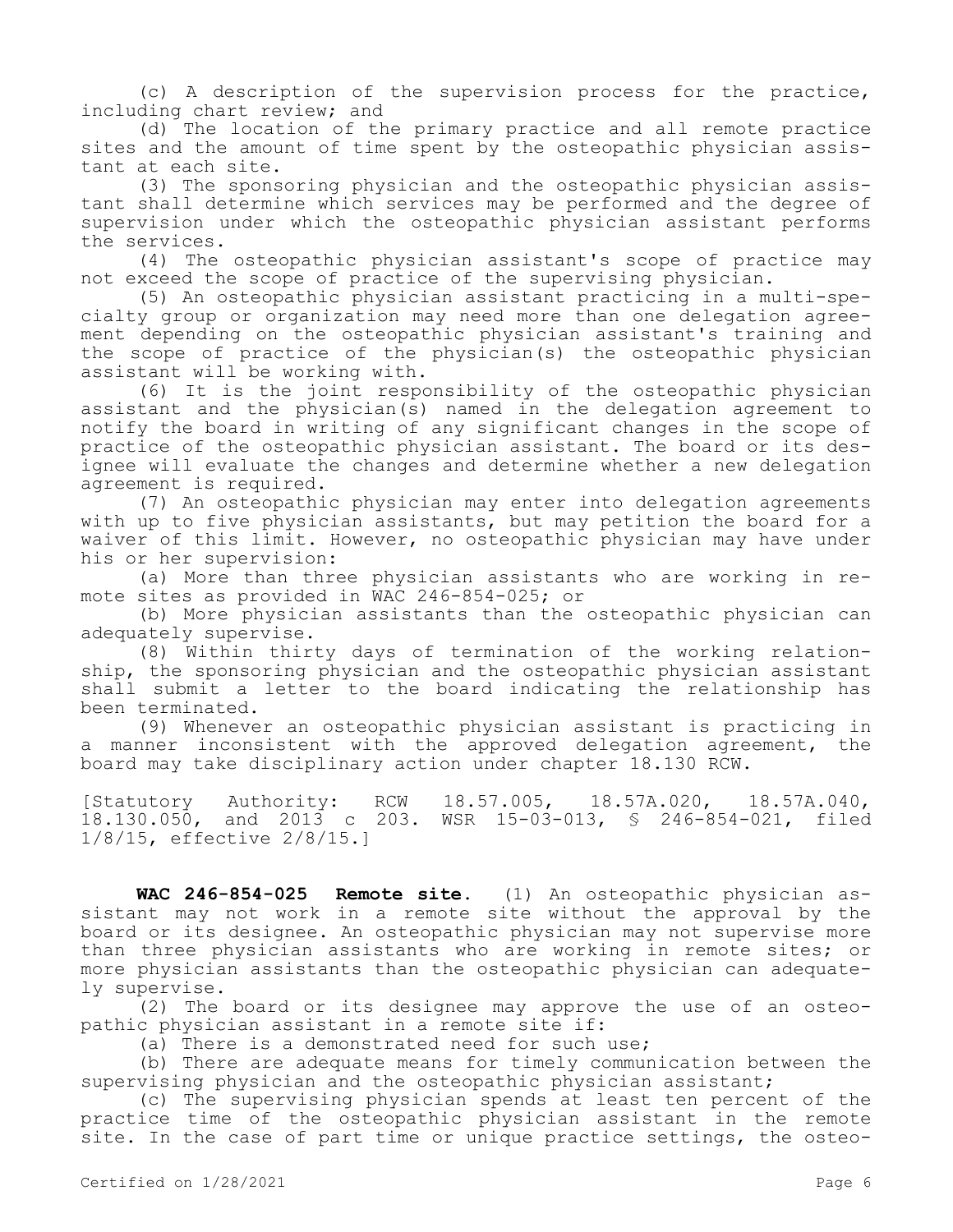pathic physician may petition the board to modify the on-site requirement provided adequate supervision is maintained by an alternate method including, but not limited to, telecommunication. The board will consider each request on an individual basis; and

(d) The names of the supervising physician and osteopathic physician assistant must be prominently displayed at the entrance to the clinic or in the reception area of the remote site.

(3) An osteopathic physician assistant holding an interim permit may not work in a remote site.

[Statutory Authority: RCW 18.57.005, 18.57A.020, 18.57A.040, 18.130.050, and 2013 c 203. WSR 15-03-013, § 246-854-025, filed 1/8/15, effective 2/8/15. Statutory Authority: RCW 18.57.005, 18.57A.020. WSR 07-11-057, § 246-854-025, filed 5/11/07, effective 6/11/07.]

**WAC 246-854-030 Prescriptions.** (1) An osteopathic physician assistant may prescribe, order, administer and dispense legend drugs and Schedule II, III, IV, or V controlled substances consistent with the scope of practice in an approved delegation agreement provided:

(a) The osteopathic physician assistant has an active DEA registration; and

(b) All prescriptions comply with state and federal prescription regulations.

(2) If a supervising physician's prescribing privileges have been limited by state or federal actions, the osteopathic physician assistant will be similarly limited in his or her prescribing privileges, unless otherwise authorized in writing by the board.

[Statutory Authority: RCW 18.57.005, 18.57A.020, 18.57A.040, 18.130.050, and 2013 c 203. WSR 15-03-013, § 246-854-030, filed 1/8/15, effective 2/8/15. Statutory Authority: RCW 18.57A.020. WSR 07-08-052, § 246-854-030, filed 3/29/07, effective 4/29/07. Statutory Authority: RCW 18.57.005. WSR 93-24-028, § 246-854-030, filed<br>11/22/93, effective 12/23/93; WSR 91-20-120 (Order 199B), § 11/22/93, effective 12/23/93; WSR 91-20-120 (Order 199B), § 246-854-030, filed 9/30/91, effective 10/31/91; WSR 90-24-055 (Order 100B), recodified as § 246-854-030, filed 12/3/90, effective 1/31/91. Statutory Authority: RCW 18.57A.020, 18.57.005 and 18.130.050. WSR 89-23-067 (Order 018), § 308-138A-025, filed 11/15/89, effective 12/16/89; WSR 88-09-030 (Order PM 723), § 308-138A-025, filed 4/15/88. Statutory Authority: RCW 18.57A.020. WSR 87-20-099 (Order PM 671), § 308-138A-025, filed 10/7/87. Statutory Authority: RCW 18.57.005, 18.57A.020 and 18.57A.070. WSR 84-05-011 (Order PL 457), § 308-138A-025, filed 2/7/84. Statutory Authority: RCW 18.57A.020. WSR 83-16-024 (Order PL 440), § 308-138A-025, filed 7/27/83. Statutory Authority: RCW 18.57.005 and 18.57A.020. WSR 82-17-005 (Order PL 402), § 308-138A-025, filed 8/5/82. Formerly WAC 308-138-025.]

**WAC 246-854-035 Osteopathic physician assistant—Scope of practice.** (1) For the purpose of this section, reference to "osteopathic physician assistant" means a licensed osteopathic physician assistant or interim permit holder.

(2) The osteopathic physician assistant may perform services for which they have been trained and approved in a delegation agreement by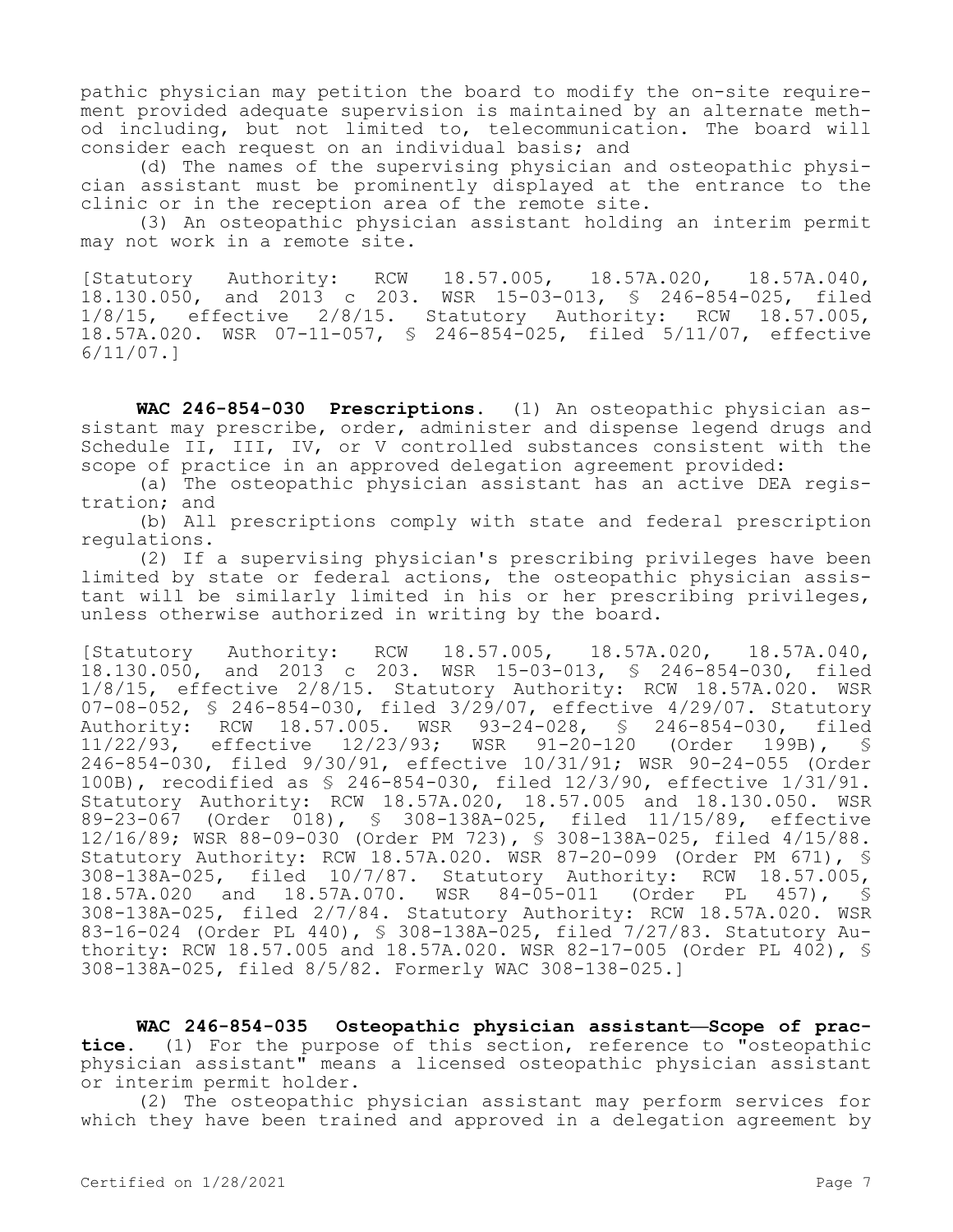the board. Those services may be performed by the osteopathic physician assistant unless limited in the approved delegation agreement.

(3) An osteopathic physician assistant may sign and attest to any document that might ordinarily be signed by a licensed osteopathic physician, to include, but not be limited to, such things as birth and death certificates.

(4) An osteopathic physician assistant may prescribe legend drugs and controlled substances as permitted in WAC 246-854-030.

[Statutory Authority: RCW 18.57.005, 18.57A.020, 18.57A.040, 18.130.050, and 2013 c 203. WSR 15-03-013, § 246-854-035, filed 1/8/15, effective 2/8/15. Statutory Authority: RCW 18.57.005, 18.57A.020. WSR 07-11-057, § 246-854-035, filed 5/11/07, effective 6/11/07.]

**WAC 246-854-075 Background check—Temporary practice permit.**  The board may issue a temporary practice permit when the applicant has met all other licensure requirements, except the national criminal background check requirement. The applicant must not be subject to denial of a license or issuance of a conditional license under this chapter.

(1) If there are no violations identified in the Washington criminal background check and the applicant meets all other licensure conditions, including receipt by the department of health of a completed Federal Bureau of Investigation (FBI) fingerprint card, the board may issue a temporary practice permit allowing time to complete the national criminal background check requirements.

A temporary practice permit that is issued by the board is valid for six months. A one-time extension of six months may be granted if the national background check report has not been received by the board.

(2) The temporary practice permit allows the applicant to work in the state of Washington as an osteopathic physician assistant during the time period specified on the permit. The temporary practice permit is a license to practice medicine as an osteopathic physician assistant provided that the temporary practice permit holder has a delegation agreement approved by the board.

(3) The board issues a license after it receives the national background check report if the report is negative and the applicant otherwise meets the requirements for a license.

(4) The temporary practice permit is no longer valid after the license is issued or the application for a full license is denied.

[Statutory Authority: RCW 18.57.005, 18.57A.020, 18.57A.040, 18.130.050, and 2013 c 203. WSR 15-03-013, § 246-854-075, filed 1/8/15, effective 2/8/15.]

**WAC 246-854-076 Temporary practice permit—Military spouse eligibility and issuance.** A military spouse or state registered domestic partner of a military person may receive a temporary practice permit while completing any specific additional requirements that are not related to training or practice standards for osteopathic physician assistants. The board adopts the procedural rules as adopted by the department of health in WAC 246-12-051.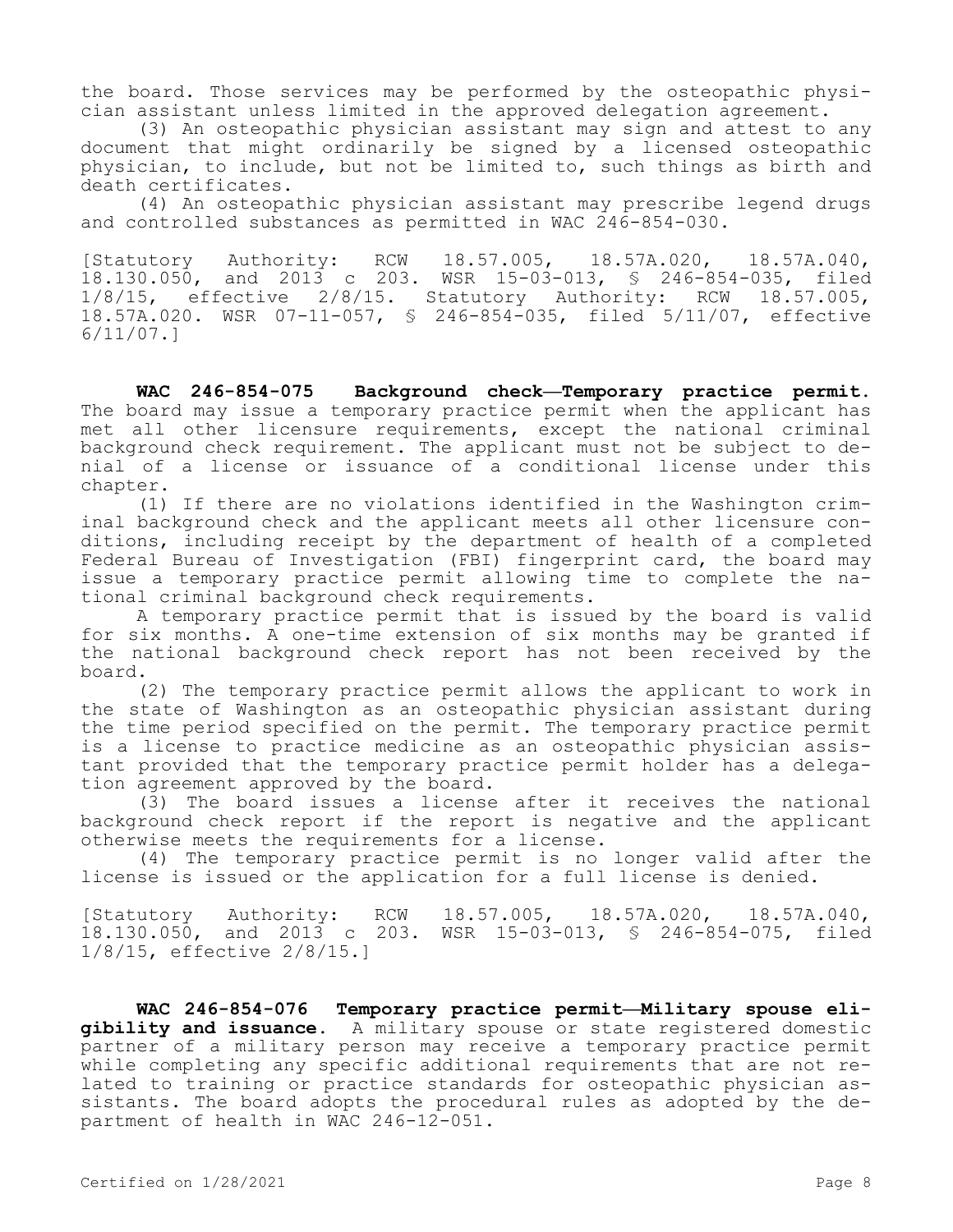[Statutory Authority: RCW 18.57A.020 and 18.340.020. WSR 20-09-024, § 246-854-076, filed 4/6/20, effective 5/7/20.]

**WAC 246-854-080 Osteopathic physician assistant—Requirements for licensure.** (1) Individuals applying to the board for licensure as an osteopathic physician assistant must have graduated from an accredited board approved physician assistant program and successfully passed the NCCPA examination.

(2) An applicant for licensure as an osteopathic physician assistant must submit to the board:

(a) A completed application on forms provided by the board;

(b) Proof the applicant has completed an accredited board approved physician assistant program and successfully passed the NCCPA examination;

(c) All applicable fees as specified in WAC 246-853-990; and

(d) Other information required by the board.

(3) The board will only consider complete applications with all supporting documents for licensure.

(4) An osteopathic physician assistant may not begin practicing without written board approval of the delegation agreement.

[Statutory Authority: RCW 18.57.005. WSR 21-02-017, § 246-854-080, filed 12/28/20, effective 1/28/21. Statutory Authority: RCW 18.57.005, 18.57A.020, 18.57A.040, 18.130.050, and 2013 c 203. WSR 15-03-013, § 246-854-080, filed 1/8/15, effective 2/8/15. Statutory Authority: RCW 18.57.005, 18.57A.020. WSR 07-11-057, § 246-854-080, filed 5/11/07, effective 6/11/07. Statutory Authority: RCW 43.70.280. WSR 98-05-060, § 246-854-080, filed 2/13/98, effective 3/16/98. Statutory Authority: RCW 18.57.005 and 18.130.050. WSR 94-15-068, § 246-854-080, filed 7/19/94, effective 8/19/94. Statutory Authority: RCW 18.57.005. WSR 93-24-028, § 246-854-080, filed 11/22/93, effective 12/23/93; WSR 90-24-055 (Order 100B), recodified as § 246-854-080, filed 12/3/90, effective 1/31/91. Statutory Authority: RCW 18.57.005(2). WSR 89-22-065 (Order PM 863), § 308-138A-070, filed 10/31/89, effective 12/1/89.]

**WAC 246-854-081 How to return to active status when a license has expired.** To return to active status the osteopathic physician assistant must meet the requirements of chapter 246-12 WAC, Part 2, which includes paying the applicable fees under WAC 246-853-990 and meeting the continuing medical education requirements under WAC 246-854-115.

[Statutory Authority: RCW 18.57.005, 18.57A.020, 18.57A.040, 18.130.050, and 2013 c 203. WSR 15-03-013, § 246-854-081, filed 1/8/15, effective 2/8/15.]

**WAC 246-854-082 Requirements for obtaining an osteopathic physician assistant license for those who hold an active allopathic physician assistant license.** A person who holds a full, active, unrestricted physician assistant license that is in good standing issued by the Washington state medical quality assurance commission and meets cur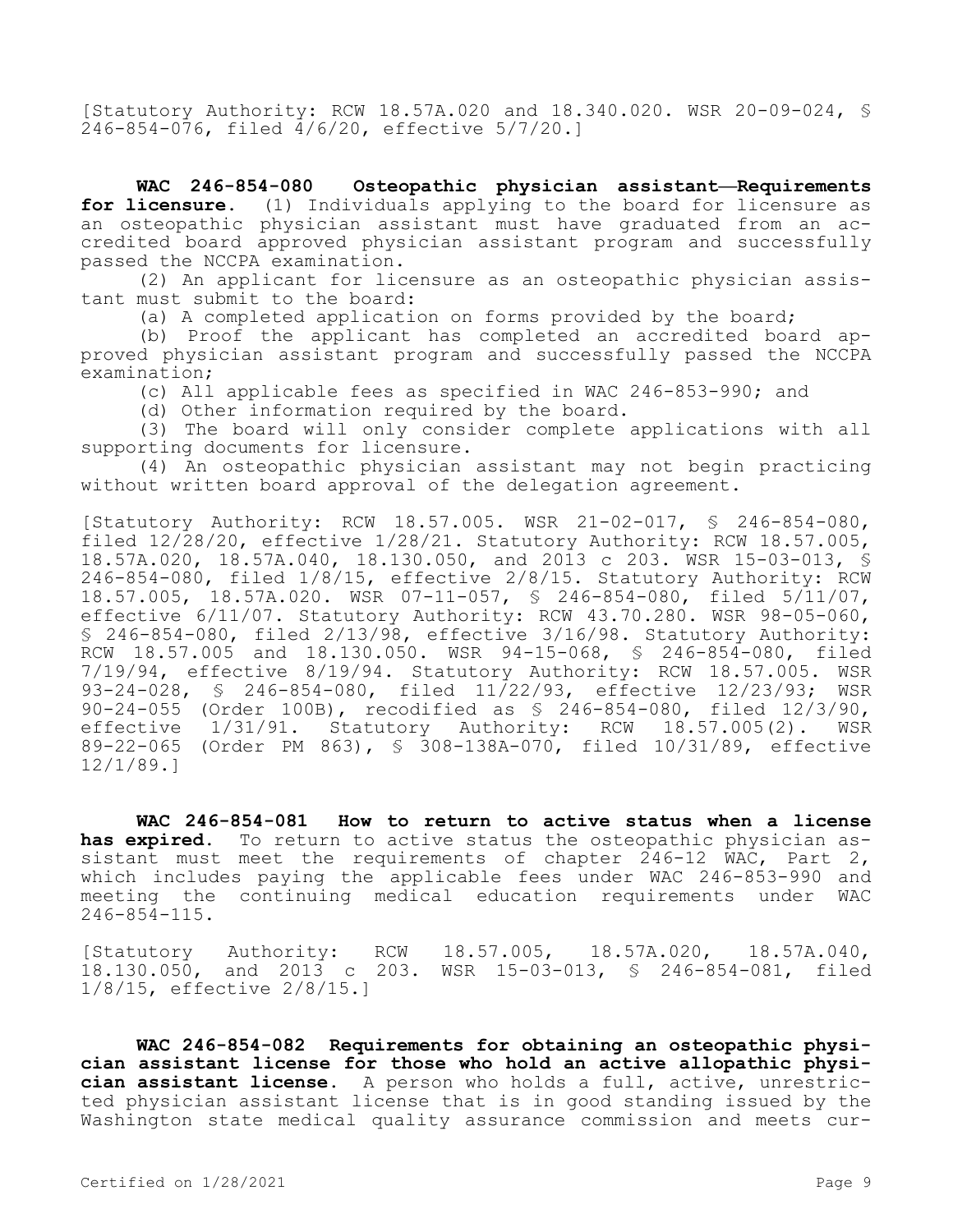rent licensing requirements may apply for licensure as an osteopathic physician assistant through an abbreviated application process.

(1) An applicant for an osteopathic physician assistant license must:

(a) Hold an active, unrestricted license as a physician assistant issued by the Washington state medical quality assurance commission;

(b) Submit a completed application on forms provided by the board; and

(c) Submit any fees required under WAC 246-853-990.

(2) A physician assistant may not begin practice without written board approval of the delegation agreement.

[Statutory Authority: RCW 18.57.005, 18.57A.020, 18.57A.040, 18.130.050, and 2013 c 203. WSR 15-03-013, § 246-854-082, filed 1/8/15, effective 2/8/15.]

**WAC 246-854-085 Osteopathic physician assistant interim permit— Qualifications and requirements.** An interim permit is a limited license. The permit allows an individual who has graduated from a board approved program within the previous twelve months to practice prior to successfully passing the board approved licensing examination.

(1) An individual applying to the board for an interim permit under RCW 18.57A.020(1) must have graduated from an accredited board approved physician assistant program.

(2) An interim permit is valid for one year from completion of a board approved training program. The interim permit may not be renewed.

(3) An applicant for an osteopathic physician assistant interim permit must submit to the board:

- (a) A completed application on forms provided by the board;
- (b) Applicable fees as specified in WAC 246-853-990; and
- (c) Requirements as specified in WAC 246-854-080.
- (4) An interim permit holder may not work in a remote site.

[Statutory Authority: RCW 18.57.005, 18.57A.020, 18.57A.040, 18.130.050, and 2013 c 203. WSR 15-03-013, § 246-854-085, filed 1/8/15, effective 2/8/15. Statutory Authority: RCW 18.57.005, 18.57A.020. WSR 07-11-057, § 246-854-085, filed 5/11/07, effective 6/11/07.]

**WAC 246-854-086 Reentry to practice requirements.** (1) An osteopathic physician assistant who has not actively practiced medicine for a period of at least three years in any jurisdiction in the United States must fulfill one of the following:

(a) Successfully pass a board approved competency evaluation;

(b) Successfully pass a board approved exam;

(c) Successfully complete a board approved retraining program arranged by the osteopathic physician assistant; or

(d) Successfully complete a board approved reentry to practice or monitoring program.

(2) For the purposes of this section, a person is considered to have actively practiced medicine if they can demonstrate that they hold an active, unrestricted license as a physician assistant in the United States.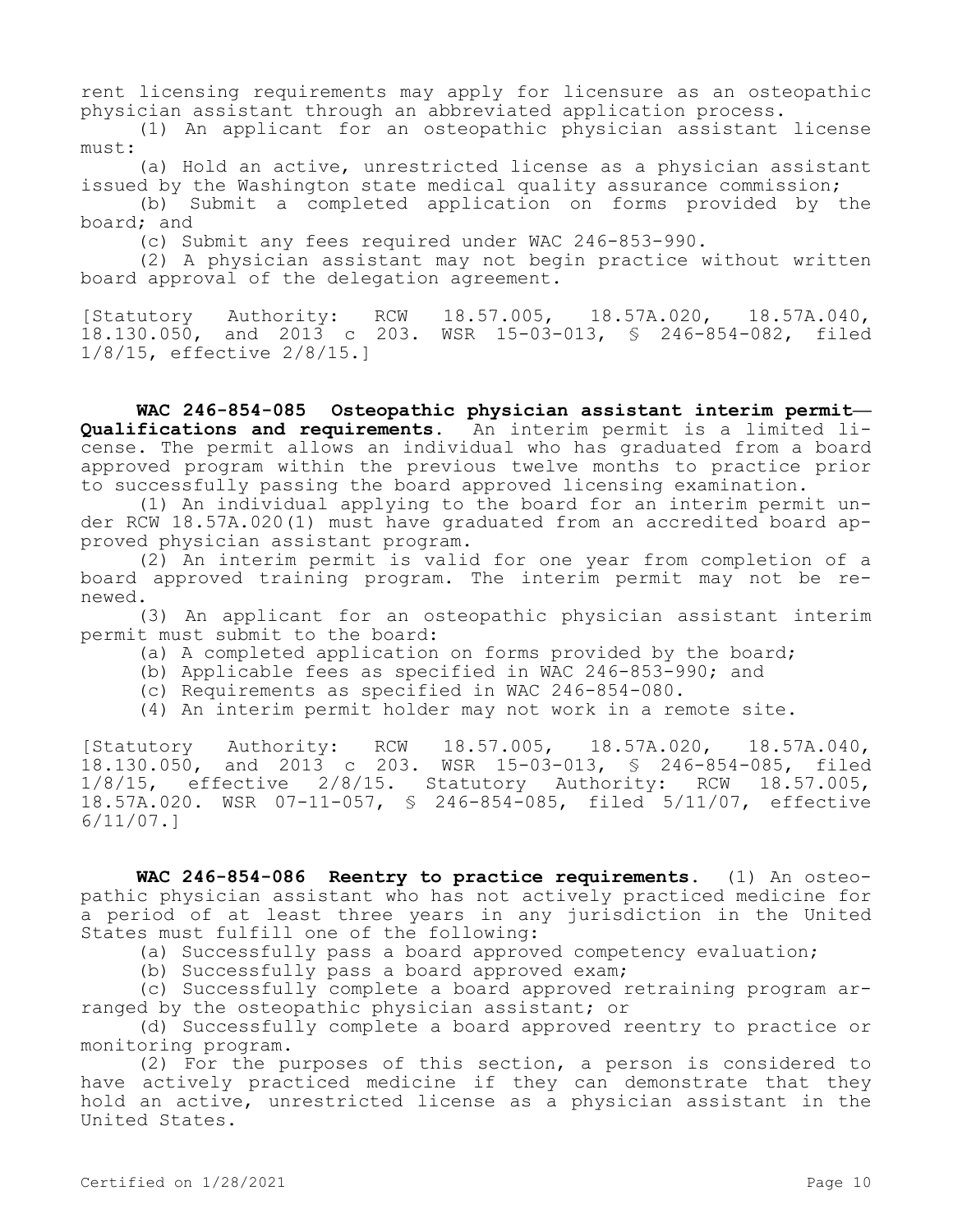[Statutory Authority: RCW 18.57A.020 and 18.340.020. WSR 20-09-024, § 246-854-086, filed 4/6/20, effective 5/7/20.]

**WAC 246-854-095 Scope of practice—Allopathic alternate physician.** The osteopathic physician assistant licensed under chapter 18.57A RCW shall practice under the delegation agreement and prescriptive authority approved by the board whether the alternate supervising physician is licensed as an osteopathic physician under chapter 18.57 RCW or an allopathic physician under chapter 18.71 RCW.

[Statutory Authority: RCW 18.57.005, 18.57A.020, 18.57A.040, 18.130.050, and 2013 c 203. WSR 15-03-013, § 246-854-095, filed 1/8/15, effective 2/8/15.]

**WAC 246-854-105 Practice limitations due to disciplinary action.**  (1) To the extent a supervising physician's prescribing privileges have been limited by any state or federal authority, either involuntarily or by the physician's agreement to such limitation, the physician assistant will be similarly limited in his or her prescribing privileges, unless otherwise authorized in writing by the board.

(2) The osteopathic physician assistant shall notify their sponsoring physician whenever the osteopathic physician assistant is the subject of an investigation or disciplinary action by the board. The board may notify the sponsoring physician or other supervising physicians of such matters as appropriate.

[Statutory Authority: RCW 18.57.005, 18.57A.020, 18.57A.040, 18.130.050, and 2013 c 203. WSR 15-03-013, § 246-854-105, filed 1/8/15, effective 2/8/15.]

**WAC 246-854-110 Osteopathic physician assistant renewal and continuing medical education cycle.** (1) Under WAC 246-12-020, an initial credential issued within ninety days of the osteopathic physician assistant's birthday does not expire until the osteopathic physician assistant's next birthday.

(2) An osteopathic physician assistant must renew his or her license every year on his or her birthday. Renewal fees are accepted no sooner than ninety days prior to the expiration date.

(3) Each osteopathic physician assistant will have one year to meet the continuing medical education requirements in WAC 246-854-115. The review period begins on the first birthday after receiving the initial license.

[Statutory Authority: RCW 18.57.005, 18.57A.020, 18.57A.040, 18.130.050, and 2013 c 203. WSR 15-03-013, § 246-854-110, filed 1/8/15, effective 2/8/15. Statutory Authority: RCW 43.70.280. WSR 98-05-060, § 246-854-110, filed 2/13/98, effective 3/16/98. Statutory Authority: RCW 18.57.005. WSR 93-24-028, § 246-854-110, filed 11/22/93, effective 12/23/93.]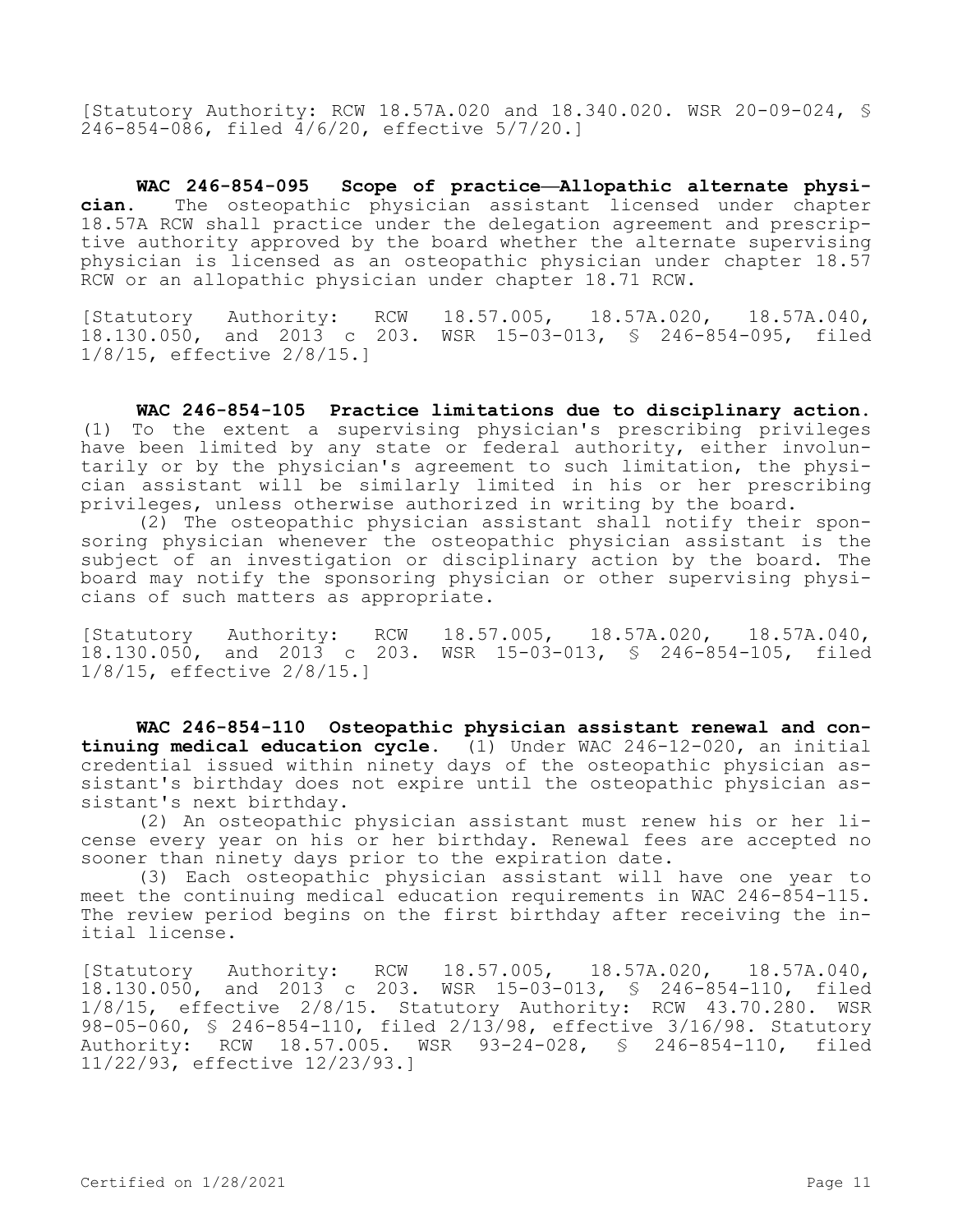**WAC 246-854-112 Retired active license.** (1) To obtain a retired active license an osteopathic physician assistant must comply with chapter 246-12 WAC, Part  $5$ , excluding WAC 246-12-120 (2)(c) and (d).

(2) An osteopathic physician assistant with a retired active license must have a delegation agreement approved by the board in order to practice except when serving as a "covered volunteer emergency worker" as defined in RCW 38.52.180 (5)(a) and engaged in authorized emergency management activities.

(3) An osteopathic physician assistant with a retired active license may not receive compensation for health care services.

(4) An osteopathic physician assistant with a retired active license may practice under the following conditions:

(a) In emergent circumstances calling for immediate action; or

(b) Intermittent circumstances on a part-time or full-time nonpermanent basis.

(5) A retired active license expires each year on the license holder's birthday. Retired active credential renewal fees are accepted no sooner than ninety days prior to the expiration date.

(6) An osteopathic physician assistant with a retired active license shall report fifty hours of continuing education at every renewal.

[Statutory Authority: RCW 18.57.005, 18.57A.020, 18.57A.040, 18.130.050, and 2013 c 203. WSR 15-03-013, § 246-854-112, filed 1/8/15, effective 2/8/15.]

**WAC 246-854-115 Continuing medical education requirements.** (1) An osteopathic physician assistant must complete fifty hours of continuing education every year as required in chapter 246-12 WAC, Part 7, which may be audited for compliance at the discretion of the board.

(2) In lieu of the continuing medical education requirements, the board will accept:

(a) Current certification with the NCCPA; or

(b) Compliance with a continuing maintenance of competency program through the American Academy of Physician Assistants (AAPA) or the NCCPA; or

(c) Other programs approved by the board.

(3) The board approves the following categories of creditable continuing medical education. A minimum of thirty credit hours must be earned in Category I.

Category I - Continuing medical education activities with accredited sponsorship.

Category II - Continuing medical education activities with nonaccredited sponsorship and other meritorious learning experience.

(4) The board adopts the standards approved by the AAPA for the evaluation of continuing medical education requirements in determining the acceptance and category of any continuing medical education experience.

(5) An osteopathic physician assistant does not need prior approval of any continuing medical education. The board will accept any continuing medical education that reasonably falls within the requirements of this section and relies upon each osteopathic physician assistant's integrity to comply with these requirements.

(6) A continuing medical education sponsor does not need to apply for or expect to receive prior board approval for a formal continuing medical education program. The continuing medical education category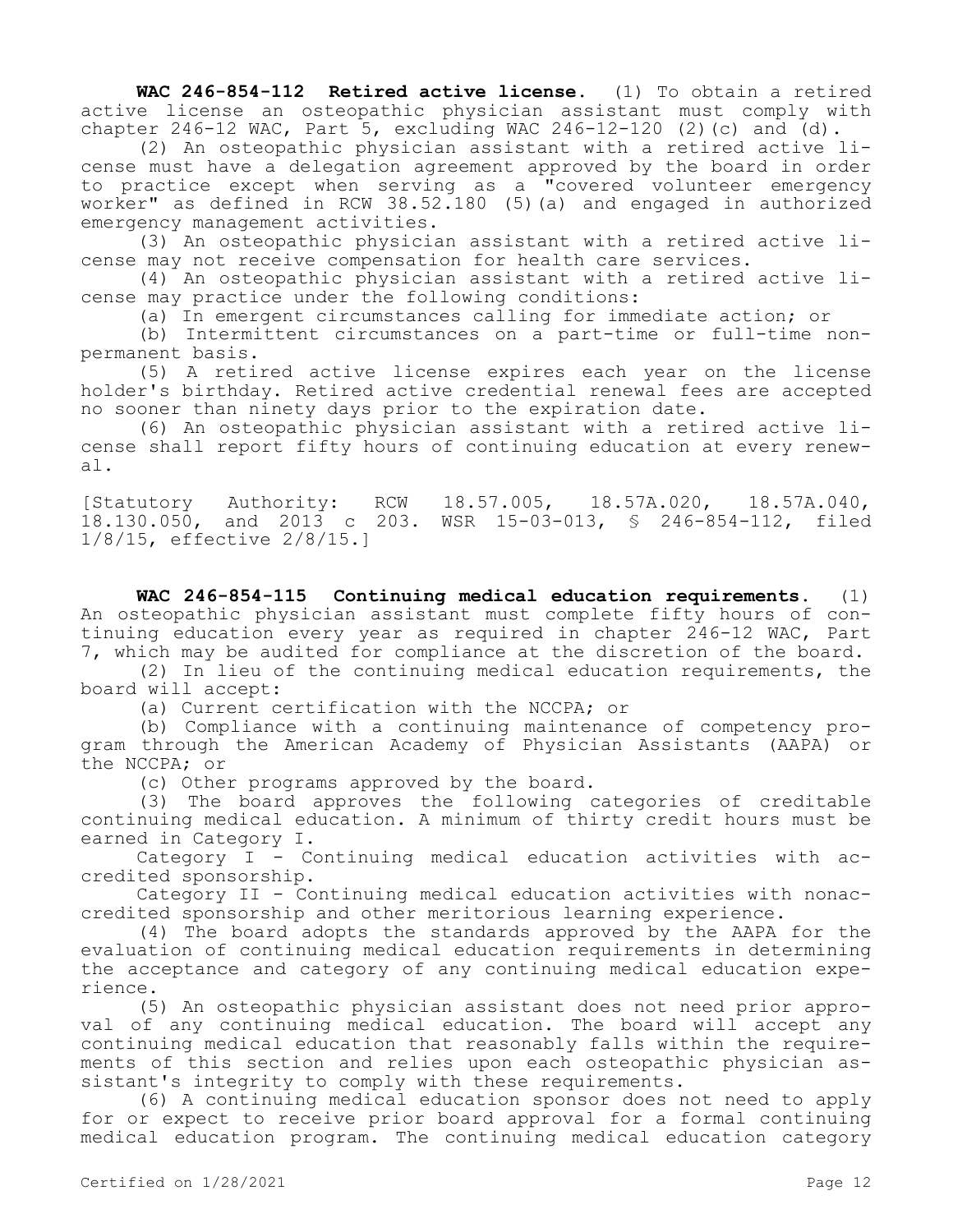will depend solely upon the accredited status of the organization or institution. The number of hours may be determined by counting the contact hours of instruction and rounding to the nearest quarter hour. The board relies upon the integrity of the program sponsors to present continuing medical education for the osteopathic physician assistant that constitutes a meritorious learning experience.

(7) In the case of a permanent retirement or illness, the board may grant an indefinite waiver of continuing education as a requirement for licensure, provided that an affidavit is received indicating that the osteopathic physician assistant is not providing osteopathic medical services to consumers. If such permanent retirement or illness status is changed or osteopathic medical services are resumed, it is incumbent upon the licensee to immediately notify the board and show proof of practice competency as determined necessary by the board.

[Statutory Authority: RCW 18.57.005, 18.57A.020, 18.57A.040, 18.130.050, and 2013 c 203. WSR 15-03-013, § 246-854-115, filed 1/8/15, effective 2/8/15. Statutory Authority: RCW 18.57.005. WSR 93-24-028, § 246-854-115, filed 11/22/93, effective 12/23/93.]

**WAC 246-854-116 Mandatory one-time training in suicide assessment, treatment, and management.** A licensed osteopathic physician assistant must complete a board-approved one-time training that is at least six hours long in suicide assessment, treatment, and management. This training must be completed by the end of the first full continuing education reporting period after January 1, 2016, or the first full continuing education reporting period after initial licensure, whichever is later.

(1) Until July 1, 2017, a board-approved training must be an empirically supported training in suicide assessment, including screening and referral, suicide treatment, and suicide management, and meet any other requirement in RCW 43.70.442.

(2) Beginning July 1, 2017, training accepted by the board must be on the department's model list developed in accordance with rules adopted by the department that establish minimum standards for training programs. The establishment of the model list does not affect the validity of training completed prior to July 1, 2017.

(3) A board-approved training must be at least six hours in length and may be provided in one or more sessions.

(4) The hours spent completing the training in suicide assessment, treatment, and management under this section count toward meeting any applicable continuing education requirements.

[Statutory Authority: RCW 18.57.005, 18.57A.020, 18.130.050, and 43.70.442. WSR 17-12-103, § 246-854-116, filed 6/6/17, effective 7/7/17.]

**WAC 246-854-200 Sexual misconduct.** (1) The definitions in this subsection apply throughout this section unless the context clearly requires otherwise:

(a) "Patient" means a person who is receiving health care or treatment, or has received health care or treatment without a termination of the osteopathic physician assistant-patient relationship. The determination of when a person is a patient is made on a case-by-case basis with consideration given to a number of factors, including the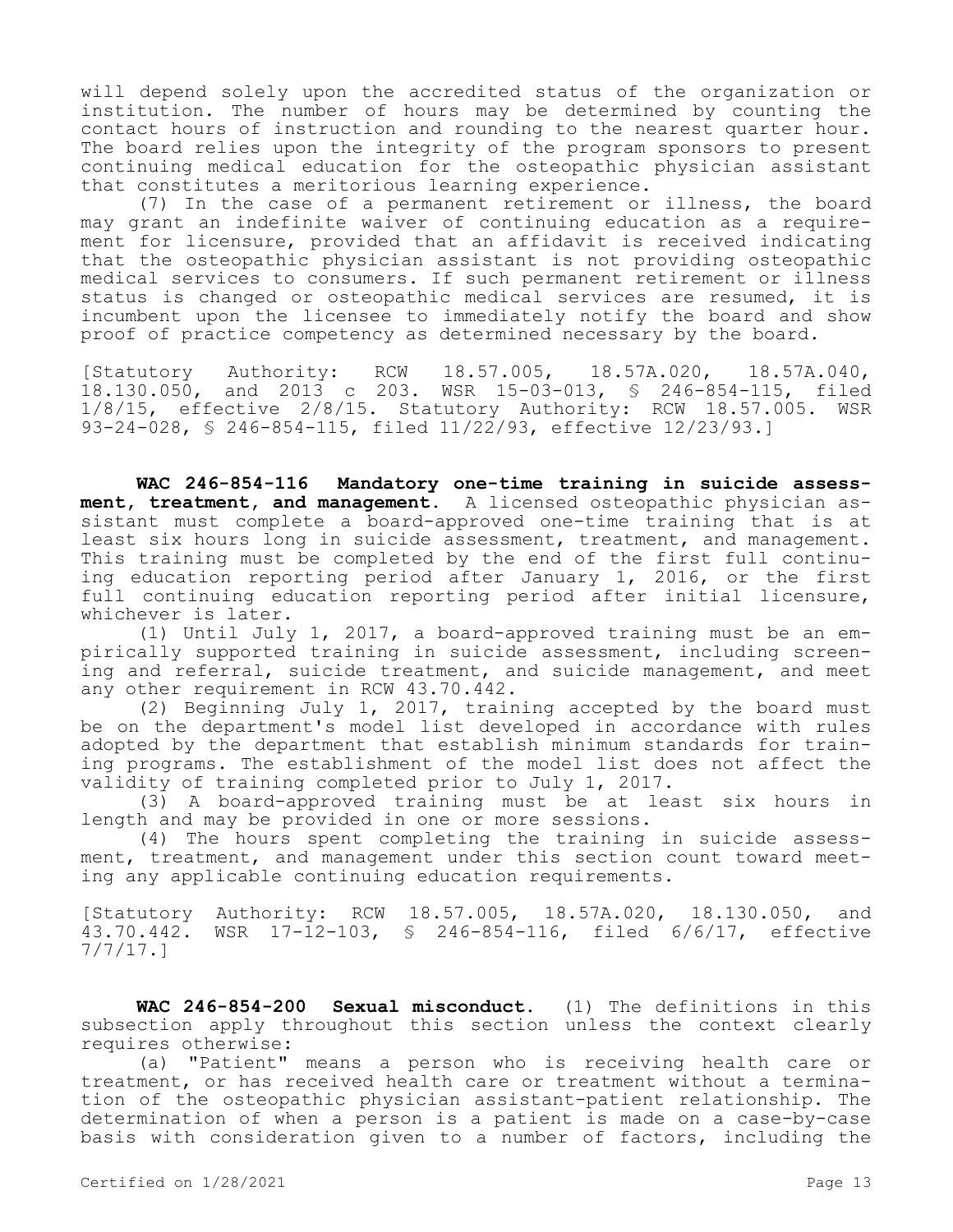nature, extent and context of the professional relationship between the osteopathic physician assistant and the person. The fact that a person is not actively receiving treatment or professional services is not the sole determining factor.

(b) "Osteopathic physician assistant" means a person licensed to practice osteopathic medicine and surgery under chapter 18.57A RCW.

(c) "Key third party" means a person in a close personal relationship with the patient and includes, but is not limited to, spouses, partners, parents, siblings, children, guardians and proxies.

(2) An osteopathic physician assistant shall not engage in sexual misconduct with a current patient or a key third party. An osteopathic physician assistant engages in sexual misconduct when he or she engages in the following behaviors with a patient or key third party:

(a) Sexual intercourse or genital to genital contact;

(b) Oral to genital contact;

(c) Genital to anal contact or oral to anal contact;

(d) Kissing in a romantic or sexual manner;

(e) Touching breasts, genitals or any sexualized body part for any purpose other than appropriate examination or treatment;

(f) Examination or touching of genitals without using gloves;

(g) Not allowing a patient the privacy to dress or undress;

(h) Encouraging the patient to masturbate in the presence of the osteopathic physician assistant or masturbation by the osteopathic physician assistant while the patient is present;

(i) Offering to provide practice-related services, such as medication, in exchange for sexual favors;

(j) Soliciting a date;

(k) Engaging in a conversation regarding the sexual history, preferences or fantasies of the osteopathic physician assistant.

(3) Sexual misconduct also includes sexual contact with any person involving force, intimidation, or lack of consent; or a conviction of a sex offense as defined in RCW 9.94A.030.

(4) An osteopathic physician assistant shall not engage in any of the conduct described in subsection (2) of this section with a former patient or key third party if the osteopathic physician assistant:

(a) Uses or exploits the trust, knowledge, influence, or emotions derived from the professional relationship; or

(b) Uses or exploits privileged information or access to privileged information to meet the osteopathic physician assistant's personal or sexual needs.

(5) To determine whether a patient is a current patient or a former patient, the board will analyze each case individually, and will consider a number of factors including, but not limited to, the following:

(a) Documentation of formal termination;

(b) Transfer of the patient's care to another health care provider;

(c) The length of time that has passed;

(d) The length of time of the professional relationship;

(e) The extent to which the patient has confided personal or private information to the osteopathic physician assistant;

(f) The nature of the patient's health problem;

(g) The degree of emotional dependence and vulnerability.

(6) This section does not prohibit conduct that is required for medically recognized diagnostic or treatment purposes if the conduct meets the standard of care appropriate to the diagnostic or treatment situation.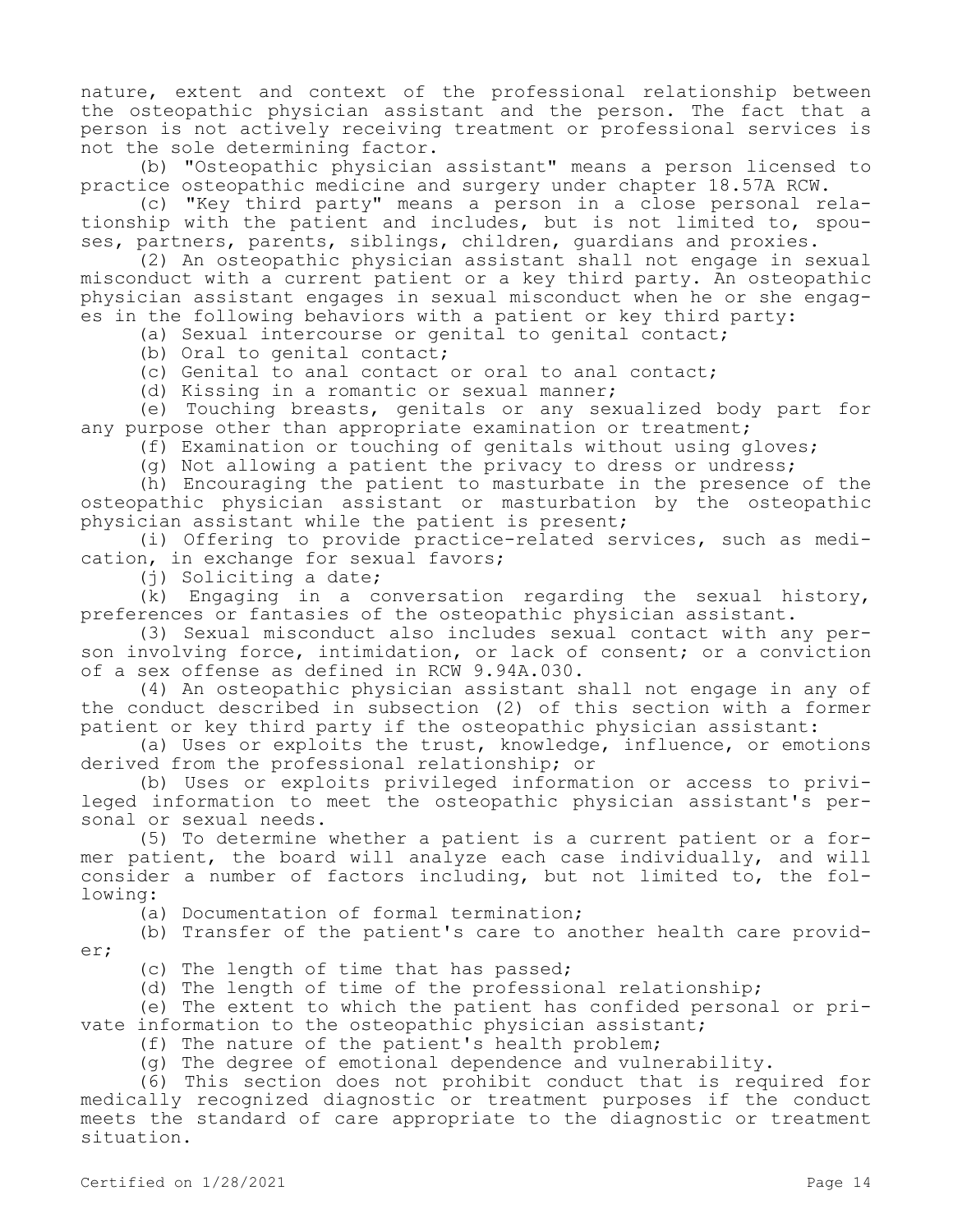(7) It is not a defense that the patient, former patient, or key third party initiated or consented to the conduct, or that the conduct occurred outside the professional setting.

(8) A violation of any provision of this rule shall constitute grounds for disciplinary action.

[Statutory Authority: RCW 18.57.005, 18.57A.020, 18.130.050, 18.130.062, and Executive Order 06-03. WSR 17-01-043, § 246-854-200, filed 12/13/16, effective 1/13/17. Statutory Authority: RCW 18.57.005, 18.130.050 and chapters 18.57, 18.57A RCW. WSR 07-12-091, § 246-854-200, filed 6/6/07, effective 7/7/07.]

**WAC 246-854-210 Abuse.** (1) An osteopathic physician assistant commits unprofessional conduct if the osteopathic physician assistant abuses a patient or key third party. "Osteopathic physician assistant," "patient" and "key third party" are defined in WAC 246-854-200. An osteopathic physician assistant abuses a patient when he or she:

(a) Makes statements regarding the patient's body, appearance, sexual history, or sexual orientation that have no legitimate medical or therapeutic purpose;

(b) Removes a patient's clothing or gown without consent;

(c) Fails to treat an unconscious or deceased patient's body or property respectfully; or

(d) Engages in any conduct, whether verbal or physical, which unreasonably demeans, humiliates, embarrasses, threatens, or harms a patient.

(2) A violation of any provision of this rule shall constitute grounds for disciplinary action.

[Statutory Authority: RCW 18.57.005, 18.130.050 and chapters 18.57, 18.57A RCW. WSR 07-12-091, § 246-854-210, filed 6/6/07, effective 7/7/07.]

**WAC 246-854-220 Use of laser, light, radiofrequency, and plasma devices as applied to the skin.** (1) For the purposes of this section, laser, light, radiofrequency, and plasma (LLRP) devices are medical devices that:

(a) Use a laser, noncoherent light, intense pulsed light, radiofrequency, or plasma to topically penetrate skin and alter human tissue; and

(b) Are classified by the federal Food and Drug Administration as prescriptive devices.

(2) Because an LLRP device is used to treat disease, injuries, deformities and other physical conditions of human beings, the use of an LLRP device is the practice of osteopathic medicine under RCW 18.57.001. The use of an LLRP device can result in complications such as visual impairment, blindness, inflammation, burns, scarring, hypopigmentation and hyperpigmentation.

(3) Use of medical devices using any form of energy to penetrate or alter human tissue for a purpose other than those in subsection (1) of this section constitutes surgery and is outside the scope of this section.

OSTEOPATHIC PHYSICIAN ASSISTANT RESPONSIBILITIES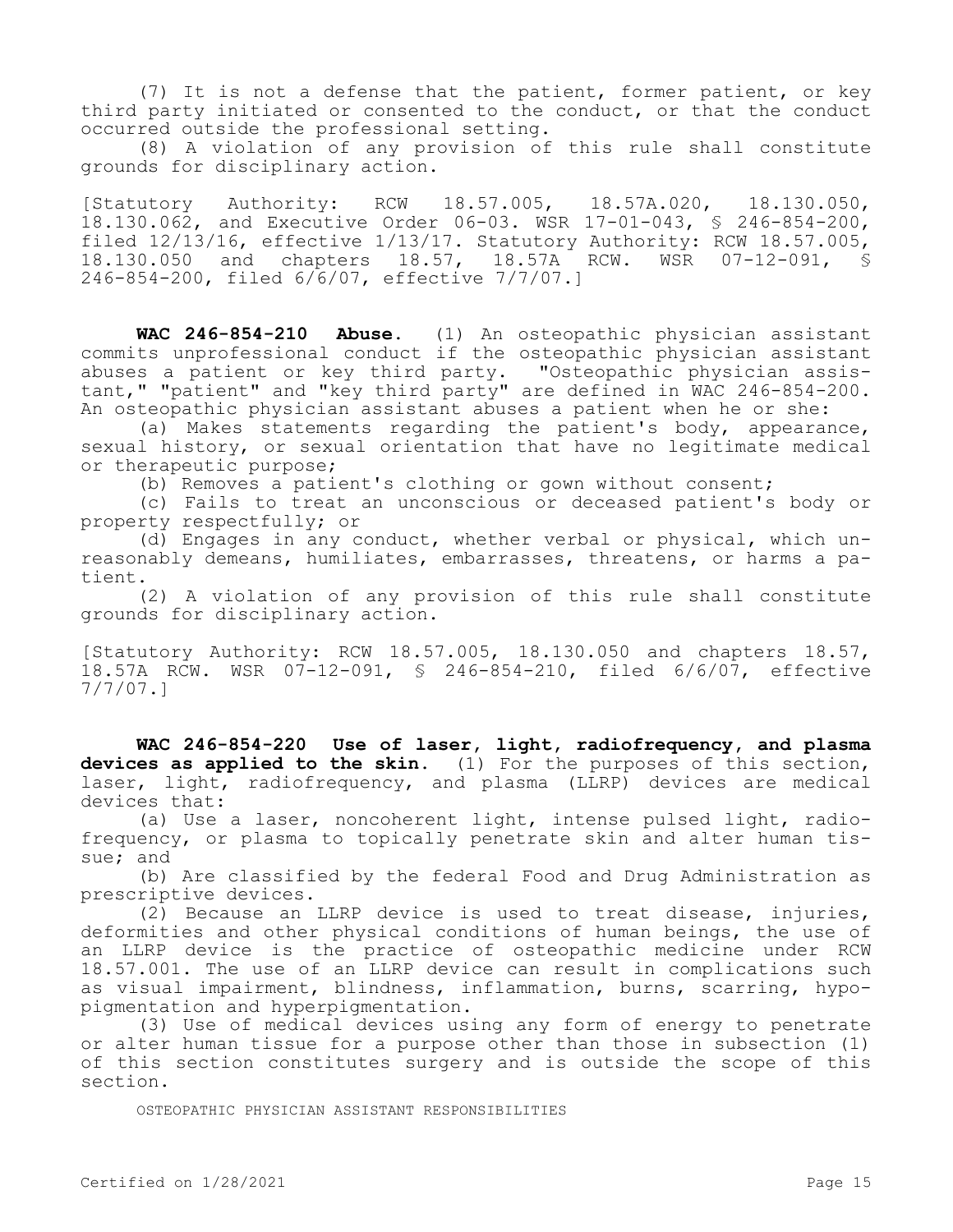(4) An osteopathic physician assistant may use an LLRP device with the consent of the sponsoring or supervising osteopathic physician who meets the requirements under WAC 246-853-630, is in compliance with the delegation agreement approved by the board, and in accordance with standard medical practice.

(5) An osteopathic physician assistant must be appropriately trained in the physics, safety and techniques of using LLRP devices prior to using such a device, and must remain competent for as long as the device is used.

(6) Prior to authorizing treatment with an LLRP device, an osteopathic physician assistant must take a history, perform an appropriate physical examination, make an appropriate diagnosis, recommend appropriate treatment, obtain the patient's informed consent (including informing the patient that a nonphysician may operate the device), provide instructions for emergency and follow-up care, and prepare an appropriate medical record.

### OSTEOPATHIC PHYSICIAN ASSISTANT DELEGATION OF LLRP TREATMENT

(7) An osteopathic physician assistant who meets the above requirements may delegate an LLRP device procedure to a properly trained and licensed professional, whose licensure and scope of practice allows the use of a prescriptive LLRP medical device provided all the following conditions are met:

(a) The treatment in no way involves surgery as that term is understood in the practice of medicine;

(b) Such delegated use falls within the supervised professional's lawful scope of practice;

(c) The LLRP device is not used on the globe of the eye; and

(d) The supervised professional has appropriate training including, but not limited to:

(i) Application techniques of each LLRP device;

(ii) Cutaneous medicine;

(iii) Indications and contraindications for such procedures;

(iv) Preprocedural and postprocedural care;

(v) Potential complications; and

(vi) Infectious disease control involved with each treatment;

(e) The delegating osteopathic physician assistant has written office protocol for the supervised professional to follow in using the LLRP device. A written office protocol must include at a minimum the following:

(i) The identity of the individual osteopathic physician assistant authorized to use the device and responsible for the delegation of the procedure;

(ii) A statement of the activities, decision criteria, and plan the supervised professional must follow when performing procedures delegated pursuant to this rule;

(iii) Selection criteria to screen patients for the appropriateness of treatments;

(iv) Identification of devices and settings to be used for patients who meet selection criteria;

(v) Methods by which the specified device is to be operated and maintained;

(vi) A description of appropriate care and follow-up for common complications, serious injury, or emergencies; and

(vii) A statement of the activities, decision criteria, and plan the supervised professional shall follow when performing delegated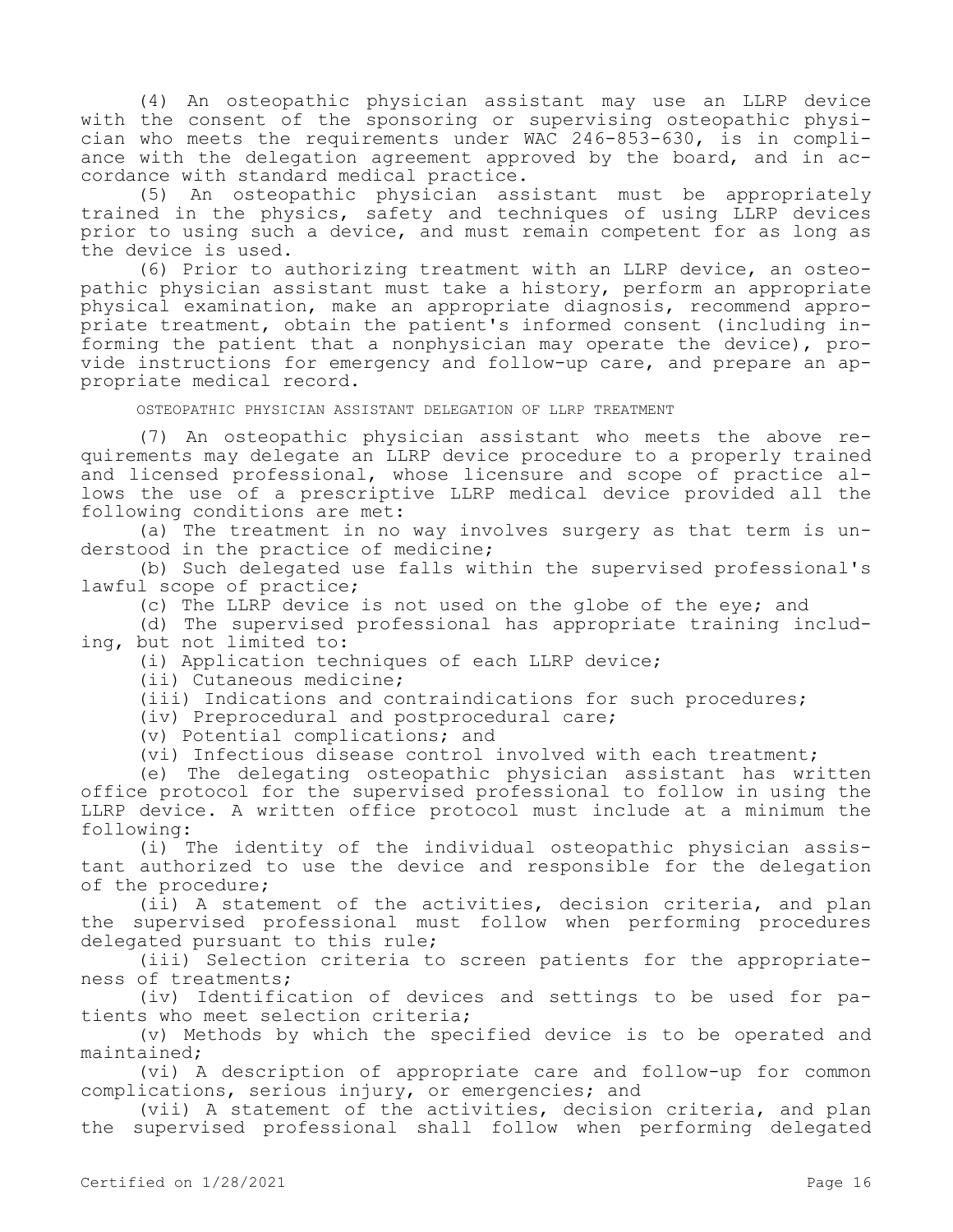procedures, including the method for documenting decisions made and a plan for communication or feedback to the authorizing osteopathic physician assistant concerning specific decisions made. Documentation shall be recorded after each procedure on the patient's record or medical chart;

(f) The osteopathic physician assistant is responsible for ensuring that the supervised professional uses the LLRP device only in accordance with the written office protocol, and does not exercise independent medical judgment when using the device;

(g) The osteopathic physician assistant shall be on the immediate premises during any use of an LLRP device and be able to treat complications, provide consultation, or resolve problems, if indicated.

[Statutory Authority: RCW 18.57.005, 18.57A.020, 18.57A.040, 18.130.050, and 2013 c 203. WSR 15-03-013, § 246-854-220, filed 1/8/15, effective 2/8/15. Statutory Authority: RCW 18.57.005, 18.57A.020, 18.130.050. WSR 08-20-125, § 246-854-220, filed 10/1/08, effective 11/1/08.]

**WAC 246-854-230 Nonsurgical medical cosmetic procedures.** (1) The purpose of this rule is to establish the duties and responsibilities of an osteopathic physician assistant who injects medication or substances for cosmetic purposes or uses prescription devices for cosmetic purposes. These procedures can result in complications such as visual impairment, blindness, inflammation, burns, scarring, disfiguration, hypopigmentation and hyperpigmentation. The performance of these procedures is the practice of medicine under RCW 18.57.001.

(2) This section does not apply to:

(a) Surgery;

(b) The use of prescription lasers, noncoherent light, intense pulsed light, radiofrequency, or plasma as applied to the skin; this is covered in WAC 246-853-630 and  $246-854-220$ ;

(c) The practice of a profession by a licensed health care professional under methods or means within the scope of practice permitted by such license;

(d) The use of nonprescription devices; and

(e) Intravenous therapy.

(3) Definitions. These definitions apply throughout this section unless the context clearly requires otherwise.

(a) "Nonsurgical medical cosmetic procedure" means a procedure or treatment that involves the injection of a medication or substance for cosmetic purposes, or the use of a prescription device for cosmetic purposes.

(b) "Physician" means an individual licensed under chapter 18.57 RCW.

(c) "Physician assistant" means an individual licensed under chapter 18.57A RCW.

(d) "Prescription device" means a device that the federal Food and Drug Administration has designated as a prescription device, and can be sold only to persons with prescriptive authority in the state in which they reside.

### PHYSICIAN ASSISTANT RESPONSIBILITIES

(4) An osteopathic physician assistant may perform a nonsurgical medical cosmetic procedure only after the board approves a delegation agreement permitting the osteopathic physician assistant to perform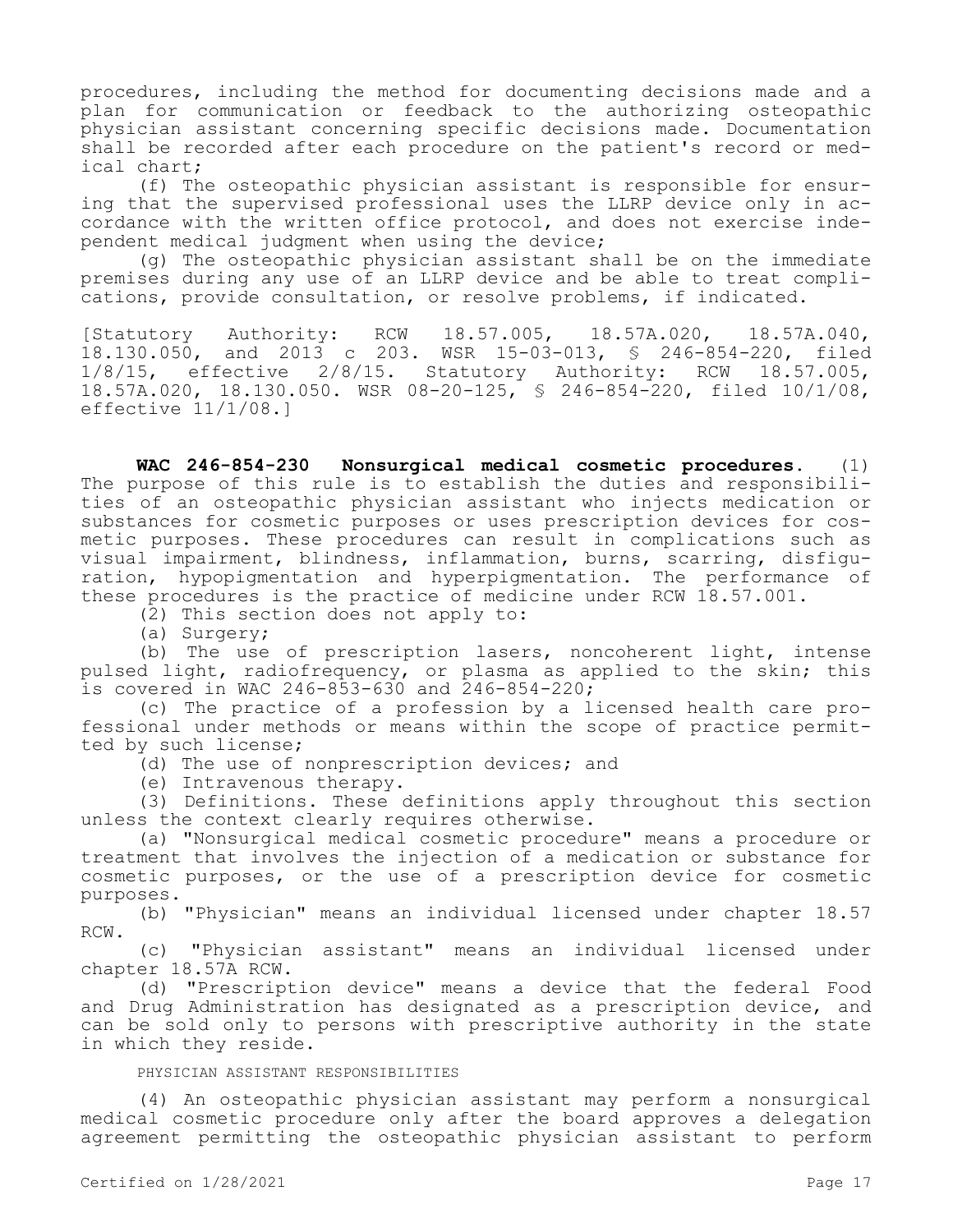such procedures. An osteopathic physician assistant must ensure that the supervising or sponsoring osteopathic physician is in full compliance with WAC 246-853-640.

(5) An osteopathic physician assistant may not perform a nonsurgical medical cosmetic procedure unless his or her supervising or sponsoring osteopathic physician is fully and appropriately trained to perform that same procedure.

(6) Prior to performing a nonsurgical medical cosmetic procedure, an osteopathic physician assistant must have appropriate training in, at a minimum:

(a) Techniques for each procedure;

(b) Cutaneous medicine;

(c) Indications and contraindications for each procedure;

(d) Preprocedural and postprocedural care;

(e) Recognition and acute management of potential complications that may result from the procedure; and

(f) Infectious disease control involved with each treatment.

(7) The osteopathic physician assistant must keep a record of his or her training in the office and available for review upon request by a patient or a representative of the board.

(8) Prior to performing a nonsurgical medical cosmetic procedure, either the osteopathic physician assistant or the delegating osteopathic physician must:

(a) Take a history;

(b) Perform an appropriate physical examination;

(c) Make an appropriate diagnosis;

(d) Recommend appropriate treatment;

(e) Obtain the patient's informed consent including disclosing the credentials of the person who will perform the procedure;

(f) Provide instructions for emergency and follow-up care; and

(g) Prepare an appropriate medical record.

(9) The osteopathic physician assistant must ensure that there is a written office protocol for performing the nonsurgical medical cosmetic procedure. A written office protocol must include, at a minimum, the following:

(a) A statement of the activities, decision criteria, and plan the osteopathic physician assistant must follow when performing procedures under this rule;

(b) Selection criteria to screen patients for the appropriateness of treatment;

(c) A description of appropriate care and follow-up for common complications, serious injury, or emergencies; and

(d) A statement of the activities, decision criteria, and plan the osteopathic physician assistant must follow if performing a procedure delegated by an osteopathic physician pursuant to WAC 246-853-640, including the method for documenting decisions made and a plan for communication or feedback to the authorizing physician concerning specific decisions made.

(10) An osteopathic physician assistant may not delegate the performance of a nonsurgical medical cosmetic procedure to another individual.

(11) An osteopathic physician assistant may perform a nonsurgical medical cosmetic procedure that uses a medication or substance, whether or not approved by the federal Food and Drug Administration for the particular purpose for which it is used, so long as the osteopathic physician assistant's sponsoring or supervising osteopathic physician is on-site.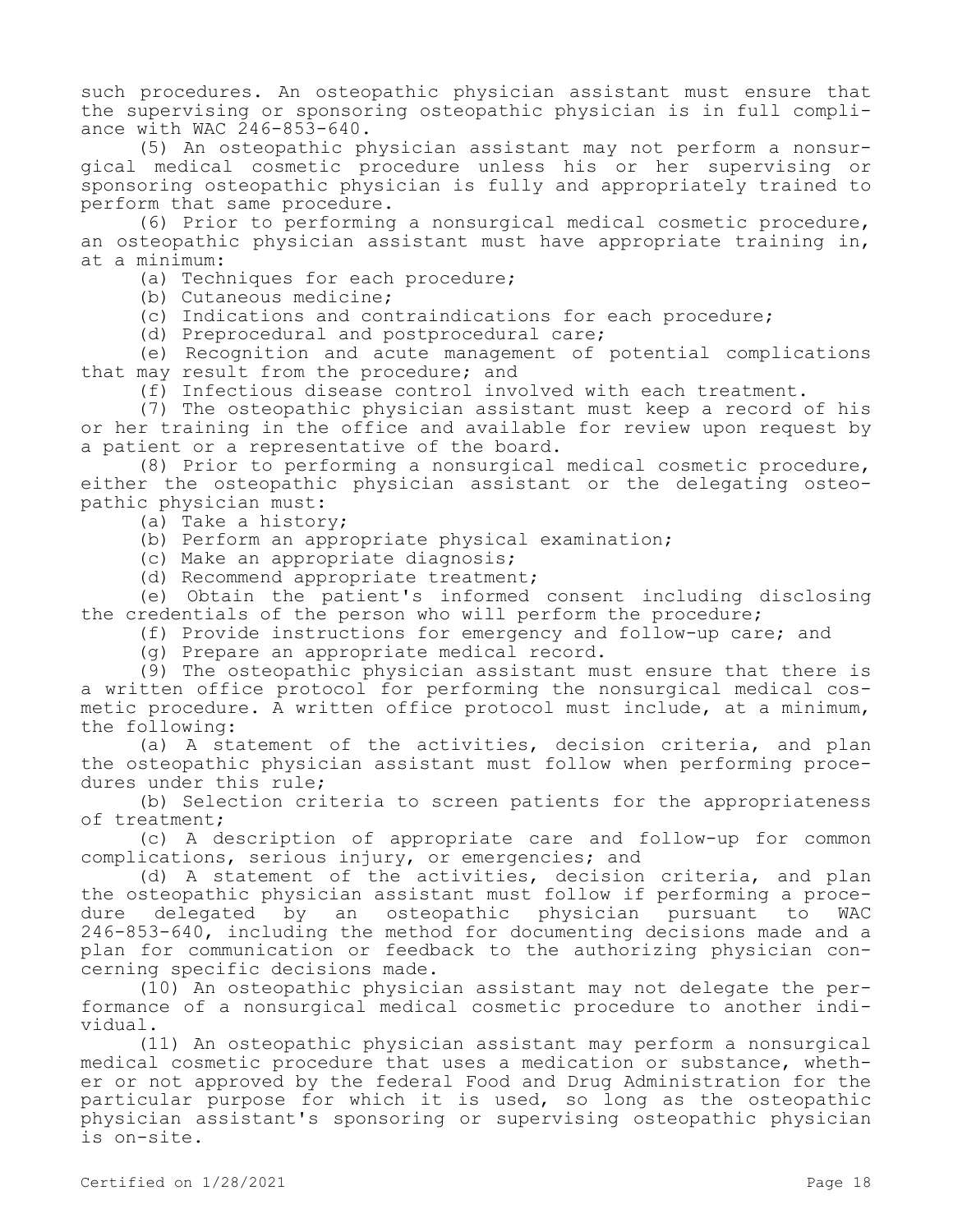(12) An osteopathic physician assistant must ensure that each treatment is documented in the patient's medical record.

(13) An osteopathic physician assistant may not sell or give a prescription device to an individual who does not possess prescriptive authority in the state in which the individual resides or practices.

(14) An osteopathic physician assistant must ensure that all equipment used for procedures covered by this section is inspected, calibrated, and certified as safe according to the manufacturer's specifications.

(15) An osteopathic physician assistant must participate in a quality assurance program required of the supervising or sponsoring physician under WAC 246-853-640.

[Statutory Authority: RCW 18.57.005, 18.57A.020, 18.57A.040, 18.130.050, and 2013 c 203. WSR 15-03-013, § 246-854-230, filed 1/8/15, effective 2/8/15. Statutory Authority: RCW 18.57.005, 18.57A.020, and 18.130.050(4). WSR 11-08-024, § 246-854-230, filed 3/31/11, effective 5/1/11.]

### **OPIOID PRESCRIBING—GENERAL PROVISIONS**

**WAC 246-854-240 Intent and scope.** WAC 246-854-240 through 246-854-370 govern the prescribing of opioids in the treatment of pain. Nothing in these rules in any way restricts the current scope of practice of osteopathic physician assistants as set forth in chapters 18.57 and 18.57A RCW and the working agreements between the osteopathic physician and the osteopathic physician assistant, which may include pain management.

[Statutory Authority: RCW 18.57.800, 18.57A.800 and 2017 c 297. WSR 18-20-087, § 246-854-240, filed 10/1/18, effective 11/1/18. Statutory Authority: RCW 18.57.285, 18.57A.090, 18.57.005, 18.57A.020. WSR 11-10-062, § 246-854-240, filed 5/2/11, effective 7/1/11.]

**WAC 246-854-241 Exclusions.** WAC 246-854-240 through 246-854-370 do not apply to:

(1) The treatment of patients with cancer-related pain;

(2) The provision of palliative, hospice, or other end-of-life care;

(3) The treatment of inpatient hospital patients. As used in this section, "inpatient" means a person who has been admitted to a hospital for more then twenty-four hours; or

(4) The provision of procedural premedications.

[Statutory Authority: RCW 18.57.800, 18.57A.800 and 2017 c 297. WSR 18-20-087, § 246-854-241, filed 10/1/18, effective 11/1/18. Statutory Authority: RCW 18.57.285, 18.57A.090, 18.57.005, 18.57A.020. WSR 11-10-062, § 246-854-241, filed 5/2/11, effective 7/1/11.]

**WAC 246-854-242 Definitions.** The definitions in this section apply to WAC 246-854-240 through 246-854-370 unless the context clearly requires otherwise.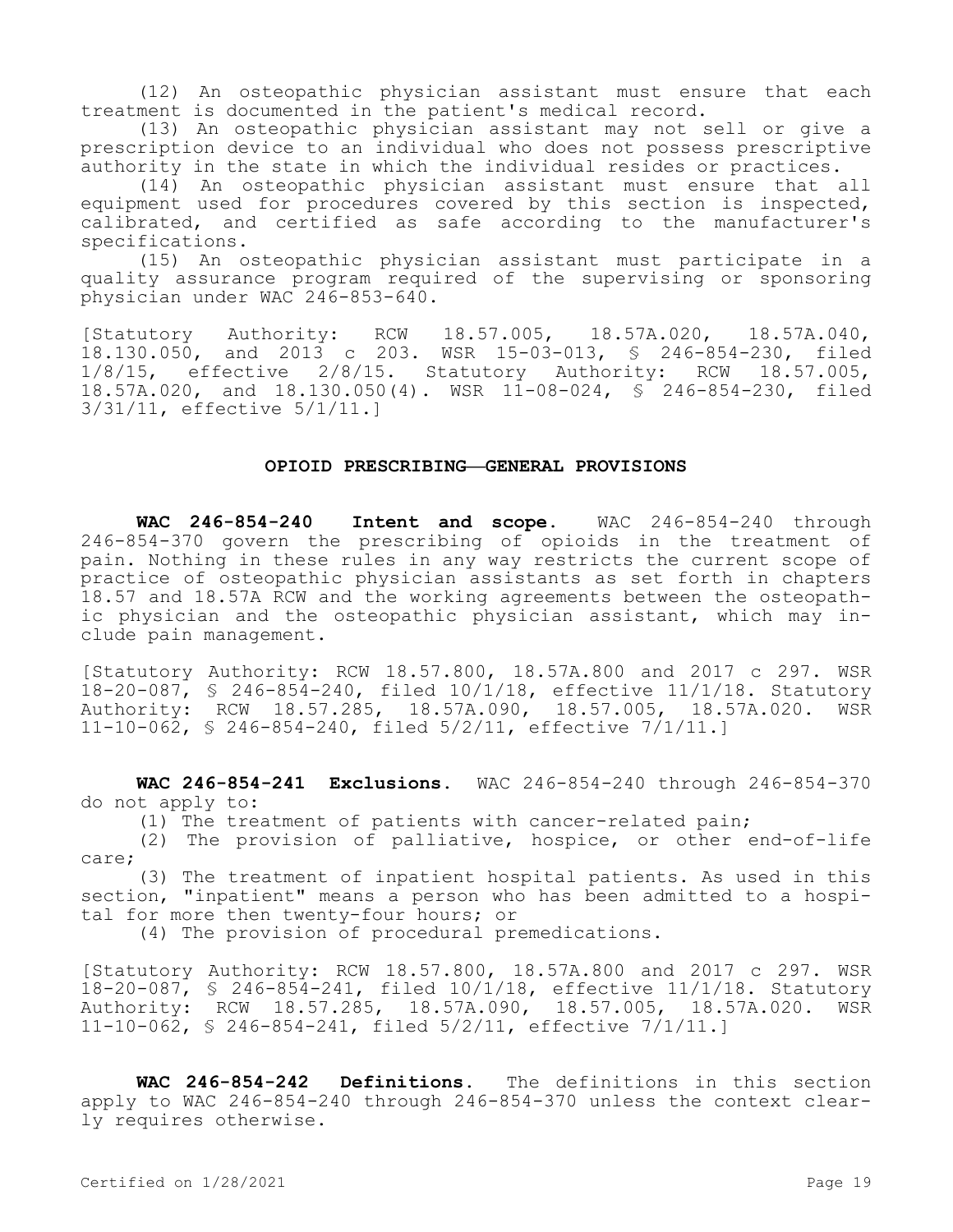(1) "Aberrant behavior" means behavior that indicates misuse, diversion, or substance use disorder. This includes, but is not limited to, multiple early refills or obtaining prescriptions of the same or similar drugs from more than one osteopathic physician or other health care practitioner.

(2) "Acute pain" means the normal, predicted physiological response to a noxious chemical, thermal, or mechanical stimulus and typically is associated with invasive procedures, trauma, and disease. Acute pain is considered to be six weeks or less in duration.

(3) "Biological specimen test" or "biological specimen testing" means tests of urine, hair, or other biological samples for various drugs and metabolites.

(4) "Cancer-related pain" means pain resulting from cancer in a patient who is less than two years postcompletion of curative anticancer treatment with current evidence of disease.

(5) "Chronic pain" means a state in which pain persists beyond the usual course of an acute disease or healing of an injury, or that may or may not be associated with an acute or chronic pathologic process that causes continuous or intermittent pain over months or years. Chronic pain may include pain resulting from cancer or treatment of cancer in a patient who is two years postcompletion of curative anticancer treatment with no current evidence of disease.

(6) "High-dose" means ninety milligrams, MED, or more per day.

(7) "High-risk" is a category of patient at increased risk of morbidity or mortality, such as from comorbidities, polypharmacy, history of substance use disorder or abuse, aberrant behavior, high-dose opioid prescription, or the use of any central nervous system depressant.

(8) "Hospice" means a model of care that focuses on relieving symptoms and supporting patients with a life expectancy of six months or less.

(9) "Hospital" means any institution, place, building, or agency licensed by the department under chapter 70.41 or 71.12 RCW, or designated under chapter 72.23 RCW to provide accommodations, facilities, and services over a continuous period of twenty-four hours or more, for observation, diagnosis, or care of two or more individuals not related to the operator who are suffering from illness, injury, deformity, abnormality, or from any other condition for which obstetrical, medical, or surgical services would be appropriate for care or diagnosis.

(10) "Low-risk" means a category of patient at low risk of opioid-induced morbidity or mortality, based on factors and combinations of factors such as medical and behavioral comorbidities, polypharmacy, and dose of opioids of less than a fifty milligram morphine equivalent dose.

(11) "Medication assisted treatment" or "MAT" means the use of pharmacologic therapy, often in combination with counseling and behavioral therapies, for the treatment of substance use disorders.

(12) "Moderate-risk" means a category of patient at a moderate risk of opioid-induced morbidity or mortality, based on factors and combinations of factors such as medical and behavioral comorbidities, polypharmacy, past history of substance use disorder or abuse, aberrant behavior, and dose of opioids between fifty and ninety milligram morphine equivalent doses.

(13) "Morphine equivalent dose" or "MED" means a conversion of various opioids to a morphine equivalent dose by the use of accepted conversion tables.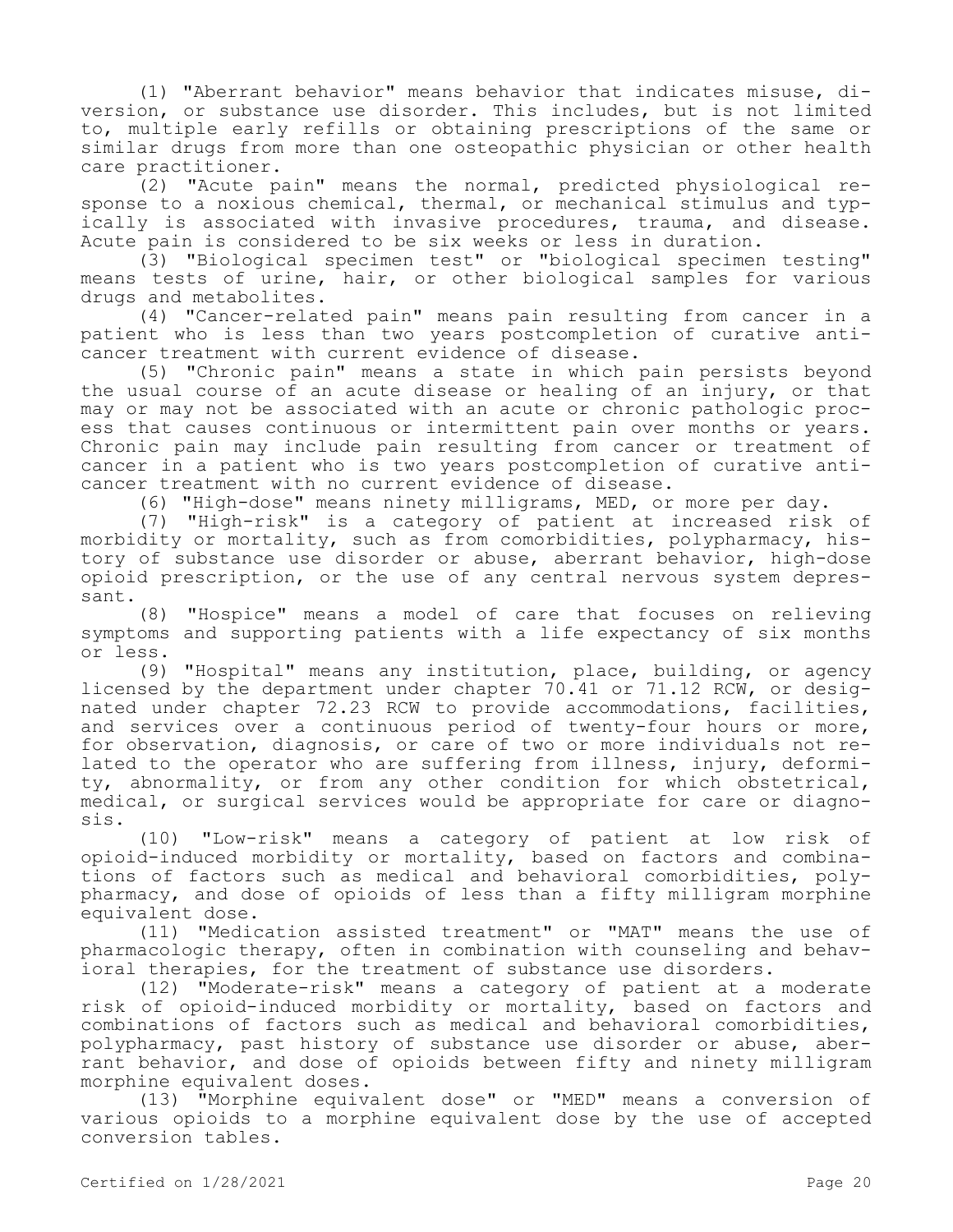(14) "Multidisciplinary pain clinic" means a facility that provides comprehensive pain management and includes care provided by multiple available disciplines, practitioners, or treatment modalities.

(15) "Nonoperative pain" means acute pain which does not occur as a result of surgery.

(16) "Opioid analgesic" or "opioid" means a drug that is either an opiate derived from the opium poppy or opiate-like that is a semisynthetic or synthetic drug. Examples include morphine, codeine, hydrocodone, oxycodone, fentanyl, meperidine, and methadone.

(17) "Palliative" means care that improves the quality of life of patients and their families facing serious, advanced, or life-threatening illness. With palliative care particular attention is given to the prevention, assessment, and treatment of pain and other symptoms, and to the provision of psychological, spiritual, and emotional support.

(18) "Pain" means an unpleasant sensory or emotional experience associated with actual or potential tissue damage, or described in terms of such damage.

(19) "Perioperative pain" means acute pain that occurs as the result of surgery.

(20) "Prescription monitoring program" or "PMP" means the Washington state prescription monitoring program authorized under chapter 70.225 RCW.

(21) "Practitioner" means an advanced registered nurse practitioner licensed under chapter 18.79 RCW, a dentist licensed under chapter 18.32 RCW, a physician licensed under chapter 18.71 or 18.57 RCW, a physician assistant licensed under chapter 18.71A or 18.57A RCW, or a podiatric physician licensed under chapter 18.22 RCW.

(22) "Subacute pain" is considered to be a continuation of pain, of six to twelve weeks in duration.

(23) "Substance use disorder" means a primary, chronic, neurobiological disease with genetic, psychosocial, and environmental factors influencing its development and manifestations. Substance use disorder is not the same as physical dependence or tolerance characterized by behaviors that include, but are not limited to, impaired control over drug use, craving, compulsive use, or continued use despite harm.

[Statutory Authority: RCW 18.57.800, 18.57A.800 and 2017 c 297. WSR 18-20-087, § 246-854-242, filed 10/1/18, effective 11/1/18. Statutory Authority: RCW 18.57.285, 18.57A.090, 18.57.005, 18.57A.020. WSR 11-10-062, § 246-854-242, filed 5/2/11, effective 7/1/11.]

**WAC 246-854-255 Patient notification, secure storage, and disposal.** (1) The osteopathic physician assistant shall discuss with the patient educating them of risks associated with the use of opioids, including the risk of dependence and overdose, as appropriate to the medical condition, type of patient, and phase of treatment. The osteopathic physician assistant shall document such notification in the patient record.

(2) Patient notification must occur, at a minimum, at the following points of treatment:

(a) The first issuance of a prescription for an opioid; and

(b) The transition between phases of treatment, as follows:

(i) Acute nonoperative pain or acute perioperative pain to subacute pain; and

(ii) Subacute pain to chronic pain.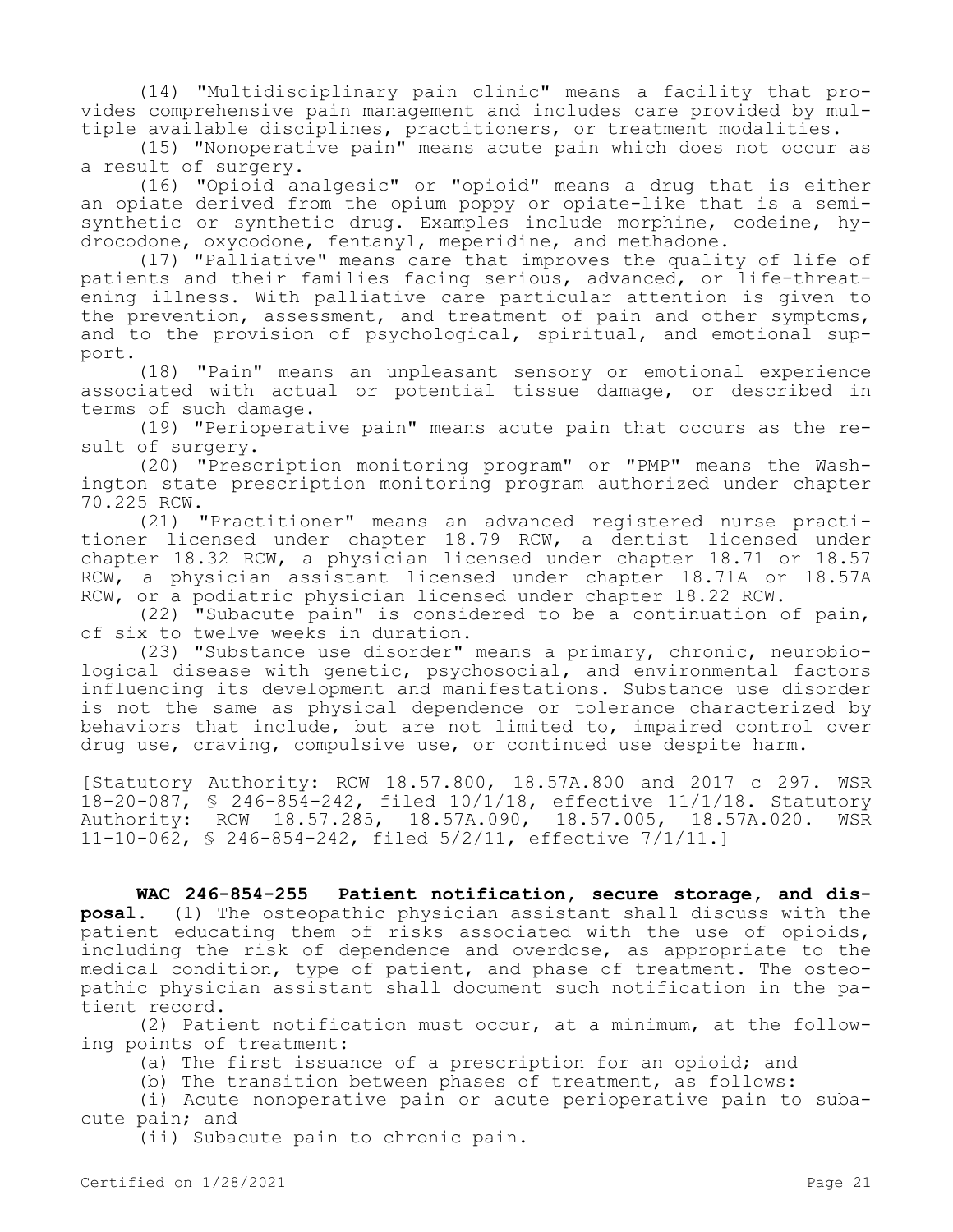(3) Patient written notification must include information regarding:

(a) Pain management alternatives to opioid medications as provided in RCW 69.50.317 (1)(b) and WAC 246-854-260;

(b) The safe and secure storage of opioid prescriptions;

(c) The proper disposal of unused opioid medications including, but not limited to, the availability of recognized drug take-back programs; and

(d) The patient's right to refuse an opioid prescription or order for any reason. If a patient indicates a desire to not receive an opioid, the osteopathic physician assistant shall document the patient's request and avoid prescribing or ordering opioids, unless the request is revoked by the patient.

(4) The requirements in this section do not apply to the administration of an opioid including, but not limited to, the following situations:

(a) Emergent care;

(b) Where patient pain represents a significant health risk;

(c) Procedures involving the actual administration of an opioid or anesthesia;

(d) When the patient is unable to grant or revoke consent; or

(e) MAT for substance use disorders.

(5) If the patient is under eighteen years old or is not competent, the discussion required by subsection (1) of this section must include the patient's parent, guardian, or the person identified in RCW 7.70.065, unless otherwise provided by law.

(6) The requirements of this section may be satisfied with a document provided by the department of health.

(7) The requirements of this section may be satisfied by an osteopathic physician assistant designating any individual who holds a credential issued by a disciplining authority under RCW 18.130.040 to provide the information.

[Statutory Authority: RCW 18.57.005, 18.57.810, 18.57A.810, and 69.50.317. WSR 20-03-141, § 246-854-255, filed 1/17/20, effective 2/17/20. Statutory Authority: RCW 18.57.800, 18.57A.800 and 2017 c 297. WSR 18-20-087, § 246-854-255, filed 10/1/18, effective 11/1/18.]

**WAC 246-854-260 Use of alternative modalities for pain treatment.** The osteopathic physician assistant shall consider multimodal pharmacologic and nonpharmacologic therapy for pain rather than defaulting to the use of opioid therapy alone whenever reasonable, evidence-based, clinically appropriate alternatives exist. An osteopathic physician assistant may combine opioids with other medications and treatments including, but not limited to, acetaminophen, acupuncture, chiropractic, cognitive behavior therapy, nonsteroidal anti-inflammatory drugs (NSAIDs), osteopathic manipulative treatment, physical therapy, massage, or sleep hygiene.

[Statutory Authority: RCW 18.57.800, 18.57A.800 and 2017 c 297. WSR 18-20-087, § 246-854-260, filed 10/1/18, effective 11/1/18.]

**WAC 246-854-265 Continuing education requirements for opioid prescribing.** (1) In order to prescribe an opioid in Washington state, an osteopathic physician assistant licensed to prescribe opioids shall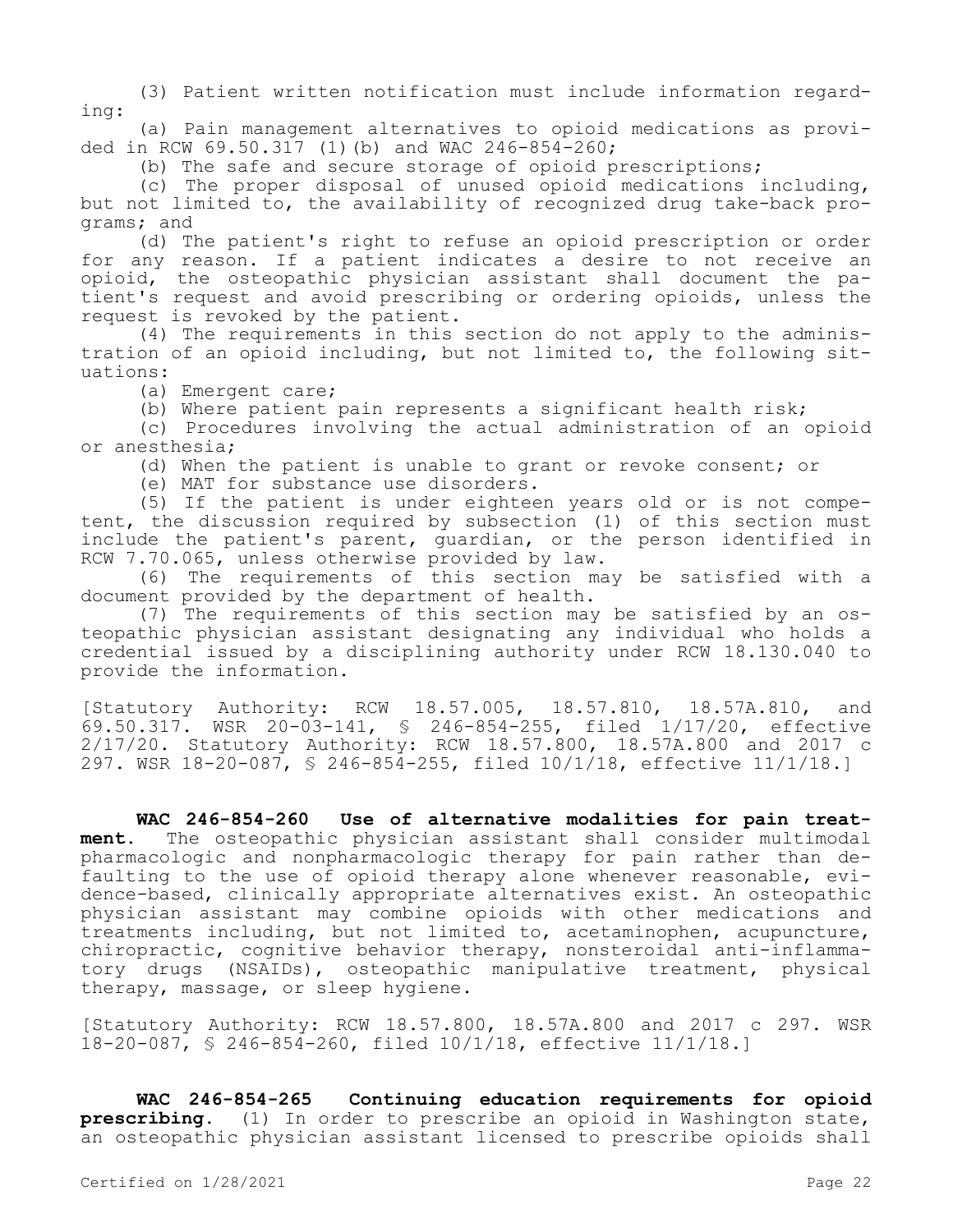complete a one-time continuing education requirement regarding best practices in the prescribing of opioids and the current opioid prescribing rules in this chapter. The continuing education must be at least one hour in length.

(2) The osteopathic physician assistant shall complete the onetime continuing education requirement described in subsection (1) of this section by the end of the osteopathic physician assistant's first full continuing education reporting period after January 1, 2019, or during the first full continuing education reporting period after initial licensure, whichever is later.

(3) The continuing education required under this section counts toward meeting any applicable continuing education requirements.

[Statutory Authority: RCW 18.57.800, 18.57A.800 and 2017 c 297. WSR 18-20-087, § 246-854-265, filed 10/1/18, effective 11/1/18.]

# **OPIOID PRESCRIBING—ACUTE NONOPERATIVE PAIN AND ACUTE PERIOPERATIVE PAIN**

**WAC 246-854-270 Patient evaluation and patient record.** Prior to prescribing opioids for acute nonoperative pain or acute perioperative pain, the osteopathic physician assistant shall:

(1) Conduct and document an appropriate history and physical examination, including screening for risk factors for overdose and severe postoperative pain;

(2) Evaluate the nature and intensity of the pain or anticipated pain following surgery; and

(3) Inquire about any other medications the patient is prescribed or is taking, including date, type, dosage, and quantity prescribed.

[Statutory Authority: RCW 18.57.800, 18.57A.800 and 2017 c 297. WSR 18-20-087, § 246-854-270, filed 10/1/18, effective 11/1/18.]

**WAC 246-854-275 Treatment plan—Acute nonoperative pain.** The osteopathic physician assistant shall comply with the requirements in this section when prescribing opioid analgesics for acute nonoperative pain and shall document completion of these requirements in the patient record:

(1) The osteopathic physician assistant shall consider prescribing nonopioid analgesics as the first line of pain control in patients in accordance with the provisions of WAC 246-854-260, unless not clinically appropriate.

(2) The osteopathic physician assistant, or their designee, shall conduct queries of the PMP in accordance with the provisions of WAC 246-854-370 to identify any Schedule II-V medications or drugs of concern received by the patient and document their review and any concerns.

(3) If the osteopathic physician assistant prescribes opioids for effective pain control, such prescription must not be in a quantity greater than needed for the expected duration of pain severe enough to require opioids.

(a) A three-day supply or less will often be sufficient.

(b) More than a seven-day supply will rarely be needed.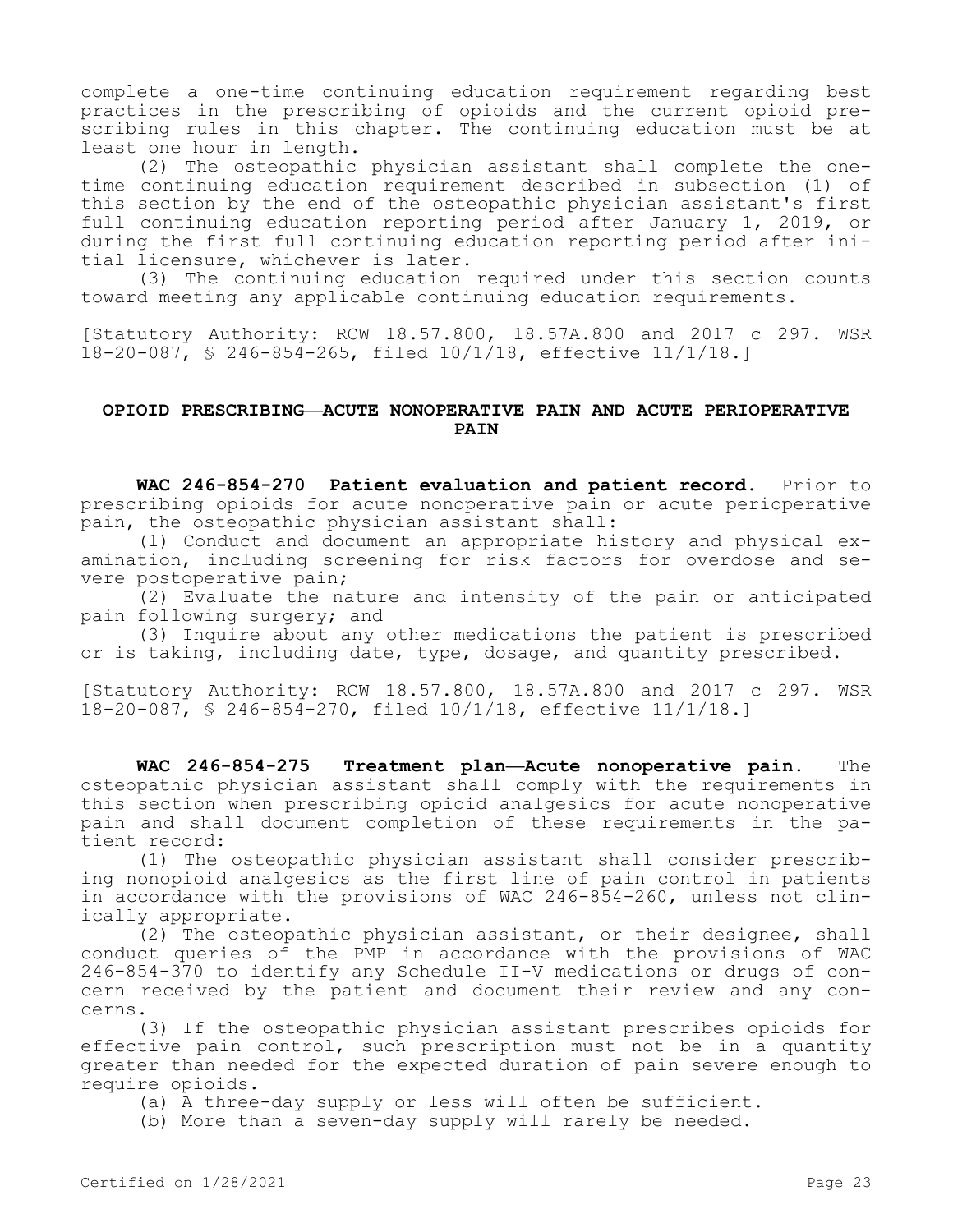(c) The osteopathic physician assistant shall not prescribe beyond a seven-day supply without clinical documentation in the patient record to justify the need for such a quantity.

(4) The osteopathic physician assistant shall reevaluate the patient who does not follow the expected course of recovery. If significant and documented improvement in function or pain control has not occurred, the osteopathic physician assistant shall reconsider the continued use of opioids or whether tapering or discontinuing opioids is clinically indicated.

(5) Follow-up visits for pain control must include objectives or metrics to be used to determine treatment success if opioids are to be continued. This includes, at a minimum:

(a) Change in pain level;

(b) Change in physical function;

(c) Change in psychosocial function; and

(d) Additional planned diagnostic evaluations to investigate causes of continued acute nonoperative pain or other treatments.

(6) Long-acting or extended release opioids are not indicated for acute nonoperative pain. Should an osteopathic physician assistant need to prescribe a long-acting opioid for acute pain, the osteopathic physician assistant must document the reason in the patient record.

(7) An osteopathic physician assistant shall not discontinue medication assistant treatment medications when treating acute pain, except as consistent with the provisions of WAC 246-854-360.

(8) If the osteopathic physician assistant elects to treat a patient with opioids beyond the six-week time period of acute nonoperative pain, the osteopathic physician assistant shall document in the patient record that the patient is transitioning from acute pain to subacute pain. Rules governing the treatment of subacute pain in WAC 246-854-285 and 246-854-290 shall apply.

[Statutory Authority: RCW 18.57.800, 18.57A.800 and 2017 c 297. WSR 18-20-087, § 246-854-275, filed 10/1/18, effective 11/1/18.]

**WAC 246-854-280 Treatment plan—Acute perioperative pain.** The osteopathic physician assistant shall comply with the requirements in this section when prescribing opioid analgesics for perioperative pain and shall document completion of these requirements in the patient record:

(1) The osteopathic physician assistant shall consider prescribing nonopioid analgesics as the first line of pain control in patients in accordance with the provisions of WAC 246-854-260, unless not clinically appropriate.

(2) The osteopathic physician assistant, or their designee, shall conduct queries of the PMP in accordance with the provisions of WAC 246-854-370 to identify any Schedule II–V medications or drugs of concern received by the patient and document in the patient record their review and any concerns.

(3) If the osteopathic physician assistant prescribes opioids for effective pain control, such prescription shall be in no greater quantity than needed for the expected duration of pain severe enough to require opioids.

(a) A three-day supply or less will often be sufficient.

(b) More than a fourteen-day supply will rarely be needed for perioperative pain.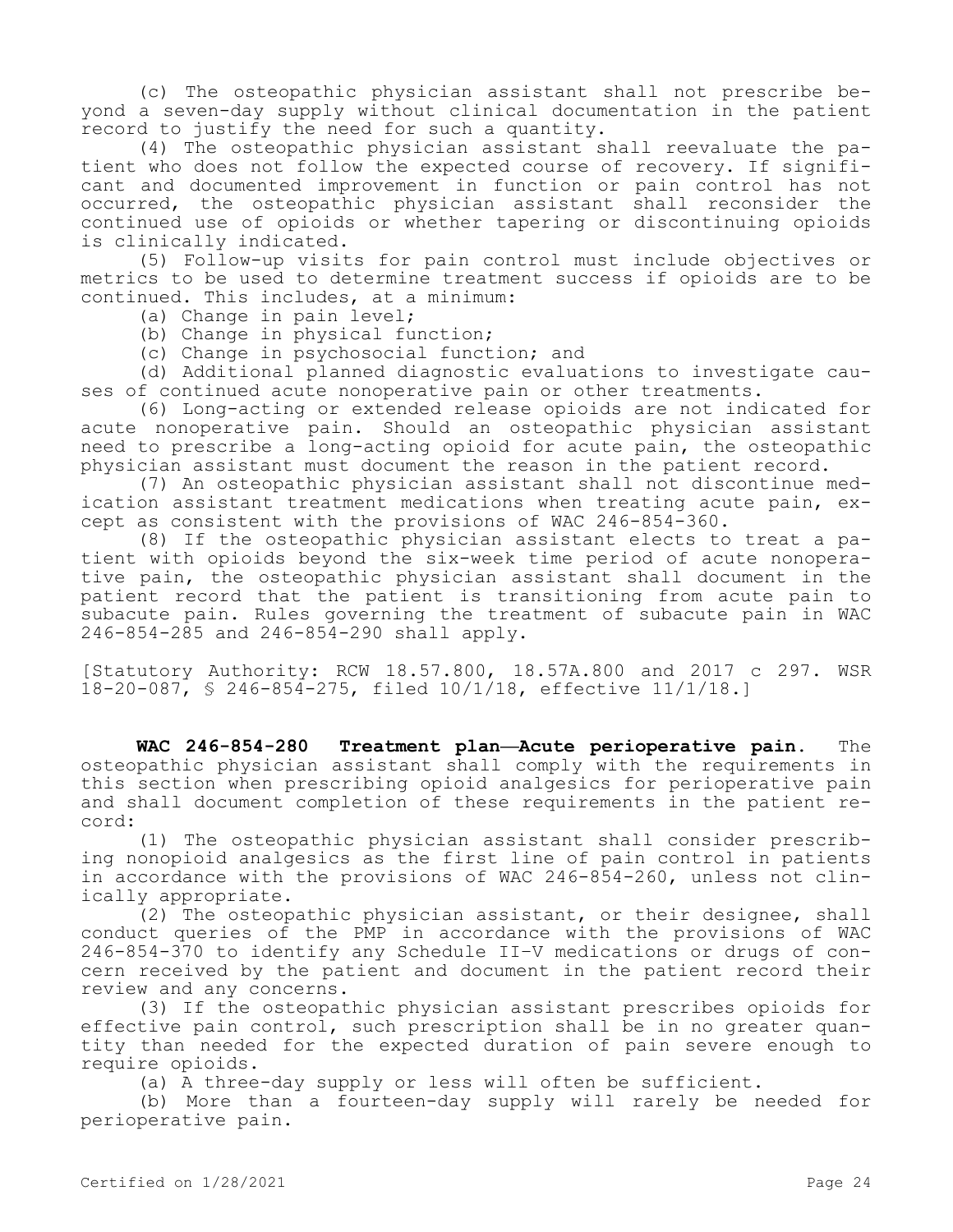(c) The osteopathic physician assistant shall not prescribe beyond a fourteen-day supply from the time of discharge without clinical documentation in the patient record to justify the need for such a quantity. For more specific best practices, the osteopathic physician assistant may refer to clinical practice guidelines.

(4) The osteopathic physician assistant shall reevaluate a patient who does not follow the expected course of recovery. If significant and documented improvement in function or pain control has not occurred, the osteopathic physician assistant shall reconsider the continued use of opioids or whether tapering or discontinuing opioids is clinically indicated.

(5) Follow-up visits for pain control should include objectives or metrics to be used to determine treatment success if opioids are to be continued. This includes, at a minimum:

- (a) Change in pain level;
- (b) Change in physical function;
- (c) Change in psychosocial function; and

(d) Additional planned diagnostic evaluations or other treatments.

(6) If the osteopathic physician assistant elects to prescribe a combination of opioids with a medication listed in WAC 246-854-355 or to a patient known to be receiving a medication listed in WAC 246-854-355 from another practitioner, the osteopathic physician assistant must prescribe in accordance with WAC 246-854-355.

(7) If the osteopathic physician assistant elects to treat a patient with opioids beyond the six-week time period of acute perioperative pain, the osteopathic physician assistant shall document in the patient record that the patient is transitioning from acute to subacute pain. Rules governing the treatment of subacute pain in WAC 246-854-285 and 246-854-290 shall apply unless there is documented improvement in function or pain control and there is a documented plan and timing for discontinuation of all opioid medications.

[Statutory Authority: RCW 18.57.800, 18.57A.800 and 2017 c 297. WSR 18-20-087, § 246-854-280, filed 10/1/18, effective 11/1/18.]

### **OPIOID PRESCRIBING—SUBACUTE PAIN**

**WAC 246-854-285 Patient evaluation and patient record.** The osteopathic physician assistant shall comply with the requirements in this section when prescribing opioid analgesics for subacute pain and shall document completion of these requirements in the patient record.

(1) Prior to prescribing opioids for subacute pain, the osteopathic physician assistant shall:

(a) Conduct an appropriate history and physical examination or review, and update the patient's existing history and examination taken during the acute nonoperative or acute perioperative phase;

(b) Evaluate the nature and intensity of the pain;

(c) Inquire regarding other medications the patient is prescribed or taking, including date, type, dosage, and quantity prescribed;

(d) Conduct, or cause their designee to conduct, a query of the PMP in accordance with the provisions of WAC 246-854-370 to identify any Schedule II–V medications or drugs of concern received by the patient and document the review for any concerns;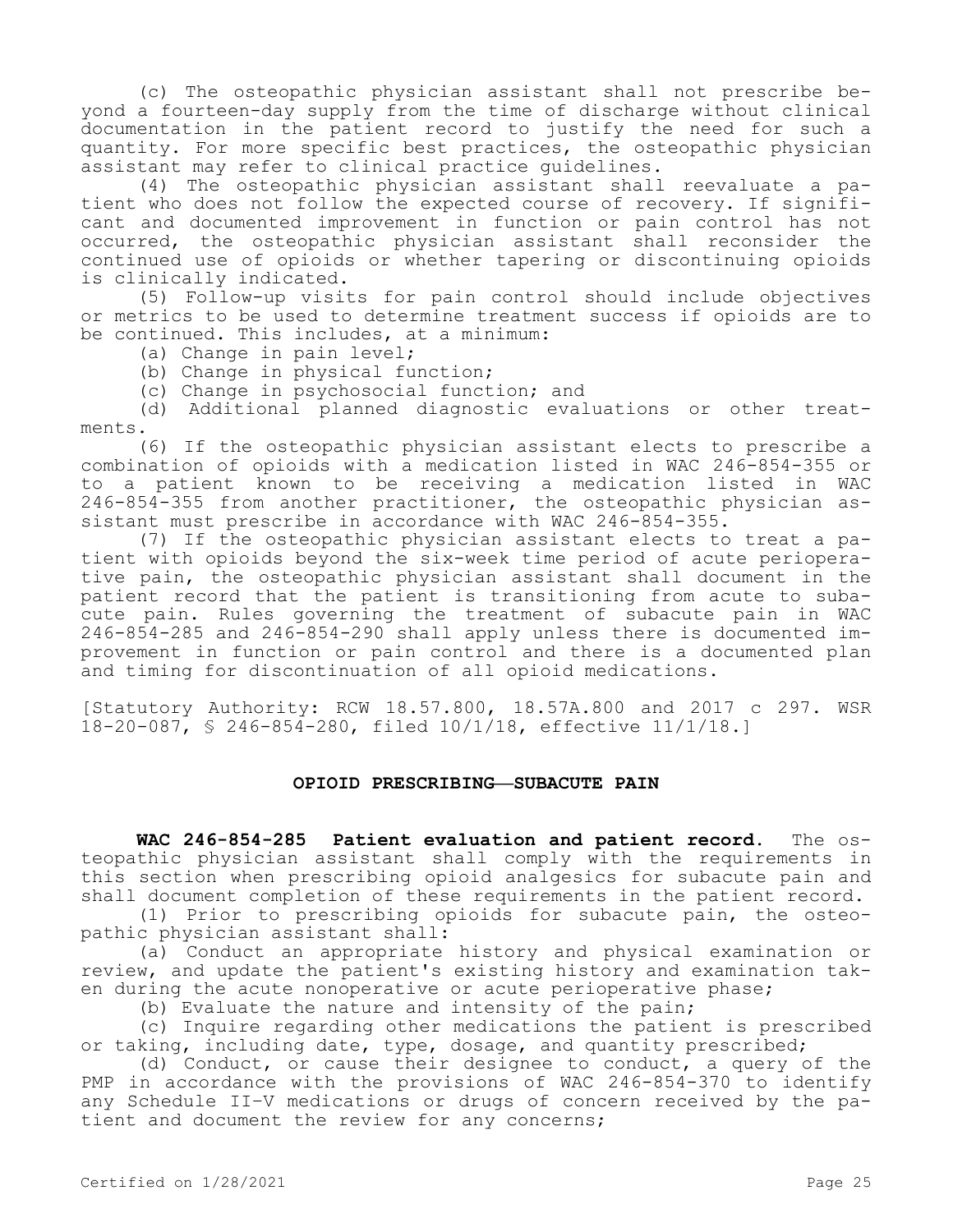(e) Screen and document the patient's potential for high-risk behavior and adverse events related to opioid therapy. If the osteopathic physician assistant determines the patient is high-risk, consider lower dose therapy, shorter intervals between prescriptions, more frequent visits, increased biological specimen testing, and prescribing rescue naloxone;

(f) Obtain a biological specimen test if the patient's function is deteriorating or if pain is escalating; and

(g) Screen or refer the patient for further consultation for psychosocial factors which may be impairing recovery including, but not limited to, depression or anxiety.

(2) The osteopathic physician assistant treating a patient for subacute pain with opioids shall ensure that, at a minimum, the following are documented in the patient record:

(a) The presence of one or more recognized diagnoses or indications for the use of opioid pain medication;

(b) The observed significant and documented improvement in function or pain control forming the basis to continue prescribing opioid analgesics beyond the acute pain episode;

(c) The results of any queries of the PMP and any concerns the osteopathic physician assistant has;

(d) All medications the patient is known to be prescribed or taking;

(e) An appropriate pain treatment plan including, the consideration of, or attempts to use, nonpharmacological modalities and nonopioid therapy;

(f) Results of any aberrant biological specimen testing and the risk-benefit analysis if opioids are to be continued;

(g) Results of screening or referral for further consultation for psychosocial factors which may be impairing recovery including, but not limited to, depression or anxiety;

(h) Results of screening for the patient's level of risk for aberrant behavior and adverse events related to opioid therapy;

(i) The risk-benefit analysis of any combination of prescribed opioid and benzodiazepines or sedative-hypnotics, if applicable; and

(j) All other required components of the patient record, as established in statute or rule.

(3) Follow-up visits for pain control must include objectives or metrics to be used to determine treatment success if opioids are to be continued. This includes, at a minimum:

(a) Change in pain level;

(b) Change in physical function;

(c) Change in psychosocial function; and

(d) Additional planned diagnostic evaluations or other treatments.

[Statutory Authority: RCW 18.57.800, 18.57A.800 and 2017 c 297. WSR 18-20-087, § 246-854-285, filed 10/1/18, effective 11/1/18.]

**WAC 246-854-290 Treatment plan—Subacute pain.** (1) The osteopathic physician assistant shall recognize the progression of a patient from the acute nonoperative or acute perioperative phase to the subacute phase and take into consideration the risks and benefits of continued opioid prescribing for the patient.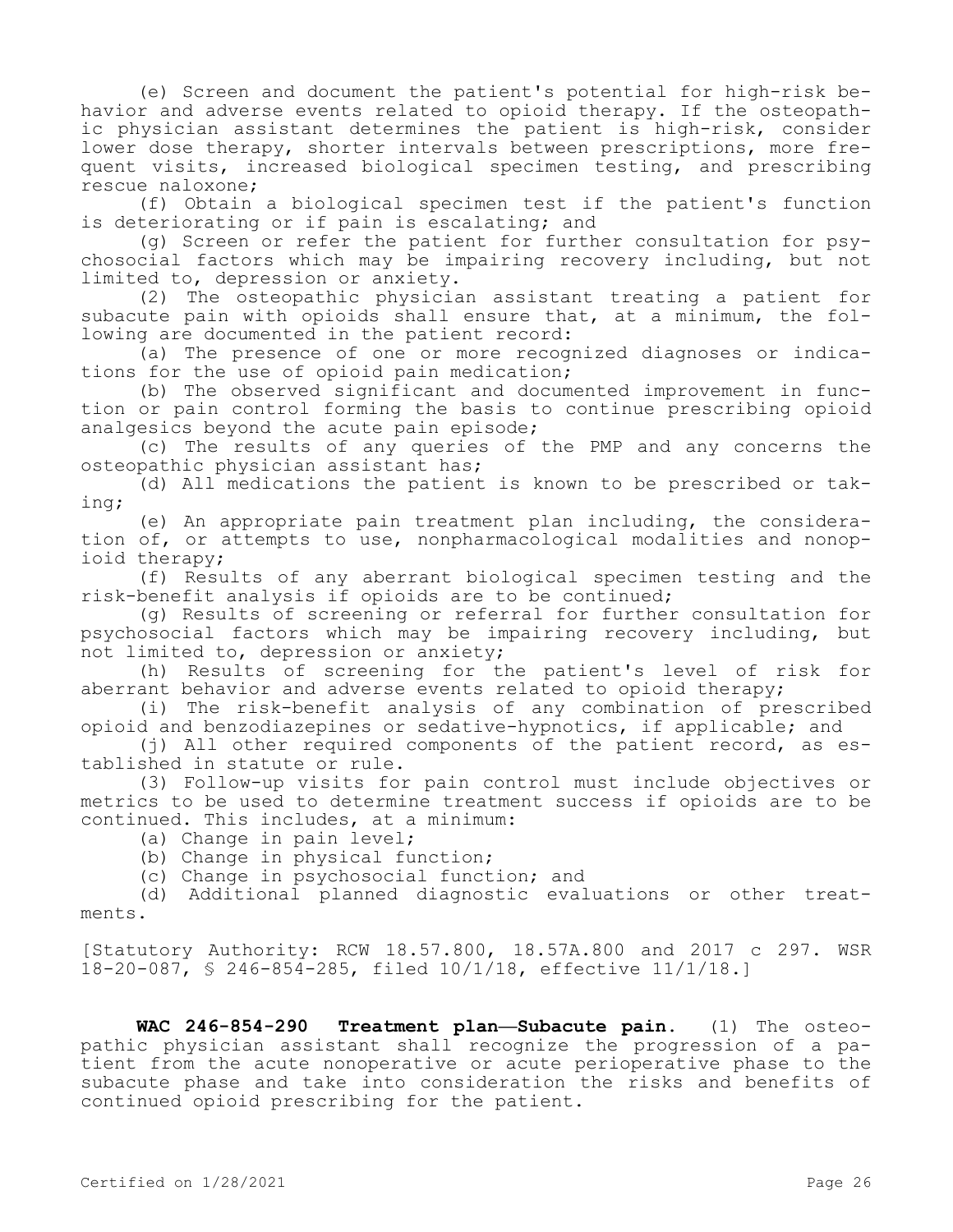(2) If tapering has not begun prior to the six- to twelve-week subacute phase, the osteopathic physician assistant shall reevaluate the patient who does not follow the expected course of recovery. If significant and documented improvement in function or pain control has not occurred, the osteopathic physician assistant shall reconsider the continued use of opioids or whether tapering or discontinuing opioids is clinically indicated. The osteopathic physician assistant shall make reasonable attempts to discontinue the use of opioids prescribed for the acute pain event by no later than the twelve-week conclusion of the subacute phase.

(3) If the osteopathic physician assistant prescribes opioids for effective pain control, such prescription must not be in no greater quantity than needed for the expected duration of pain severe enough to require opioids. The osteopathic physician assistant shall not prescribe beyond a fourteen-day supply of opioids without clinical documentation to justify the need for such a quantity during the subacute phase.

(4) If the osteopathic physician assistant elects to prescribe a combination of opioids with a medication listed in WAC 246-854-355 or prescribes opioids to a patient known to be receiving a medication listed in WAC 246-854-355 from another practitioner, the osteopathic physician assistant shall prescribe in accordance with WAC 246-854-355.

(5) If the osteopathic physician assistant elects to treat a patient with opioids beyond the six- to twelve-week subacute phase, the osteopathic physician assistant shall document in the patient record that the patient is transitioning from subacute pain to chronic pain. Rules governing the treatment of chronic pain in WAC 246-854-295 through 246-854-340, shall apply.

[Statutory Authority: RCW 18.57.800, 18.57A.800 and 2017 c 297. WSR 18-20-087, § 246-854-290, filed 10/1/18, effective 11/1/18.]

# **OPIOID PRESCRIBING—CHRONIC PAIN MANAGEMENT**

**WAC 246-854-295 Patient evaluation and patient record.** (1) For the purposes of this section, "risk assessment tool" means professionally developed, clinically accepted questionnaires appropriate for identifying a patient's level of risk for substance abuse or misuse.

(2) The osteopathic physician assistant shall evaluate and document the patient's health history and physical examination in the patient record prior to treating for chronic pain.

(a) History. The patient's health history must include:

(i) The nature and intensity of the pain;

(ii) The effect of pain on physical and psychosocial function;

(iii) Current and past treatments for pain, including medications and their efficacy;

(iv) Review of any significant comorbidities;

(v) Any current or historical substance use disorder;

(vi) Current medications and, as related to treatment of pain, the efficacy of medications tried; and

(vii) Medication allergies.

(b) Evaluation. The patient evaluation prior to opioid prescribing must include: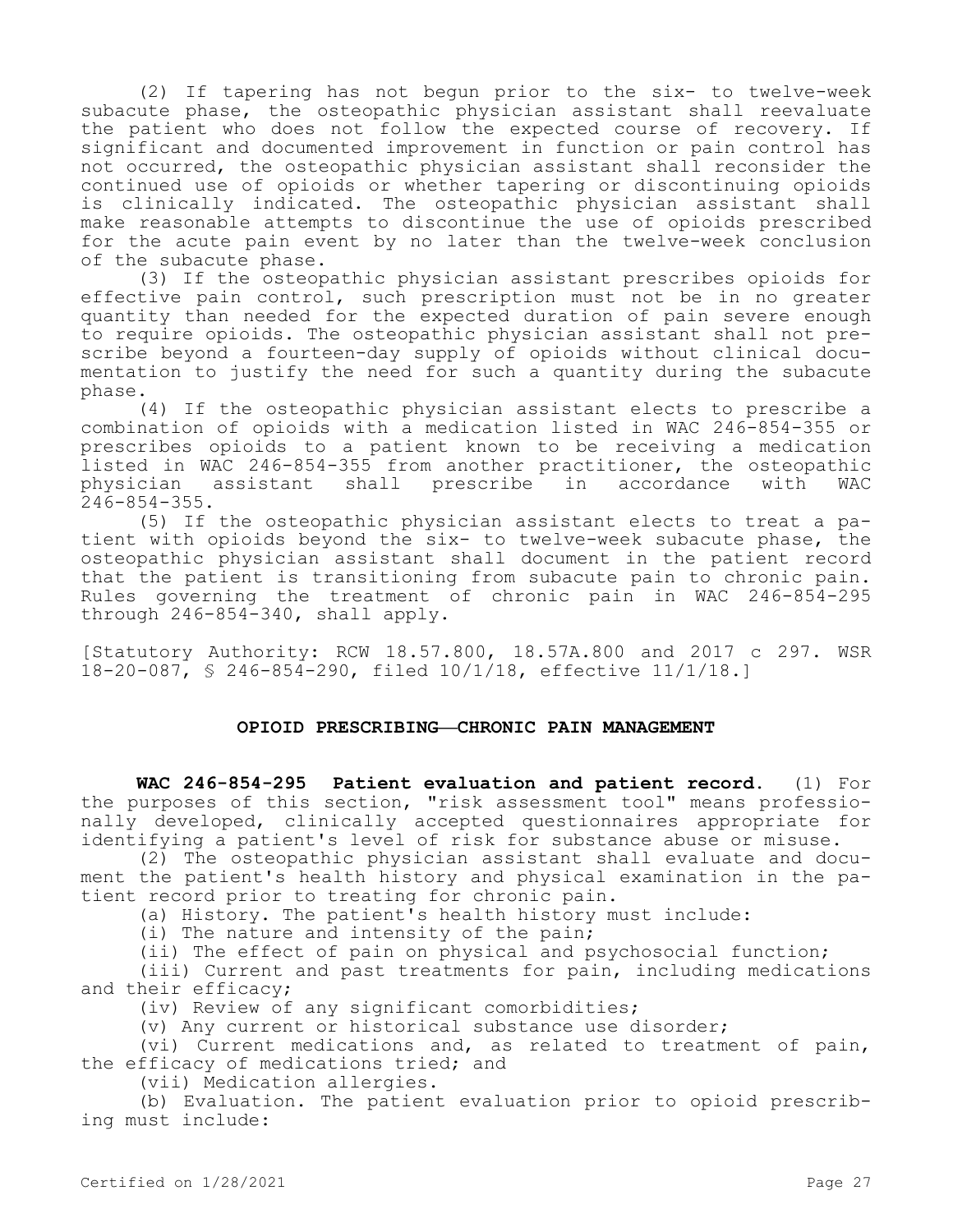(i) Appropriate physical examination;

(ii) Consideration of the risks and benefits of chronic pain treatment for the patient;

(iii) Medications the patient is taking including indication(s), date, type, dosage, quantity prescribed, and, as related to treatment of the pain, efficacy of medications tried;

(iv) Review of the PMP to identify any Schedule II–V medications or drugs of concern received by the patient in accordance with the provisions of WAC 246-854-370;

(v) Any available diagnostic, therapeutic, and laboratory results;

(vi) Use of a risk assessment tool and assignment of the patient to a high, moderate, or low-risk category. The osteopathic physician assistant should use caution and shall monitor a patient more frequently when prescribing opioid analgesics to a patient identified as high-risk;

(vii) Any available consultations, particularly as related to the patient's pain;

(viii) Pain related diagnosis, including documentation of the presence of one or more recognized indications for the use of pain medication;

(ix) Treatment plan and objectives including:

(A) Documentation of any medication prescribed;

(B) Biologic specimen testing ordered; and

(C) Any labs or imaging ordered.

(x) Written agreements, also known as a "pain contract," for treatment between the patient and the osteopathic physician assistant; and

(xi) Patient counseling concerning risks, benefits, and alternatives to chronic opioid therapy.

[Statutory Authority: RCW 18.57.800, 18.57A.800 and 2017 c 297. WSR 18-20-087, § 246-854-295, filed 10/1/18, effective 11/1/18.]

**WAC 246-854-300 Treatment plan.** (1) When the patient enters the chronic pain phase, the osteopathic physician assistant shall reevaluate the patient by treating the situation as a new disease.

(2) The chronic pain treatment plan must state the objectives that will be used to determine treatment success and must include, at a minimum:

(a) Any change in pain relief;

(b) Any change in physical and psychosocial function; and

(c) Additional diagnostic evaluations or other planned treatments.

(3) After treatment begins, the osteopathic physician assistant shall adjust drug therapy to the individual health needs of the patient.

(4) The osteopathic physician assistant shall complete patient notification in accordance with the provisions of WAC 246-854-255.

[Statutory Authority: RCW 18.57.800, 18.57A.800 and 2017 c 297. WSR 18-20-087, § 246-854-300, filed 10/1/18, effective 11/1/18.]

**WAC 246-854-305 Written agreement for treatment.** The osteopathic physician assistant shall use a written agreement for treatment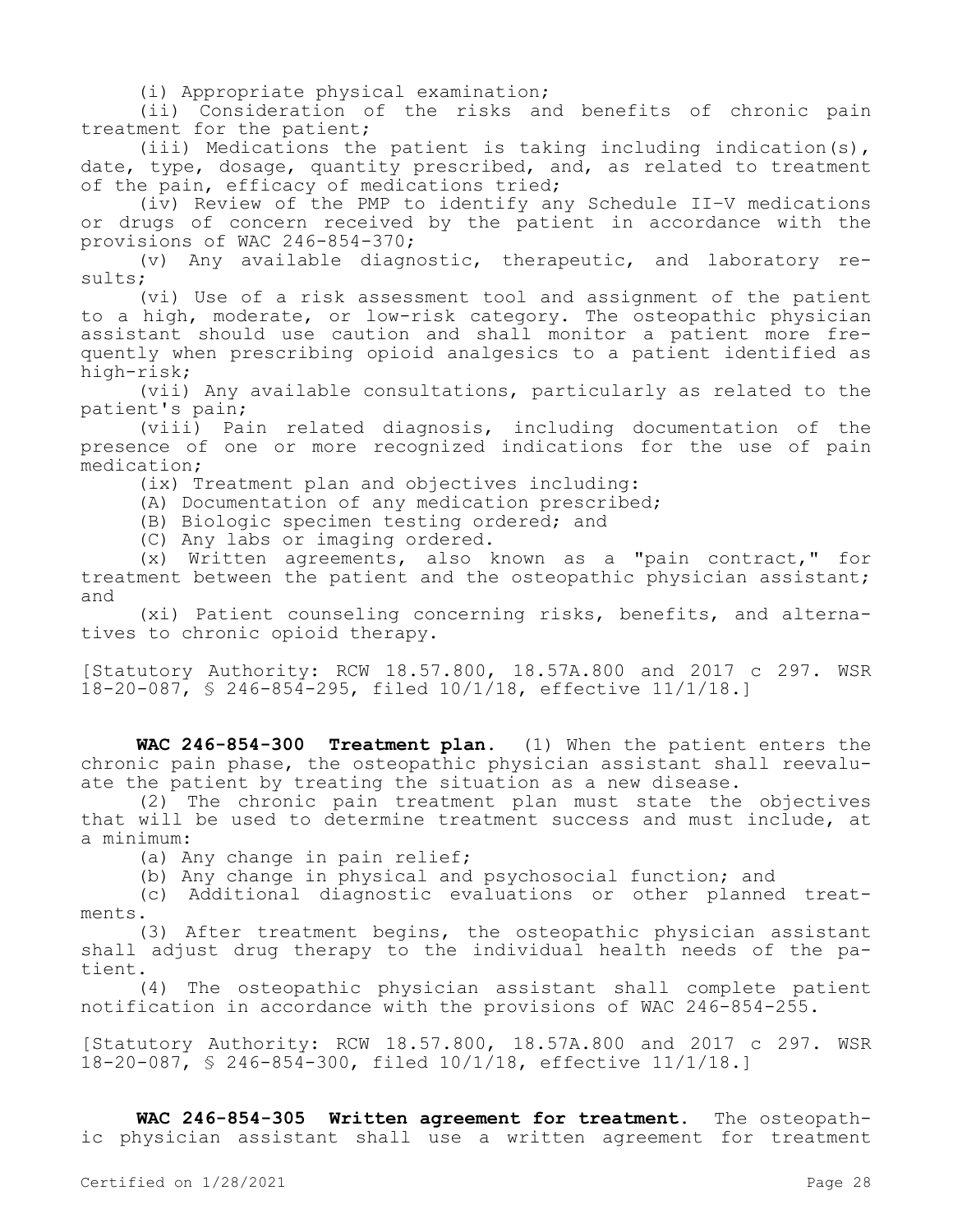with the patient who requires long-term opioid therapy for chronic pain that outlines the patient's responsibilities. This written agreement for treatment must include:

(1) The patient's agreement to provide biological samples for biological specimen testing when requested by the osteopathic physician assistant;

(2) The patient's agreement to take medications at the dose and frequency prescribed with a specific protocol for lost prescriptions and early refills or renewals;

(3) Reasons for which opioid therapy may be discontinued including, but not limited to, the patient's violation of an agreement;

(4) The requirement that all chronic opioid prescriptions are provided by a single prescriber, single clinic, or a multidisciplinary pain clinic;

(5) The requirement that all chronic opioid prescriptions are to be dispensed by a single pharmacy or pharmacy system whenever possible;

(6) The patient's agreement to not abuse substances that can put the patient at risk for adverse outcomes;

(7) A written authorization for:

(a) The osteopathic physician assistant to release the agreement for treatment to:

(i) Local emergency departments;

(ii) Urgent care facilities;

(iii) Other practitioners caring for the patient who might prescribe pain medications; and

(iv) Pharmacies.

(b) The osteopathic physician assistant to release the agreement to other practitioners so other practitioners can report violations of the agreement to the osteopathic physician assistant treating the patient's chronic pain and to the PMP.

(8) Acknowledgment that it is the patient's responsibility to safeguard all medications and keep them in a secure location; and

(9) Acknowledgment that if the patient violates the terms of the agreement, the violation and the osteopathic physician assistant's response to the violation will be documented, as well as the rationale for changes in the treatment plan.

For the purposes of this section, "refill" means a second or subsequent filling of a previously issued prescription that is authorized to be dispensed when the patient has exhausted their current supply. For the purposes of WAC 246-854-240 through 246-854-370, refills are subject to the same limitations and requirements as initial prescriptions.

[Statutory Authority: RCW 18.57.800, 18.57A.800 and 2017 c 297. WSR 18-20-087, § 246-854-305, filed 10/1/18, effective 11/1/18.]

**WAC 246-854-310 Periodic review.** (1) The osteopathic physician assistant shall periodically review the course of treatment for chronic pain. The osteopathic physician assistant shall base the frequency of visits, biological testing, and PMP queries, in accordance with the provisions of WAC 246-854-370 on the patient's risk category:

(a) For a high-risk patient, at least quarterly;

(b) For a moderate-risk patient, at least semiannually;

(c) For a low-risk patient, at least annually;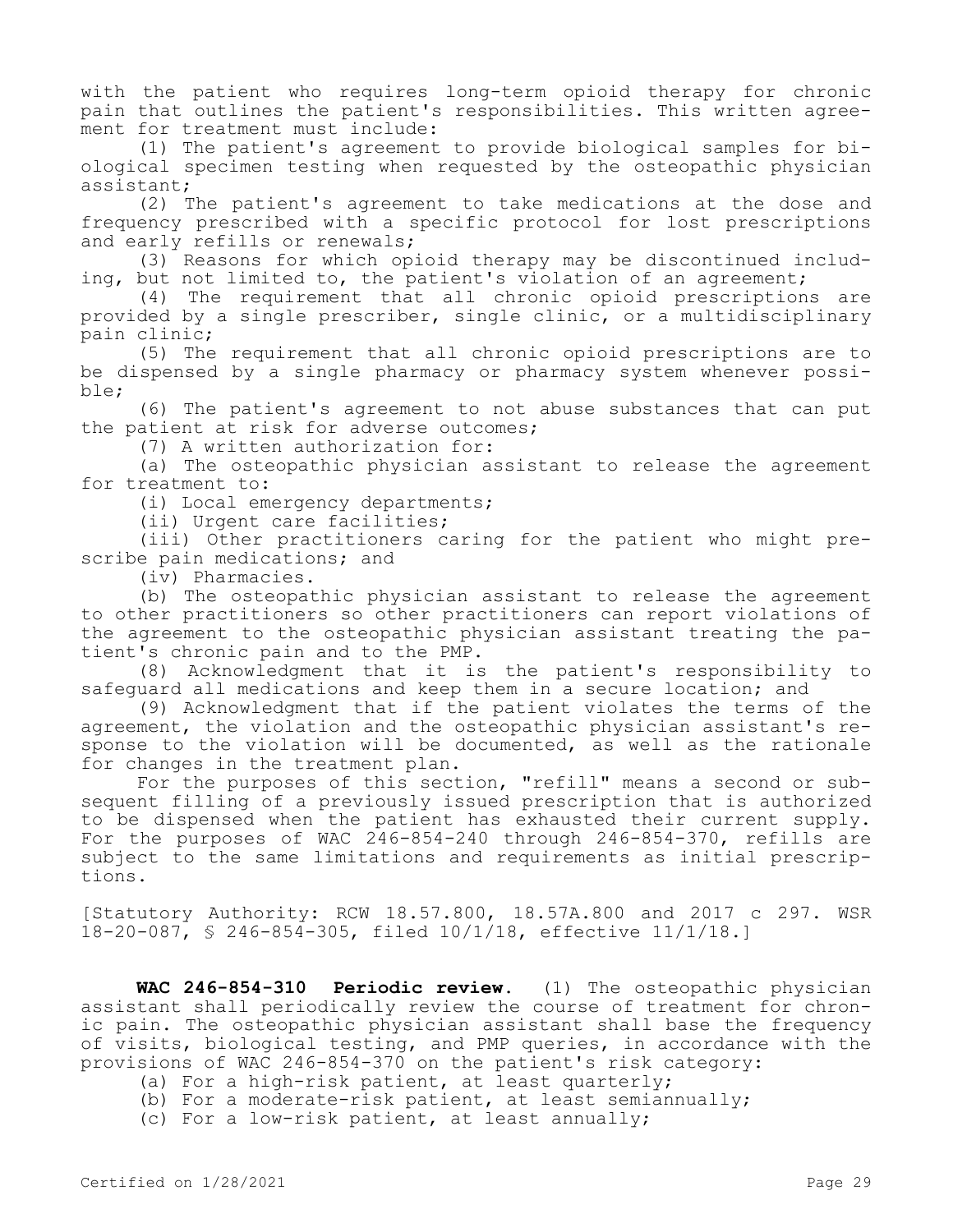(d) Immediately upon indication of concerning or aberrant behavior; and

(e) More frequently at the osteopathic physician assistant's discretion.

(2) During the periodic review, the osteopathic physician assistant shall determine:

(a) The patient's compliance with any medication treatment plan;

(b) If pain, function, or quality of life have improved, diminished, or are maintained using objective evidence; and

(c) If continuation or modification of medications for pain management treatment is necessary based on the osteopathic physician assistant's evaluation of progress towards treatment objectives.

(3) Periodic patient evaluations must also include:

(a) History and physical exam related to the pain;

(b) Use of validated tools to document either maintenance of function and pain control or improvement in function and pain level; and

(c) Review the PMP to identify any Schedule II–V medications or drugs of concern received by the patient at a frequency determined by the patient's risk category, and otherwise in accordance with the provisions of WAC 246-854-370 and subsection (1) of this section.

(4) The osteopathic physician assistant shall assess the appropriateness of continued use of the current treatment plan if the patient's progress or compliance with the current treatment plan is unsatisfactory. The osteopathic physician assistant shall consider tapering, changing, or discontinuing treatment in accordance with the provisions of WAC 246-854-335.

[Statutory Authority: RCW 18.57.800, 18.57A.800 and 2017 c 297. WSR 18-20-087, § 246-854-310, filed 10/1/18, effective 11/1/18.]

**WAC 246-854-315 Consultation—Recommendations and requirements.**  (1) The osteopathic physician assistant shall consider referring the patient for additional evaluation and treatment as needed to achieve treatment objectives. Special attention should be given to those chronic pain patients who are under eighteen years of age or who are potential high-risk patients. The management of pain in patients with a history of substance abuse or with comorbid psychiatric disorders may require extra care, monitoring, documentation, and consultation

with, or referral to, an expert in the management of such patients. (2) The mandatory consultation threshold is one hundred twenty milligrams MED. Unless the consultation is exempted under WAC 246-854-320 or 246-854-325, an osteopathic physician assistant who prescribes a dosage amount that meets or exceeds the mandatory consultation threshold must comply with the pain management specialist consultation requirements described in WAC 246-854-330. The mandatory consultation must consist of at least one of the following:

(a) An office visit with the patient and the pain management specialist;

(b) A consultation between the pain management specialist and the osteopathic physician assistant;

(c) An audio-visual evaluation conducted by the pain management specialist remotely, where the patient is present with either the osteopathic physician assistant or with a licensed health care practi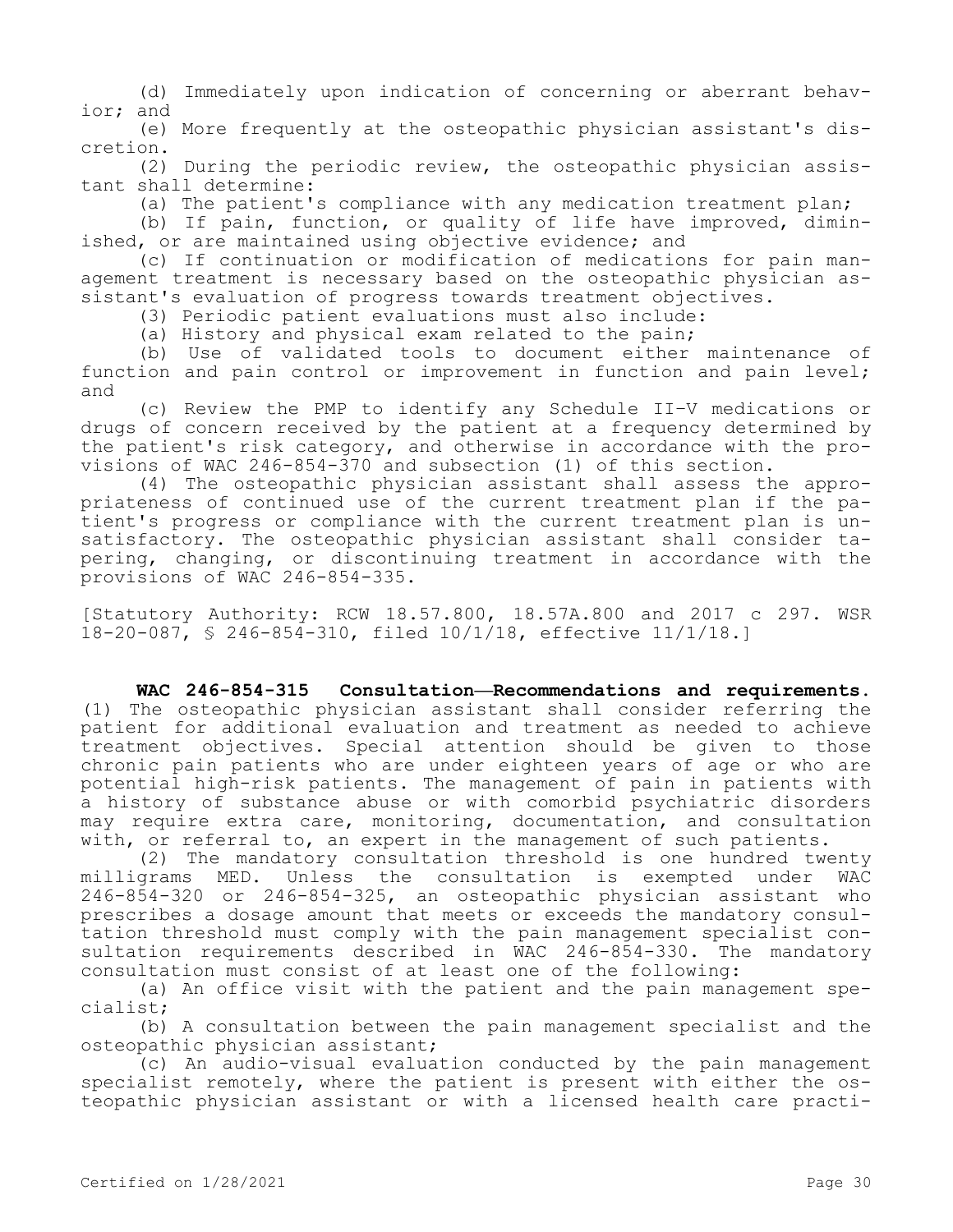tioner designated by the osteopathic physician assistant or the pain management specialist; or

(d) Other chronic pain evaluation services as approved by the board.

(3) The osteopathic physician assistant shall document in the patient record each consultation with the pain management specialist. If the pain management specialist provides a written record of the consultation to the osteopathic physician assistant, the osteopathic physician assistant shall maintain it as part of the patient record.

(4) The osteopathic physician assistant shall use great caution when prescribing opioids to children or adolescents with chronic pain; appropriate referral to a specialist is encouraged.

[Statutory Authority: RCW 18.57.800, 18.57A.800 and 2017 c 297. WSR 18-20-087, § 246-854-315, filed 10/1/18, effective 11/1/18.]

**WAC 246-854-320 Consultation—Exemptions for exigent and special circumstances.** An osteopathic physician assistant is not required to consult with a pain management specialist as defined in WAC 246-854-330 when the osteopathic physician assistant has documented adherence to all standards of practice as defined in WAC 246-854-295 through 246-854-340, and when one or more of the following conditions are met:

(1) The patient is following a tapering schedule;

(2) The patient requires treatment for acute pain, which may or may not include hospitalization, requiring a temporary escalation in opioid dosage with expected return to their baseline dosage level or below;

(3) The osteopathic physician assistant documents reasonable attempts to obtain a consultation with a pain management specialist and the circumstances justifying prescribing above one hundred twenty MED per day without first obtaining a consultation; or

(4) The osteopathic physician assistant documents the patient's pain and function is stable and the patient is on a nonescalating dosage of opioids.

[Statutory Authority: RCW 18.57.800, 18.57A.800 and 2017 c 297. WSR 18-20-087, § 246-854-320, filed 10/1/18, effective 11/1/18.]

**WAC 246-854-325 Consultation—Exemptions for the osteopathic physician assistant.** An osteopathic physician assistant is exempt from the consultation requirement in WAC 246-854-315 if one or more of the following qualifications are met:

(1) The osteopathic physician assistant is a pain management specialist under WAC 246-854-330;

(2) The osteopathic physician assistant has successfully completed every four years a minimum of twelve continuing education hours on chronic pain management approved by the profession's continuing education accrediting organizations. At least two of these hours must be in substance use disorders;

(3) The osteopathic physician assistant is a pain management practitioner working in a multidisciplinary chronic pain treatment center or a multidisciplinary academic research facility; or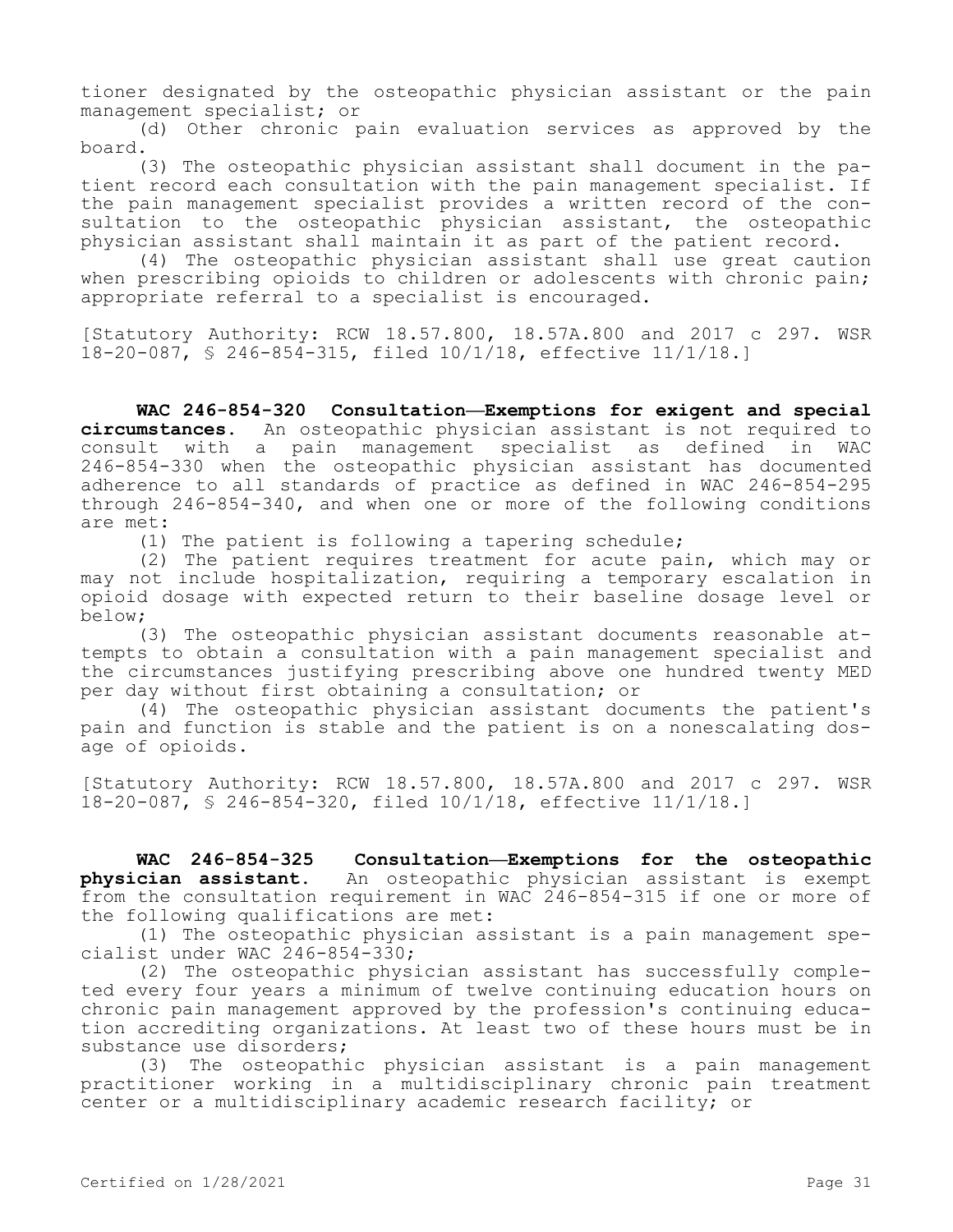(4) The osteopathic physician assistant has a minimum of three years clinical experience in a chronic pain management setting, and at least thirty percent of their current practice is the direct provision of pain management care.

[Statutory Authority: RCW 18.57.800, 18.57A.800 and 2017 c 297. WSR 18-20-087, § 246-854-325, filed 10/1/18, effective 11/1/18.]

**WAC 246-854-330 Pain management specialist.** A pain management specialist shall meet one or more of the following qualifications:

(1) An osteopathic physician assistant shall have a delegation agreement with a physician pain management specialist and meet all of the following educational requirements and practice requirements:

(a) A minimum of three years clinical experience in a chronic pain management care setting;

(b) Credentialed in pain management by an entity approved by the Washington state board of osteopathic medicine and surgery for an osteopathic physician assistant;

(c) Successful completion of a minimum of at least eighteen continuing education hours in pain management during the past two years; and

(d) At least thirty percent of the osteopathic physician assistant's current practice is the direct provision of pain management care or is in a multidisciplinary pain clinic.

(2) An osteopathic physician shall meet requirements in WAC 246-853-750.

(3) An allopathic physician shall meet requirements in WAC 246-919-945.

(4) An allopathic physician assistant shall meet requirements in WAC 246-918-895.

(5) A dentist shall meet requirements in WAC 246-817-965.

(6) An advanced registered nurse practitioner (ARNP) shall meet requirements in WAC 246-840-493.

(7) A podiatric physician shall meet requirements in WAC  $246 - 922 - 750$ .

[Statutory Authority: RCW 18.57.800, 18.57A.800 and 2017 c 297. WSR 18-20-087, § 246-854-330, filed 10/1/18, effective 11/1/18.]

**WAC 246-854-335 Tapering requirements.** (1) The osteopathic physician assistant shall assess and document the appropriateness of continued use of the current treatment plan if the patient's response to or compliance with the current treatment is unsatisfactory.

(2) The osteopathic physician assistant shall consider tapering, changing, discontinuing treatment, or referral for a substance use disorder evaluation when:

- (a) The patient requests;
- (b) The patient experiences a deterioration in function or pain;
- (c) The patient is noncompliant with the written agreement;
- (d) Other treatment modalities are indicated;

(e) There is evidence of misuse, abuse, substance use disorder, or diversion;

(f) The patient experiences a severe adverse event or overdose;

(g) There is unauthorized escalation or doses; or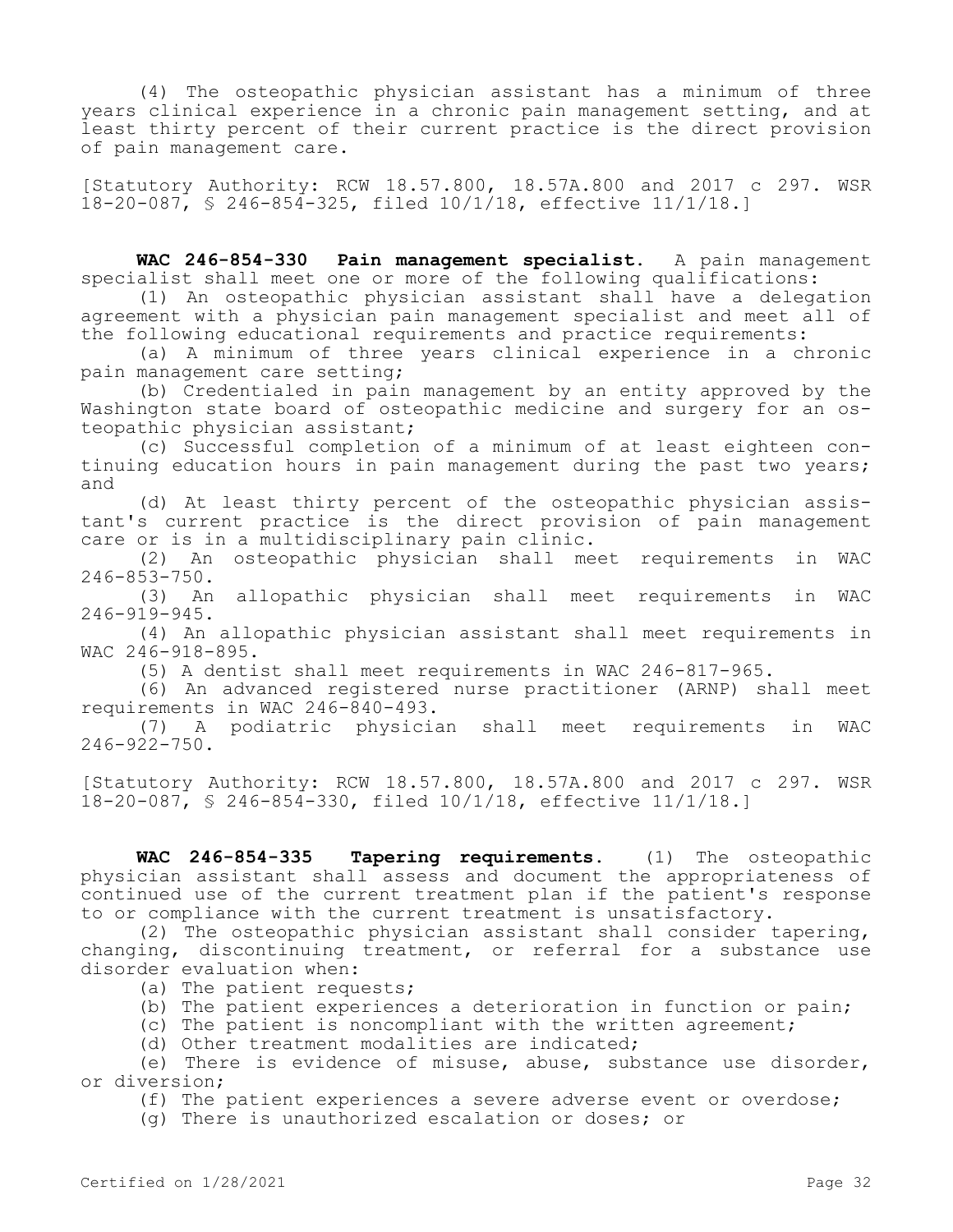(h) The patient is receiving an escalation in opioid dosage with no improvement in pain, function, or quality of life.

[Statutory Authority: RCW 18.57.800, 18.57A.800 and 2017 c 297. WSR 18-20-087, § 246-854-335, filed 10/1/18, effective 11/1/18.]

**WAC 246-854-340 Patients with chronic pain, including those on high doses, establishing a relationship with a new practitioner.** (1) When a patient receiving chronic opioid pain medications changes to a new practitioner, it is normally appropriate for the new practitioner to initially maintain the patient's current opioid doses. Over time, the practitioner may evaluate if any tapering or other adjustments in the treatment plan can or should be done.

(2) An osteopathic physician assistant's treatment of a new highdose chronic pain patient is exempt from the mandatory consultation requirements of WAC 246-854-315 and the tapering requirements of WAC 246-854-335 if:

(a) The patient was previously being treated with a dosage of opioids in excess of one hundred twenty milligrams MED for chronic pain under an established written agreement for treatment of the same chronic condition or conditions;

(b) The patient's dose is stable and nonescalating;

(c) The patient has a demonstrated history in their record of compliance with treatment plans and written agreements as documented by medical records and PMP queries; and

(d) The patient has documented functional stability, pain control, or improvements in function or pain control, at the dose in excess of one hundred twenty milligrams MED.

(3) With respect to the treatment of a new patient under subsection (1) or (2) of this section, this exemption applies for the first three months of newly established care, after which the requirements of WAC 246-854-315 and 246-854-335 shall apply.

[Statutory Authority: RCW 18.57.800, 18.57A.800 and 2017 c 297. WSR 18-20-087, § 246-854-340, filed 10/1/18, effective 11/1/18.]

### **OPIOID PRESCRIBING—SPECIAL POPULATIONS**

**WAC 246-854-345 Special populations—Patients twenty-five years of age or under, pregnant patients, and aging populations.** (1) Patients twenty-five years of age or under. In the treatment of pain for patients twenty-five years of age or under, the osteopathic physician assistant shall treat pain in a manner equal with that of an adult but must account for the weight of the patient and reduce the dosage prescribed accordingly.

(2) Pregnant patients. The osteopathic physician assistant shall not discontinue the use of MAT opioids, such as methadone or buprenorphine, by a pregnant patient without oversight by the MAT prescribing practitioner. The osteopathic physician assistant shall weigh carefully the risks and benefits of opioid detoxification during pregnancy.

(3) Aging populations. As people age, their tolerance and metabolizing of opioids may change. The osteopathic physician assistant shall consider the distinctive needs of patients who are sixty-five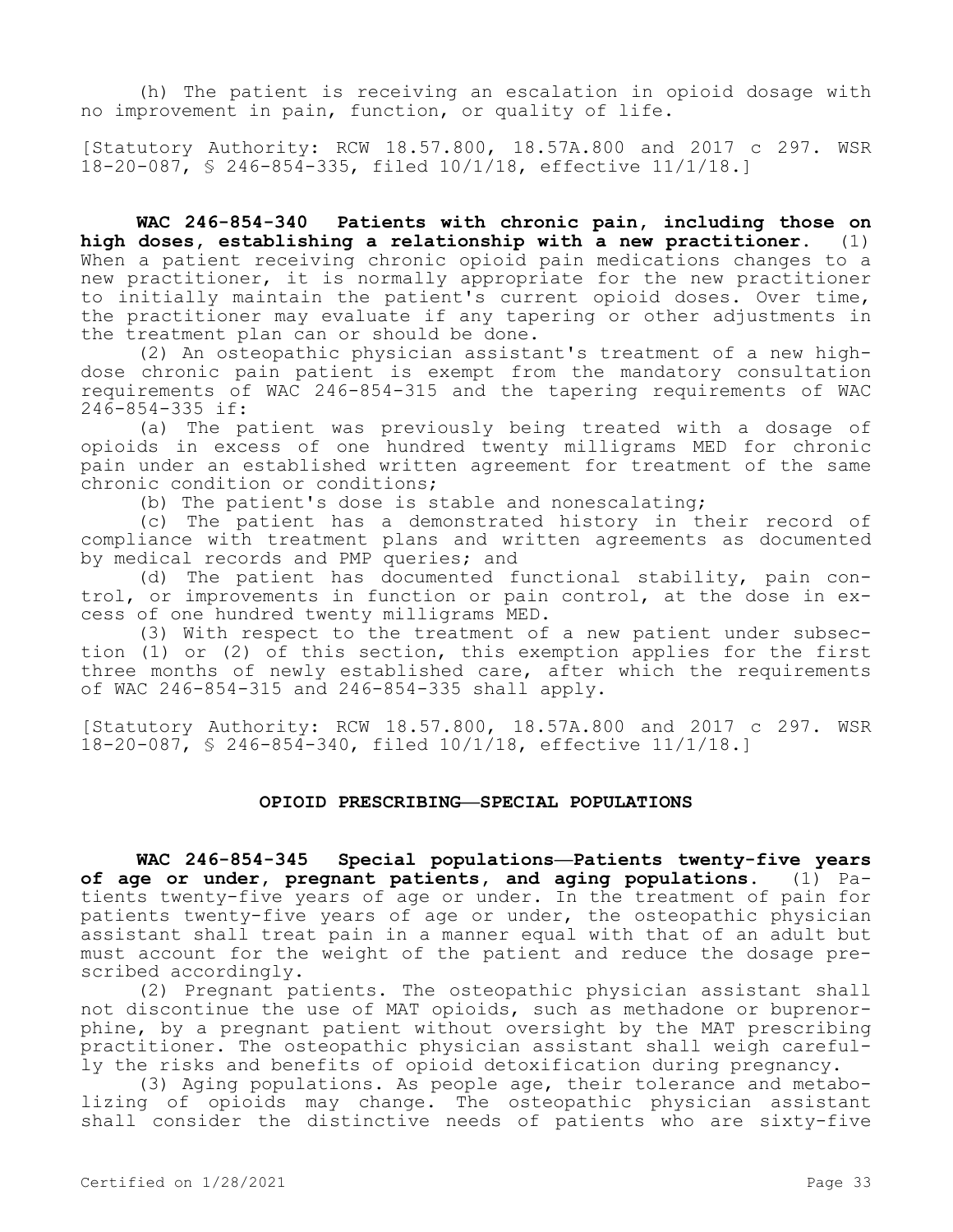years of age or older and who have been on chronic opioid therapy or who are initiating opioid treatment.

[Statutory Authority: RCW 18.57.800, 18.57A.800 and 2017 c 297. WSR 18-20-087, § 246-854-345, filed 10/1/18, effective 11/1/18.]

**WAC 246-854-350 Episodic care of chronic opioid patients.** (1) When providing episodic care for a patient who the osteopathic physician assistant knows is being treated with opioids for chronic pain, such as for emergency or urgent care, the osteopathic physician assistant shall review the PMP to identify any Schedule II–V or drugs of concern received by the patient and document in the patient record their review and any concerns.

(2) An osteopathic physician assistant providing episodic care to a patient who the osteopathic physician assistant knows is being treated with opioids for chronic pain should provide additional opioids to be equal to the severity of the acute pain. If opioids are provided, the osteopathic physician assistant shall limit the use of opioids to the minimum amount necessary to control the acute nonoperative pain, acute perioperative pain, or similar acute exacerbation of pain until the patient can receive care from the practitioner who is managing the patient's chronic pain treatment.

(3) The osteopathic physician assistant providing episodic care shall report known violations of the patient's written agreement to the patient's treatment practitioner who provided the agreement for treatment, when reasonable.

(4) The osteopathic physician assistant providing episodic care shall coordinate care with the patient's chronic pain treatment practitioner if that person is known to the osteopathic physician assistant providing episodic care, when reasonable.

(5) For the purposes of this section, "episodic care" means medical care provided by a practitioner other than the designated primary practitioner in the acute care setting; for example, urgent care or emergency department.

[Statutory Authority: RCW 18.57.800, 18.57A.800 and 2017 c 297. WSR 18-20-087, § 246-854-350, filed 10/1/18, effective 11/1/18.]

# **OPIOID PRESCRIBING—COPRESCRIBING**

**WAC 246-854-355 Coprescribing of opioids with certain medications.** (1) The osteopathic physician assistant must not knowingly prescribe opioids in combination with the following Schedule II–IV medications without documentation in the patient record of clinical judgment:

- (a) Benzodiazepines;
- (b) Barbiturates;
- (c) Sedatives;
- (d) Carisoprodol; or
- (e) Sleeping medications, also known as Z drugs.

(2) If a patient receiving an opioid prescription is known to be concurrently prescribed one or more of the medications listed in subsection (1) of this section, the osteopathic physician assistant pre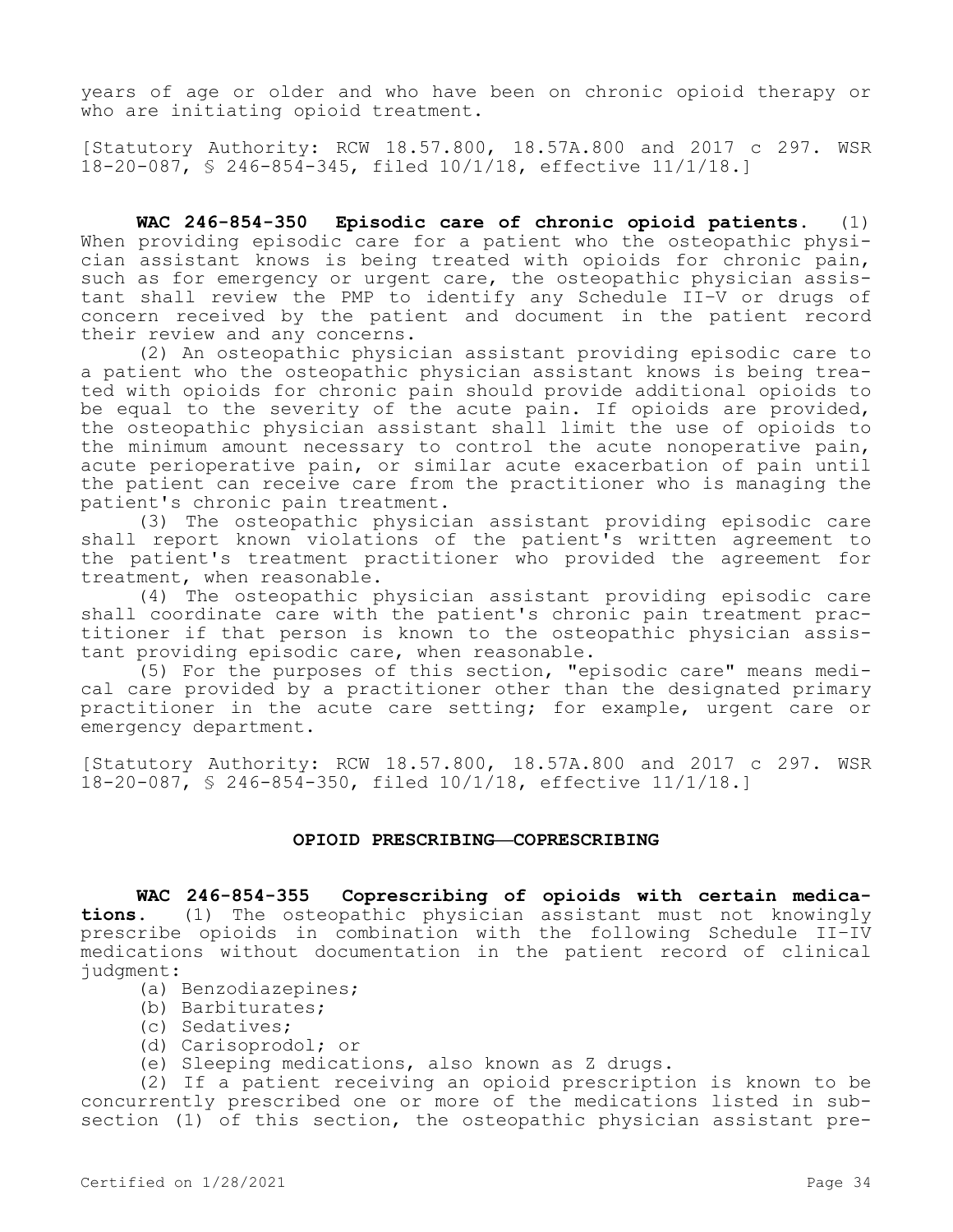scribing opioids shall consult with the other prescriber(s) to establish a patient care plan for the use of the medications concurrently or consider whether one of the medications should be tapered.

[Statutory Authority: RCW 18.57.800, 18.57A.800 and 2017 c 297. WSR 18-20-087, § 246-854-355, filed 10/1/18, effective 11/1/18.]

**WAC 246-854-360 Coprescribing of opioids for patients receiving medication assisted treatment.** (1) Where practicable, the osteopathic physician assistant providing acute nonoperative pain or acute perioperative pain treatment to a patient known to be receiving MAT shall prescribe opioids for pain relief either in consultation with the MAT prescribing practitioner or pain specialist.

(2) The osteopathic physician assistant shall not discontinue MAT medications when treating acute nonoperative pain or acute perioperative pain without documentation of the reason for doing so, nor shall use of these medications be used to deny necessary intervention.

[Statutory Authority: RCW 18.57.800, 18.57A.800 and 2017 c 297. WSR 18-20-087, § 246-854-360, filed 10/1/18, effective 11/1/18.]

**WAC 246-854-365 Coprescribing of naloxone.** (1) The osteopathic physician assistant shall confirm or provide a current prescription for naloxone when high-dose opioids are prescribed.

(2) The osteopathic physician assistant should counsel and provide an option for a current prescription for naloxone to patients being prescribed opioids as clinically indicated.

[Statutory Authority: RCW 18.57.800, 18.57A.800 and 2017 c 297. WSR 18-20-087, § 246-854-365, filed 10/1/18, effective 11/1/18.]

### **OPIOID PRESCRIBING—PRESCRIPTION MONITORING PROGRAM**

**WAC 246-854-370 Prescription monitoring program—Required registration, queries, and documentation.** (1) The osteopathic physician assistant shall register to access the PMP or demonstrate proof of having registered to access the PMP if they prescribe opioids in Washington state.

(2) The osteopathic physician assistant may delegate the retrieval of a required PMP query to an authorized designee, in accordance with WAC 246-470-050.

(3) At a minimum, the osteopathic physician assistant shall ensure a PMP query is performed prior to the issuance of any prescription of an opioid or a benzodiazepine.

(4) For the purposes of this section, the requirement to consult the PMP does not apply in situations when it cannot be accessed by the osteopathic physician assistant or their authorized designee due to a temporary technical or electrical failure.

(5) In cases of technical or electrical failure, the osteopathic physician assistant shall document in the patient record the date(s) and time(s) of attempts to access the PMP and shall check the PMP for